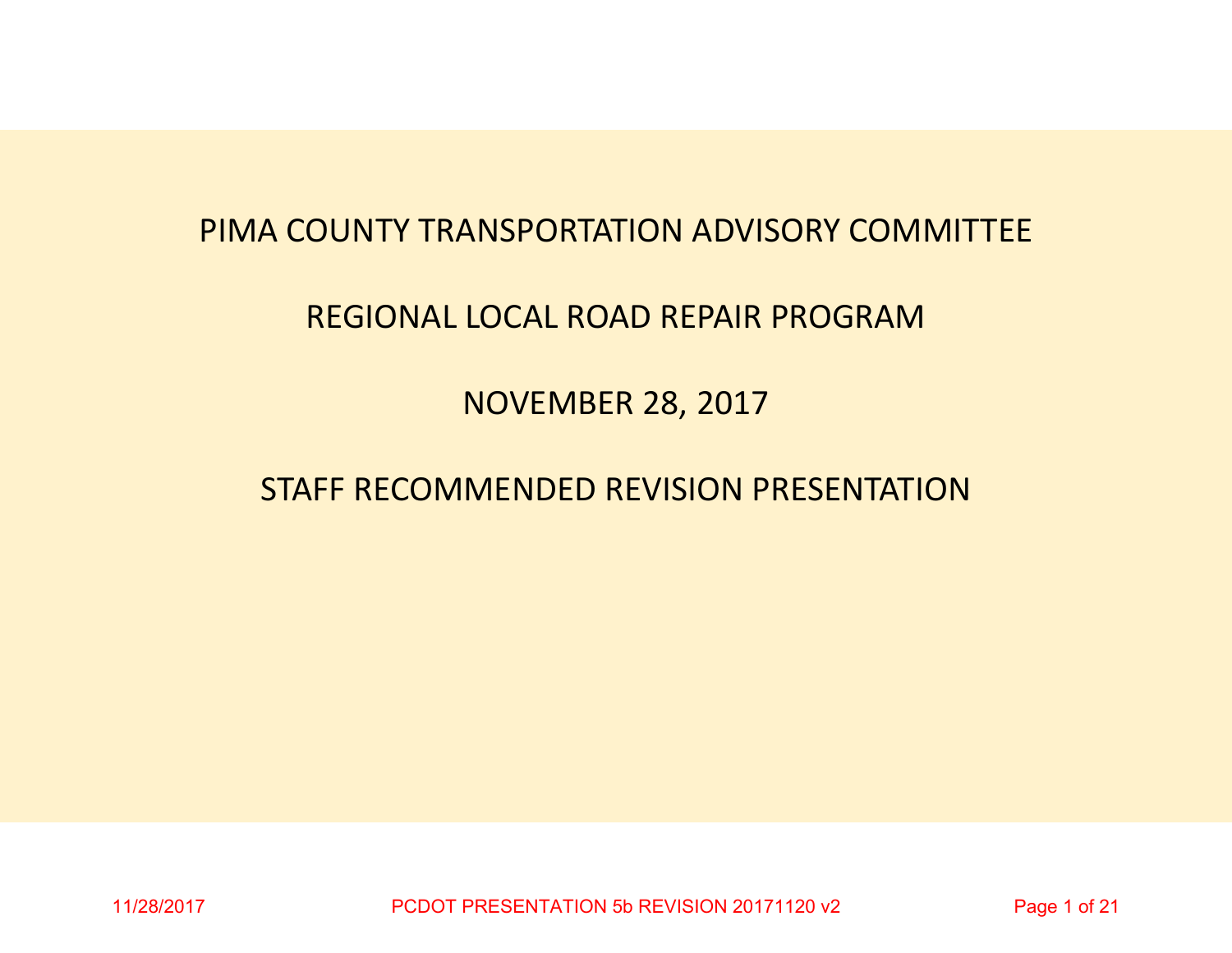## REMOVE CANOA PRESERVE, REPLACE WITH SNELLER HILLS (1‐39) IN YEAR 1 BASE

- 1. Was integrated due to length of street and parcel number (used to determine ADT).
- 2. Should not have been added due to lack of development and due to incomplete street length (overall).
- 3. Recommend removal of Canoa Preserve (1‐80) (\$60,119).
- 4. Recommend replacement with Sneller Hills (1‐39) (\$62,763). SNELLER HILLS is the logical choice due to rank and cost, per the preferred methodology.



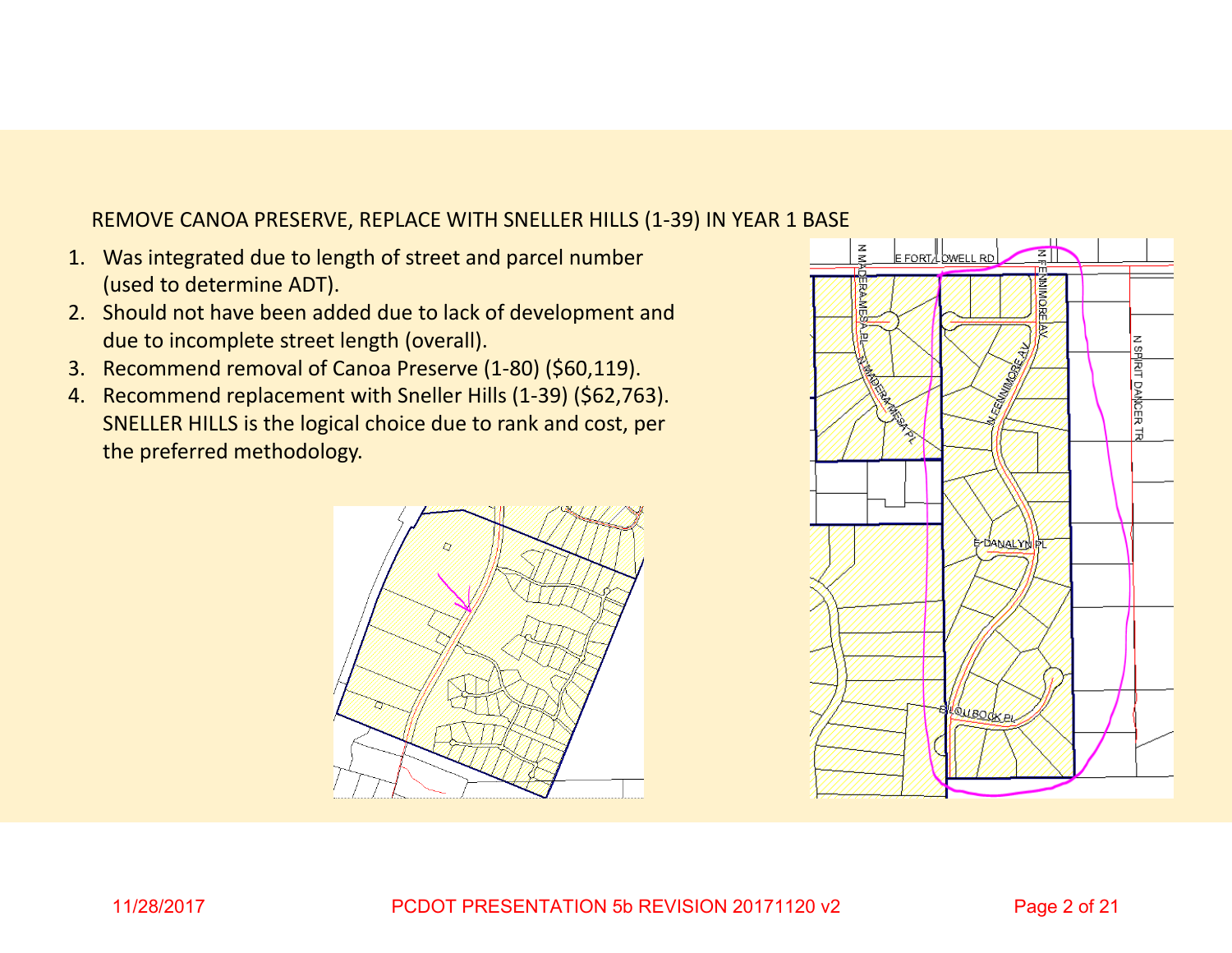|                 | <b>YEAR 1 BASE - ADT/Length</b>                                         |           |         |                |            |                 |             |            |  |  |  |  |  |  |
|-----------------|-------------------------------------------------------------------------|-----------|---------|----------------|------------|-----------------|-------------|------------|--|--|--|--|--|--|
| <b>DISTRICT</b> | # SUBD                                                                  | # PARCELS | # Miles | <b>BASE \$</b> | % of Total | <b>ACLRD \$</b> | Total \$    | % of Total |  |  |  |  |  |  |
| <b>BOS01</b>    | \$1,290,121<br>\$26,359<br>\$1,316,480<br>33<br>35.8%<br>16.64<br>2,850 |           |         |                |            |                 |             |            |  |  |  |  |  |  |
| <b>BOS02</b>    | \$201,806<br>\$41,252<br>\$243,058<br>5<br>438<br>3.07<br>5.6%          |           |         |                |            |                 |             |            |  |  |  |  |  |  |
| <b>BOS03</b>    | 20                                                                      | 1,458     | 11.43   | \$911,734      | 25.3%      | \$2,524         | \$914,258   | 23.9%      |  |  |  |  |  |  |
| <b>BOS04</b>    | 15                                                                      | 1,101     | 11.31   | \$886,508      | 24.6%      | \$26,691        | \$913,199   | 23.9%      |  |  |  |  |  |  |
| <b>BOS05</b>    | $\overline{4}$                                                          | 745       | 5.57    | \$313,522      | 8.7%       | \$127,818       | \$441,340   | 11.5%      |  |  |  |  |  |  |
| <b>TOTAL</b>    | 77                                                                      | 6,592     | 48.02   | \$3,603,691    | 100.0%     | \$224,645       | \$3,828,336 | 100.0%     |  |  |  |  |  |  |

|                 |        |           |         |                |            | <b>STAFF REVISION YEAR 1 BASE - ADT/Length</b> |                     |                   |             |            |
|-----------------|--------|-----------|---------|----------------|------------|------------------------------------------------|---------------------|-------------------|-------------|------------|
| <b>DISTRICT</b> | # SUBD | # PARCELS | # Miles | <b>BASE \$</b> | % of Total | <b>ORIG ACLRD \$</b>                           | <b>REV ACLRD \$</b> | <b>ADDITIONAL</b> | Total \$    | % of Total |
| <b>BOS01</b>    | 33     | 2,850     | 16.64   | \$1,290,121    | 35.8%      | \$26,359                                       | \$26,359            | \$0               | \$1,316,480 | 34.4%      |
| <b>BOS02</b>    |        | 438       | 3.07    | \$201,806      | 5.6%       | \$41,252                                       | \$41,252            | \$0               | \$243,058   | 6.3%       |
| <b>BOS03</b>    | 20     | 1,458     | 11.43   | \$911,734      | 25.3%      | \$2,524                                        | \$2,524             | \$0               | \$914,258   | 23.9%      |
| <b>BOS04</b>    | 16     | 1,140     | 12.10   | \$886,508      | 24.6%      | \$26,691                                       | \$29,335            | \$2,644           | \$915,843   | 23.9%      |
| <b>BOS05</b>    | 4      | 745       | 5.57    | \$313,522      | 8.7%       | \$127,818                                      | \$127,818           | \$0               | \$441,340   | 11.5%      |
| <b>TOTAL</b>    | 78     | 6,631     | 48.81   | \$3,603,691    | 100.0%     | \$224,645                                      | \$227,289           | \$2,644           | \$3,830,980 | 100.0%     |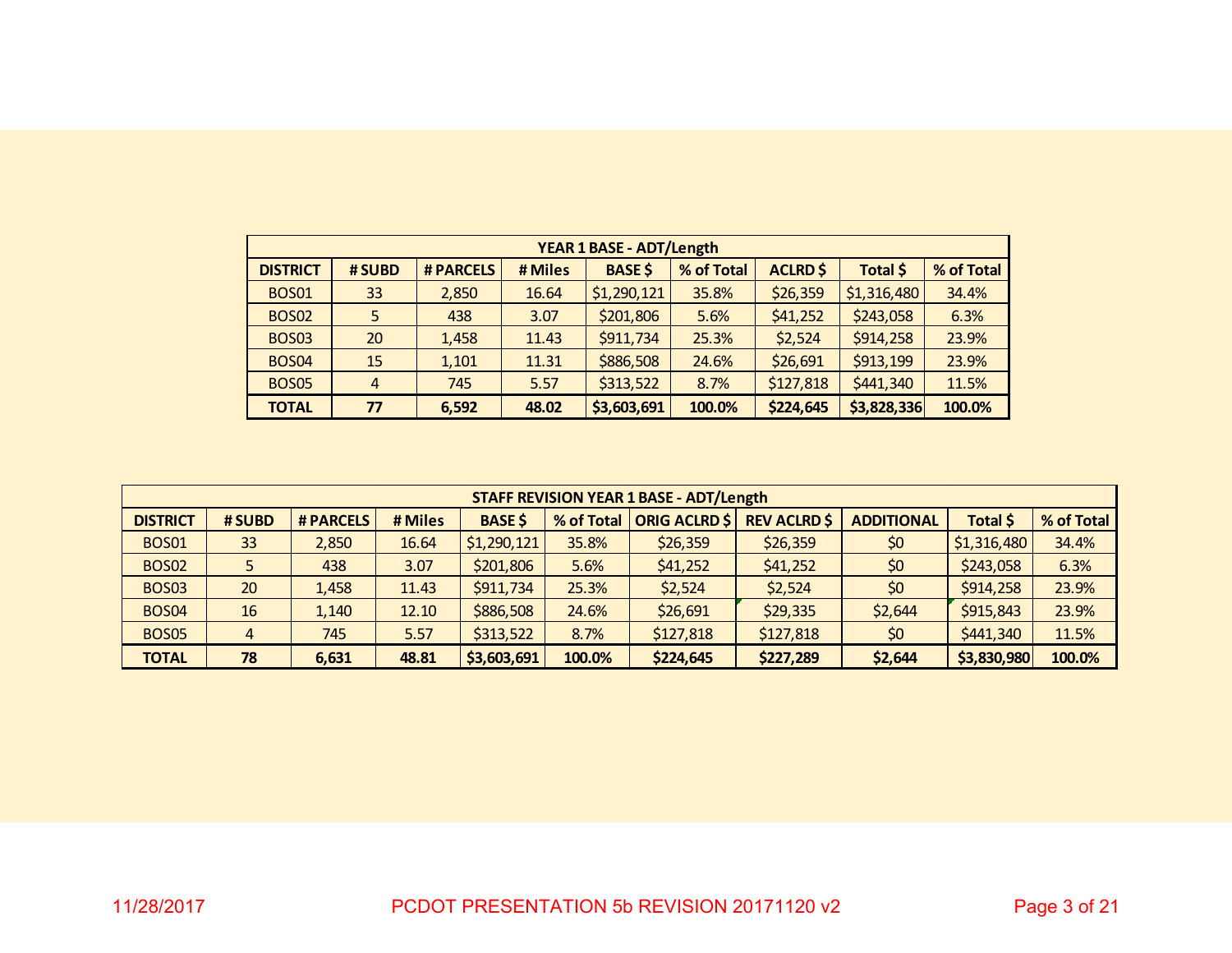## STAFF REVISION YEAR 1 BASE CROSSWALK

|                | STAFF REVISION YEAR 1 BASE FUNDING:    | <b>BASE \$</b>      | \$3,603,691    | +ACLRD \$          | \$212,727       | $\equiv$      | \$3,816,418      |                |                |                |                |
|----------------|----------------------------------------|---------------------|----------------|--------------------|-----------------|---------------|------------------|----------------|----------------|----------------|----------------|
| LINE#          | <b>SUBDIVISION</b>                     | <b>BOS DISTRICT</b> | <b>MODAL</b>   | <b>CALC LENGTH</b> | <b>CALC ADT</b> | ADT/          | <b>TREATMENT</b> | <b>DERIVED</b> | <b>BASE</b>    | <b>ACLRD</b>   | <b>RUNNING</b> |
|                |                                        |                     | <b>PASER</b>   |                    |                 | <b>LENGTH</b> |                  | <b>COST</b>    | <b>BALANCE</b> | <b>BALANCE</b> | <b>TOTAL</b>   |
| 1              | SABINO VISTA SOUTHEAST NO. 1 (1-47)    | 1                   | 5              | 562.44             | 480             | 0.853         | <b>SEAL COAT</b> | \$11,383       | \$1,290,121    |                | \$11,383       |
| $\overline{2}$ | THE BLUFFS II (382-488)                | $\mathbf{1}$        | 5              | 1519.03            | 1090            | 0.718         | <b>SEAL COAT</b> | \$22,785       | \$1,278,738    |                | \$34,168       |
| 3              | FAIRFIELD SUNRISE EAST (1-520)         | $\mathbf{1}$        | 5              | 5396.21            | 3780            | 0.700         | <b>SEAL COAT</b> | \$80,943       | \$1,255,953    |                | \$115,111      |
| $\overline{4}$ | SABINO VALLEY (1-55)                   | $\mathbf{1}$        | 5              | 1155.60            | 580             | 0.502         | <b>SEAL COAT</b> | \$17,334       | \$1,175,010    |                | \$132,445      |
| 5              | PONTATOC UPLANDS (1-26)                | $\mathbf{1}$        | 5              | 831.59             | 370             | 0.445         | <b>SEAL COAT</b> | \$8,239        | \$1,157,676    |                | \$140,684      |
| 6              | MONTIERRA(1-22)                        | $\mathbf{1}$        | 5              | 528.88             | 230             | 0.435         | <b>SEAL COAT</b> | \$7,933        | \$1,149,437    |                | \$148,617      |
| $\overline{7}$ | LA CHOLLA BLUFFS                       | $\mathbf{1}$        | 5              | 1444.46            | 510             | 0.353         | <b>SEAL COAT</b> | \$21,667       | \$1,141,504    |                | \$170,284      |
| 8              | KACHINA RIDGE(1-27)                    | $\mathbf{1}$        | 5              | 797.63             | 280             | 0.351         | <b>SEAL COAT</b> | \$11,964       | \$1,119,837    |                | \$182,248      |
| 9              | <b>MONA LISA II (1-75)</b>             | $\mathbf{1}$        | 5              | 2210.04            | 770             | 0.348         | <b>SEAL COAT</b> | \$33,151       | \$1,107,873    |                | \$215,399      |
| 10             | <b>ROSEVALE (1-137)</b>                | $\mathbf{1}$        | 5              | 4212.37            | 1400            | 0.332         | <b>SEAL COAT</b> | \$63,186       | \$1,074,722    |                | \$278,585      |
| 11             | COUNTRYSIDE VISTA (387-602)            | $\mathbf{1}$        | 5              | 6573.41            | 2150            | 0.327         | <b>SEAL COAT</b> | \$98,601       | \$1,011,536    |                | \$377,186      |
| 12             | <b>DESCANSO ACRES</b>                  | $\mathbf{1}$        | 5              | 522.53             | 170             | 0.325         | <b>SEAL COAT</b> | \$7,838        | \$912,935      |                | \$385,024      |
| 13             | ST JOHN'S PROPERTY (1-35)              | $\mathbf{1}$        | 5              | 1206.23            | 390             | 0.323         | <b>SEAL COAT</b> | \$18,093       | \$905,097      |                | \$403,117      |
| 14             | <b>SUNCREST (1-127)</b>                | $\mathbf{1}$        | 5              | 4091.50            | 1300            | 0.318         | <b>SEAL COAT</b> | \$61,372       | \$887,004      |                | \$464,490      |
| 15             | VISTA OESTE ESTATES (1-37)             | $\mathbf{1}$        | 5              | 1263.23            | 390             | 0.309         | <b>SEAL COAT</b> | \$18,948       | \$825,631      |                | \$483,438      |
| 16             | SANTA CATALINA ESTATES NO. 3 (150-182) | $\mathbf{1}$        | 5              | 1172.95            | 360             | 0.307         | <b>SEAL COAT</b> | \$17,594       | \$806,683      |                | \$501,032      |
| 17             | PANORAMA RIDGE ESTATES (1-40)          | $\mathbf{1}$        | 5              | 1346.00            | 410             | 0.305         | <b>SEAL COAT</b> | \$20,190       | \$789,089      |                | \$521,222      |
| 18             | KACHINA MEADOWS(1-82)                  | $\mathbf{1}$        | 5              | 2894.72            | 830             | 0.287         | <b>SEAL COAT</b> | \$43,421       | \$768,899      |                | \$564,643      |
| 19             | <b>COUNTRYSIDE CROSSINGS (1-51)</b>    | $\mathbf{1}$        | 5              | 1856.32            | 530             | 0.286         | <b>SEAL COAT</b> | \$27,845       | \$725,478      |                | \$592,488      |
| 20             | THE BLUFFS II (320-381)                | $\mathbf{1}$        | 5              | 2225.10            | 630             | 0.283         | <b>SEAL COAT</b> | \$33,377       | \$697,633      |                | \$625,864      |
| 21             | RANCHO ARBOLEDA (1-110)                | $\mathbf{1}$        | 5              | 3931.69            | 1110            | 0.282         | <b>SEAL COAT</b> | \$58,975       | \$664,257      |                | \$684,840      |
| 22             | CASAS ADOBES TERRACE (1-184)           | $\mathbf{1}$        | 5              | 7729.15            | 2180            | 0.282         | <b>SEAL COAT</b> | \$115,937      | \$605,281      |                | \$800,777      |
| 23             | MONTE CIELO (1-13)                     | $\mathbf{1}$        | 5              | 502.15             | 140             | 0.279         | <b>SEAL COAT</b> | \$7,532        | \$489,344      |                | \$808,309      |
| 24             | THE BLUFFS PHASE II (489-598)          | $\mathbf{1}$        | 5              | 4284.41            | 1130            | 0.264         | <b>SEAL COAT</b> | \$64,266       | \$481,812      |                | \$872,576      |
| 25             | PROMONTORY (1-42)                      | $\mathbf{1}$        | 5              | 1708.65            | 450             | 0.263         | <b>SEAL COAT</b> | \$25,630       | \$417,545      |                | \$898,205      |
| 26             | CANYON TERRACE (1-65)                  | $\mathbf{1}$        | 5              | 2519.18            | 660             | 0.262         | <b>SEAL COAT</b> | \$37,788       | \$391,916      |                | \$935,993      |
| 27             | ORANGE GROVE VALLEY (1-115 & BLK 1)    | $\mathbf{1}$        | 5              | 4654.00            | 1170            | 0.251         | <b>SEAL COAT</b> | \$69,810       | \$354,128      |                | \$1,005,803    |
| 28             | WIEGAND ESTATES(1-17)                  | $\mathbf{1}$        | 5              | 686.16             | 170             | 0.248         | <b>SEAL COAT</b> | \$10,292       | \$284,318      |                | \$1,016,095    |
| 29             | MANZANITA ESTATES (1-26)               | $\mathbf{1}$        | 5              | 1055.20            | 260             | 0.246         | <b>SEAL COAT</b> | \$15,828       | \$274,026      |                | \$1,031,924    |
| 30             | <b>NORTH STAR ESTATES(1-98)</b>        | $\mathbf{1}$        | 5              | 4119.04            | 1010            | 0.245         | <b>SEAL COAT</b> | \$61,786       | \$258,197      |                | \$1,093,709    |
| 31             | <b>NORTHRIDGE ESTATES</b>              | $\mathbf{1}$        | 5              | 6210.29            | 1520            | 0.245         | SEAL COAT        | \$93,154       | \$196,412      |                | \$1,186,864    |
| 32             | WINCHESTER RANCH (1-40)                | $\mathbf{1}$        | 5              | 1767.55            | 430             | 0.243         | <b>SEAL COAT</b> | \$26,513       | \$103,257      |                | \$1,213,377    |
| 33             | COUNTRYSIDE TERRACE (240-398)          | $\mathbf{1}$        | 5              | 6873.57            | 1620            | 0.236         | <b>SEAL COAT</b> | \$103,104      | \$76,744       | \$26,359       | \$1,316,480    |
|                | <b>TOTAL OF DISTRICT 1</b>             |                     |                |                    |                 |               |                  | \$1,316,480    | \$1,290,121    | \$26,359       |                |
| 34             | MARSHALL PARK(1-9)                     | $\overline{2}$      | 5              | 174.80             | 100             | 0.572         | <b>SEAL COAT</b> | \$2,622        | \$201,806      |                | \$2,622        |
| 35             | <b>DESERT VIEW ADDITION</b>            | $\overline{2}$      | 5              | 2242.04            | 900             | 0.401         | <b>SEAL COAT</b> | \$33,631       | \$199,184      |                | \$36,253       |
| 36             | CIELITO LINDO RESUB(105,107&109-114)   | $\overline{2}$      | 5              | 478.18             | 120             | 0.251         | <b>SEAL COAT</b> | \$7,173        | \$165,553      |                | \$43,425       |
| 37             | <b>LOS RANCHITOS</b>                   | $\overline{2}$      | 5              | 8722.24            | 2160            | 0.248         | <b>SEAL COAT</b> | \$130,834      | \$158,381      |                | \$174,259      |
| 38             | LOS RANCHITOS NUMBER 7                 | $\overline{2}$      | $\overline{5}$ | 4586.63            | 1100            | 0.240         | <b>SEAL COAT</b> | \$68,799       | \$27,547       | \$41,252       | \$243,058      |
|                | <b>TOTAL OF DISTRICT 2</b>             |                     |                |                    |                 |               |                  | \$243,058      | \$201,806      | \$41,252       |                |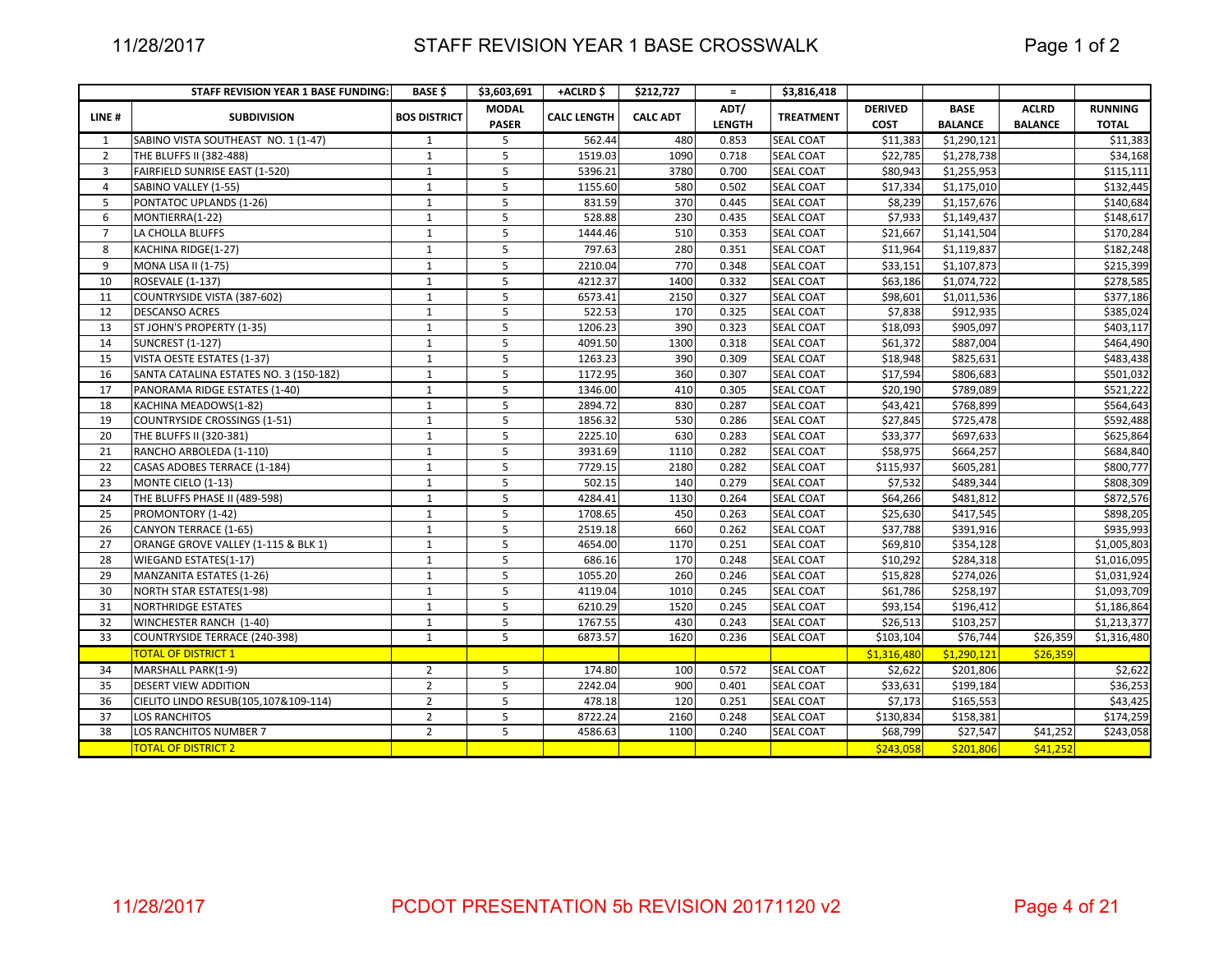## STAFF REVISION YEAR 1 BASE CROSSWALK

|       | STAFF REVISION YEAR 1 BASE FUNDING:        | <b>BASE \$</b>          | \$3,603,691                  | +ACLRD \$          | \$212,727       | $\equiv$              | \$3,816,418      |                               |                               |                                |                                |
|-------|--------------------------------------------|-------------------------|------------------------------|--------------------|-----------------|-----------------------|------------------|-------------------------------|-------------------------------|--------------------------------|--------------------------------|
| LINE# | <b>SUBDIVISION</b>                         | <b>BOS DISTRICT</b>     | <b>MODAL</b><br><b>PASER</b> | <b>CALC LENGTH</b> | <b>CALC ADT</b> | ADT/<br><b>LENGTH</b> | <b>TREATMENT</b> | <b>DERIVED</b><br><b>COST</b> | <b>BASE</b><br><b>BALANCE</b> | <b>ACLRD</b><br><b>BALANCE</b> | <b>RUNNING</b><br><b>TOTAL</b> |
| 39    | BROOKWOOD (1-36)                           | 3                       | 5                            | 848.15             | 370             | 0.436                 | SEAL COAT        | \$12,722                      | \$911,734                     |                                | \$12,722                       |
| 40    | MELODY LANE ESTATES NO. 2                  | $\overline{3}$          | 5                            | 1156.52            | 430             | 0.372                 | SEAL COAT        | \$17,348                      | \$899,012                     |                                | \$30,070                       |
| 41    | <b>BUENA TIERRA (1-37)</b>                 | 3                       | 5                            | 978.25             | 350             | 0.358                 | <b>SEAL COAT</b> | \$14,674                      | \$881,664                     |                                | \$44,744                       |
| 42    | AGUA DULCE (1-60)                          | $\overline{3}$          | 5                            | 1068.44            | 360             | 0.337                 | <b>SEAL COAT</b> | \$16,027                      | \$866,990                     |                                | \$60,770                       |
| 43    | <b>PLUM ACRES</b>                          | $\overline{3}$          | 5                            | 890.92             | 290             | 0.326                 | <b>SEAL COAT</b> | \$13,364                      | \$850,964                     |                                | \$74,134                       |
| 44    | <b>ROMERO PARK</b>                         | $\overline{3}$          | 5                            | 1676.52            | 540             | 0.322                 | <b>SEAL COAT</b> | \$25,148                      | \$837,600                     |                                | \$99,282                       |
| 45    | CASA DEL RIO (1-74)                        | $\overline{3}$          | 5                            | 2466.39            | 770             | 0.312                 | <b>SEAL COAT</b> | \$36,996                      | \$812,452                     |                                | \$136,278                      |
| 46    | <b>VISTA DEL LAGO</b>                      | $\overline{3}$          | 5                            | 1973.23            | 580             | 0.294                 | <b>SEAL COAT</b> | \$29,598                      | \$775,456                     |                                | \$165,876                      |
| 47    | PARADISE ESTATES (1-22)                    | $\overline{3}$          | 5                            | 2871.08            | 830             | 0.289                 | <b>SEAL COAT</b> | \$43,066                      | \$745,858                     |                                | \$208,942                      |
| 48    | SHAMROCK MANOR (1-121)                     | $\overline{\mathbf{3}}$ | 5                            | 4320.08            | 1210            | 0.280                 | <b>SEAL COAT</b> | \$64,801                      | \$702,792                     |                                | \$273,744                      |
| 49    | <b>BUENA VENTURA</b>                       | $\overline{3}$          | 5                            | 2872.93            | 790             | 0.275                 | SEAL COAT        | \$43,094                      | \$637,990                     |                                | \$316,838                      |
| 50    | MELODY LANE ESTATES NO. 5 (1-40)           | 3                       | 5                            | 1640.72            | 400             | 0.244                 | <b>SEAL COAT</b> | \$24,611                      | \$594,896                     |                                | \$341,448                      |
| 51    | MORELAND VISTA                             | $\overline{3}$          | 5                            | 1514.83            | 340             | 0.224                 | <b>SEAL COAT</b> | \$22,722                      | \$570,286                     |                                | \$364,171                      |
| 52    | RIVER TERRACE (1-76)                       | $\overline{3}$          | 5                            | 3565.45            | 790             | 0.222                 | <b>SEAL COAT</b> | \$53,482                      | \$547,563                     |                                | \$417,652                      |
| 53    | FALCON RIDGE (1-41)                        | $\overline{3}$          | 5                            | 1877.89            | 410             | 0.218                 | SEAL COAT        | \$28,168                      | \$494,082                     |                                | \$445,821                      |
| 54    | BLANCO ESTATES (1-71)                      | $\overline{3}$          | 5                            | 3530.66            | 730             | 0.207                 | <b>SEAL COAT</b> | \$52,960                      | \$465,913                     |                                | \$498,781                      |
| 55    | <b>STAR VALLEY BLOCK 18</b>                | $\overline{3}$          | 5                            | 14245.85           | 2890            | 0.203                 | <b>SEAL COAT</b> | \$213,688                     | \$412,953                     |                                | \$712,469                      |
| 56    | TUCSON MOUNTAIN RANCH (51-182)             | $\overline{3}$          | $\overline{5}$               | 7091.22            | 1410            | 0.199                 | <b>SEAL COAT</b> | \$106,368                     | \$199,265                     |                                | \$818,837                      |
| 57    | MILLSTONE MANOR NO. 4                      | 3                       | 5                            | 5200.29            | 990             | 0.190                 | <b>SEAL COAT</b> | \$87,224                      | \$92,897                      |                                | \$906,061                      |
| 58    | WONDERLAND (26-35)                         | $\overline{3}$          | 5                            | 546.51             | 100             | 0.183                 | <b>SEAL COAT</b> | \$8,198                       | \$5,673                       | \$2,524                        | \$914,258                      |
|       | <b>TOTAL OF DISTRICT 3</b>                 |                         |                              |                    |                 |                       |                  | \$914,258                     | \$911,734                     | \$2,524                        |                                |
| 59    | NEW TUCSON UNIT NO. 21 RESUB OF BLK 1      | 4                       | 5                            | 1343.24            | 440             | 0.328                 | <b>SEAL COAT</b> | \$20,149                      | \$886,508                     |                                | \$20,149                       |
| 60    | NEW TUCSON UNIT NO. 28 BLOCKS 15-18        | $\overline{4}$          | $\overline{\mathbf{5}}$      | 3317.06            | 1040            | 0.314                 | SEAL COAT        | \$49,756                      | \$866,359                     |                                | \$69,905                       |
| 61    | <b>MOUNTAIN GATE ESTATES (1-15)</b>        | $\overline{4}$          | 5                            | 631.46             | 150             | 0.238                 | SEAL COAT        | \$9,472                       | \$816,603                     |                                | \$79,376                       |
| 62    | NEW TUCSON UNIT NO. 1 (1-127)              | $\overline{4}$          | 5                            | 5407.05            | 1270            | 0.235                 | <b>SEAL COAT</b> | \$81,106                      | \$807,132                     |                                | \$160,482                      |
| 63    | DESCANSO ESTATES (44-65)                   | $\overline{4}$          | 5                            | 972.53             | 220             | 0.226                 | <b>SEAL COAT</b> | \$14,588                      | \$726,026                     |                                | \$175,070                      |
| 64    | CANOA PRESERVE (1-80)                      | $\overline{4}$          | 5                            | 4007.94            | 870             | 0.217                 | <b>SEAL COAT</b> | \$60,119                      |                               |                                |                                |
| 64    | <b>SNELLER HILLS (1-39)</b>                | $\overline{4}$          | 5 <sup>5</sup>               | 4184.20            | 390             | 0.093                 | <b>SEAL COAT</b> | \$62,763                      | \$711,438                     | \$2,644                        | \$237,833                      |
| 65    | RANCHO DEL LAGO (101-206)                  | $\overline{4}$          | 5                            | 5776.14            | 1150            | 0.199                 | <b>SEAL COAT</b> | \$86,642                      | \$651,319                     |                                | \$324,475                      |
| 66    | NEW TUCSON UNIT NO. 23 (140-261)           | $\overline{4}$          | 5                            | 7096.67            | 1210            | 0.171                 | <b>SEAL COAT</b> | \$106,450                     | \$564,677                     |                                | \$428,282                      |
| 67    | SANTA RITA BEL AIR ESTATES (1-125)         | $\overline{4}$          | 5                            | 7559.29            | 1270            | 0.168                 | <b>SEAL COAT</b> | \$113,232                     | \$458,226                     |                                | \$541,513                      |
| 68    | <b>GOLEMBIESKI ADDITION (1-4)</b>          | $\overline{4}$          | 5                            | 253.88             | 40              | 0.158                 | <b>SEAL COAT</b> | \$3,808                       | \$344,995                     |                                | \$545,321                      |
| 69    | SUNSET NORTH (1-47)                        | $\overline{4}$          | 5                            | 3403.44            | 520             | 0.153                 | SEAL COAT        | \$49,492                      | \$341,187                     |                                | \$594,813                      |
| 70    | NEW TUCSON UNIT NO. 21 LOTS 1-62 & BLOCK 1 | 4                       | 5                            | 4016.27            | 600             | 0.149                 | SEAL COAT        | \$60,244                      | \$291,695                     |                                | \$655,057                      |
| 71    | SANTA RITA BEL AIR ESTATES (151-174)       | $\overline{4}$          | 5                            | 1581.69            | 230             | 0.145                 | SEAL COAT        | \$23,725                      | \$231,451                     |                                | \$678,782                      |
| 72    | NEW TUCSON UNIT NO. 27                     | $\overline{4}$          | 5                            | 7463.91            | 1070            | 0.143                 | <b>SEAL COAT</b> | \$111,959                     | \$207,726                     |                                | \$790,741                      |
| 73    | BEL AIR RANCH ESTATES (284-375)            | $\overline{4}$          | 5                            | 6886.46            | 930             | 0.135                 | SEAL COAT        | \$122,458                     | \$95,767                      | \$26,691                       | \$913,199                      |
|       | <b>TOTAL OF DISTRICT 4</b>                 |                         |                              |                    |                 |                       |                  | \$975,962                     | \$886,508                     | \$26,691                       |                                |
| 74    | SALIDA DEL SOL V (1-109)                   | 5                       | 5                            | 3831.33            | 1100            | 0.287                 | SEAL COAT        | \$57,470                      | \$313,522                     |                                | \$57,470                       |
| 75    | MISSION TERRACE NO.3 (7-28)                | 5                       | 5                            | 6231.88            | 1740            | 0.279                 | SEAL COAT        | \$93,478                      | \$256,052                     |                                | \$150,948                      |
| 76    | SALIDA DEL SOL (1-274)                     | 5                       | 5                            | 10741.73           | 2720            | 0.253                 | <b>SEAL COAT</b> | \$161,126                     | \$162,574                     |                                | \$312,074                      |
| 77    | <b>MISSION TERRACE</b>                     | 5                       | 5                            | 8617.73            | 1890            | 0.219                 | SEAL COAT        | \$129,266                     | \$1,448                       | \$127,818                      | \$441,340                      |
|       | <b>TOTAL OF DISTRICT 5</b>                 |                         |                              |                    |                 |                       |                  | \$441,340                     | \$313,522                     | \$127,818                      |                                |
|       | <b>TOTAL OF ALL DISTRICTS</b>              |                         |                              |                    |                 |                       |                  | \$3,891,099                   | \$3,603,691                   | \$224,645                      |                                |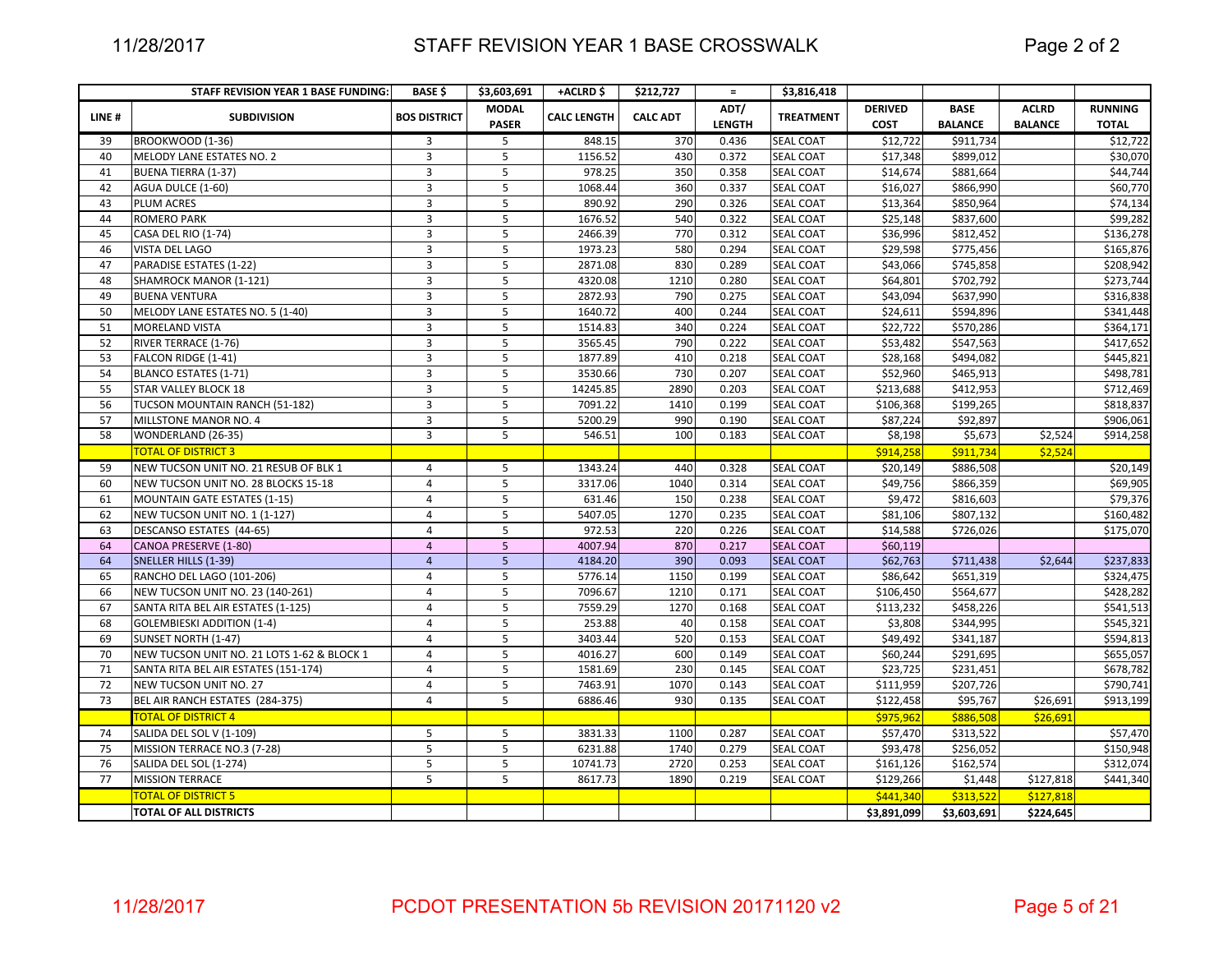|                 | STAFF REVISION YEAR 1 BASE FUNDING:    | <b>BASE \$</b>      | \$3,603,691  | +ACLRD\$           | \$227,289       | $\equiv$      | \$3,830,980      |                |                |                |                |
|-----------------|----------------------------------------|---------------------|--------------|--------------------|-----------------|---------------|------------------|----------------|----------------|----------------|----------------|
| LINE#           | <b>SUBDIVISION</b>                     | <b>BOS DISTRICT</b> | <b>MODAL</b> | <b>CALC LENGTH</b> | <b>CALC ADT</b> | ADT/          | <b>TREATMENT</b> | <b>DERIVED</b> | <b>BASE</b>    | <b>ACLRD</b>   | <b>RUNNING</b> |
|                 |                                        |                     | <b>PASER</b> |                    |                 | <b>LENGTH</b> |                  | <b>COST</b>    | <b>BALANCE</b> | <b>BALANCE</b> | <b>TOTAL</b>   |
| 1               | SABINO VISTA SOUTHEAST NO. 1 (1-47)    | 1                   | 5            | 562.44             | 480             | 0.853         | <b>SEAL COAT</b> | \$11,383       | \$1,290,121    |                | \$11,383       |
| $\overline{2}$  | THE BLUFFS II (382-488)                | 1                   | 5            | 1519.03            | 1090            | 0.718         | <b>SEAL COAT</b> | \$22,785       | \$1,278,738    |                | \$34,168       |
| $\overline{3}$  | FAIRFIELD SUNRISE EAST (1-520)         | $\mathbf{1}$        | 5            | 5396.21            | 3780            | 0.700         | <b>SEAL COAT</b> | \$80,943       | \$1,255,953    |                | \$115,111      |
| 4               | SABINO VALLEY (1-55)                   | $\mathbf{1}$        | 5            | 1155.60            | 580             | 0.502         | <b>SEAL COAT</b> | \$17,334       | \$1,175,010    |                | \$132,445      |
| 5               | PONTATOC UPLANDS (1-26)                | $\mathbf{1}$        | 5            | 831.59             | 370             | 0.445         | <b>SEAL COAT</b> | \$8,239        | \$1,157,676    |                | \$140,684      |
| 6               | MONTIERRA(1-22)                        | $\mathbf{1}$        | 5            | 528.88             | 230             | 0.435         | <b>SEAL COAT</b> | \$7,933        | \$1,149,437    |                | \$148,617      |
| $\overline{7}$  | LA CHOLLA BLUFFS                       | $\mathbf{1}$        | 5            | 1444.46            | 510             | 0.353         | <b>SEAL COAT</b> | \$21,667       | \$1,141,504    |                | \$170,284      |
| 8               | KACHINA RIDGE(1-27)                    | $\mathbf{1}$        | 5            | 797.63             | 280             | 0.351         | <b>SEAL COAT</b> | \$11,964       | \$1,119,837    |                | \$182,248      |
| 9               | <b>MONA LISA II (1-75)</b>             | $\mathbf{1}$        | 5            | 2210.04            | 770             | 0.348         | <b>SEAL COAT</b> | \$33,151       | \$1,107,873    |                | \$215,399      |
| 10              | <b>ROSEVALE (1-137)</b>                | $\mathbf{1}$        | 5            | 4212.37            | 1400            | 0.332         | <b>SEAL COAT</b> | \$63,186       | \$1,074,722    |                | \$278,585      |
| 11              | COUNTRYSIDE VISTA (387-602)            | $\mathbf{1}$        | 5            | 6573.41            | 2150            | 0.327         | <b>SEAL COAT</b> | \$98,601       | \$1,011,536    |                | \$377,186      |
| 12              | <b>DESCANSO ACRES</b>                  | $\mathbf{1}$        | 5            | 522.53             | 170             | 0.325         | <b>SEAL COAT</b> | \$7,838        | \$912,935      |                | \$385,024      |
| 13              | ST JOHN'S PROPERTY (1-35)              | $\mathbf{1}$        | 5            | 1206.23            | 390             | 0.323         | <b>SEAL COAT</b> | \$18,093       | \$905,097      |                | \$403,117      |
| 14              | <b>SUNCREST (1-127)</b>                | $\mathbf{1}$        | 5            | 4091.50            | 1300            | 0.318         | <b>SEAL COAT</b> | \$61,372       | \$887,004      |                | \$464,490      |
| 15              | VISTA OESTE ESTATES (1-37)             | $\mathbf{1}$        | 5            | 1263.23            | 390             | 0.309         | <b>SEAL COAT</b> | \$18,948       | \$825,631      |                | \$483,438      |
| 16              | SANTA CATALINA ESTATES NO. 3 (150-182) | $\mathbf{1}$        | 5            | 1172.95            | 360             | 0.307         | <b>SEAL COAT</b> | \$17,594       | \$806,683      |                | \$501,032      |
| 17              | PANORAMA RIDGE ESTATES (1-40)          | $\mathbf{1}$        | 5            | 1346.00            | 410             | 0.305         | <b>SEAL COAT</b> | \$20,190       | \$789,089      |                | 5521,222       |
| 18              | KACHINA MEADOWS(1-82)                  | 1                   | 5            | 2894.72            | 830             | 0.287         | <b>SEAL COAT</b> | \$43,421       | \$768,899      |                | \$564,643      |
| 19              | <b>COUNTRYSIDE CROSSINGS (1-51)</b>    | $\mathbf{1}$        | 5            | 1856.32            | 530             | 0.286         | <b>SEAL COAT</b> | \$27,845       | \$725,478      |                | \$592,488      |
| 20              | THE BLUFFS II (320-381)                | $\mathbf{1}$        | 5            | 2225.10            | 630             | 0.283         | <b>SEAL COAT</b> | \$33,377       | \$697,633      |                | \$625,864      |
| 21              | RANCHO ARBOLEDA (1-110)                | $\mathbf{1}$        | 5            | 3931.69            | 1110            | 0.282         | <b>SEAL COAT</b> | \$58,975       | \$664,257      |                | \$684,840      |
| 22              | CASAS ADOBES TERRACE (1-184)           | $\mathbf{1}$        | 5            | 7729.15            | 2180            | 0.282         | <b>SEAL COAT</b> | \$115,937      | \$605,281      |                | \$800,777      |
| 23              | MONTE CIELO (1-13)                     | $\mathbf{1}$        | 5            | 502.15             | 140             | 0.279         | <b>SEAL COAT</b> | \$7,532        | \$489,344      |                | \$808,309      |
| 24              | THE BLUFFS PHASE II (489-598)          | $\mathbf{1}$        | 5            | 4284.41            | 1130            | 0.264         | <b>SEAL COAT</b> | \$64,266       | \$481,812      |                | \$872,576      |
| 25              | PROMONTORY (1-42)                      | $\mathbf{1}$        | 5            | 1708.65            | 450             | 0.263         | <b>SEAL COAT</b> | \$25,630       | \$417,545      |                | \$898,205      |
| 26              | CANYON TERRACE (1-65)                  | $\mathbf{1}$        | 5            | 2519.18            | 660             | 0.262         | <b>SEAL COAT</b> | \$37,788       | \$391,916      |                | \$935,993      |
| 27              | ORANGE GROVE VALLEY (1-115 & BLK 1)    | $\mathbf{1}$        | 5            | 4654.00            | 1170            | 0.251         | <b>SEAL COAT</b> | \$69,810       | \$354,128      |                | \$1,005,803    |
| 28              | WIEGAND ESTATES(1-17)                  | $\mathbf{1}$        | 5            | 686.16             | 170             | 0.248         | <b>SEAL COAT</b> | \$10,292       | \$284,318      |                | \$1,016,095    |
| 29              | <b>MANZANITA ESTATES (1-26)</b>        | $\mathbf{1}$        | 5            | 1055.20            | 260             | 0.246         | <b>SEAL COAT</b> | \$15,828       | \$274,026      |                | \$1,031,924    |
| 30              | <b>NORTH STAR ESTATES(1-98)</b>        | $\mathbf{1}$        | 5            | 4119.04            | 1010            | 0.245         | <b>SEAL COAT</b> | \$61,786       | \$258,197      |                | \$1,093,709    |
| 31              | <b>NORTHRIDGE ESTATES</b>              | $\mathbf{1}$        | 5            | 6210.29            | 1520            | 0.245         | <b>SEAL COAT</b> | \$93,154       | \$196,412      |                | \$1,186,864    |
| 32              | WINCHESTER RANCH (1-40)                | $\mathbf{1}$        | 5            | 1767.55            | 430             | 0.243         | <b>SEAL COAT</b> | \$26,513       | \$103,257      |                | \$1,213,377    |
| $\overline{33}$ | COUNTRYSIDE TERRACE (240-398)          | $\mathbf{1}$        | 5            | 6873.57            | 1620            | 0.236         | <b>SEAL COAT</b> | \$103,104      | \$76,744       | \$26,359       | \$1,316,480    |
|                 | <b>TOTAL OF DISTRICT 1</b>             |                     |              |                    |                 |               |                  | \$1,316,480    | \$1,290,121    | \$26,359       |                |
| 34              | MARSHALL PARK(1-9)                     | $\overline{2}$      | 5            | 174.80             | 100             | 0.572         | <b>SEAL COAT</b> | \$2,622        | \$201,806      |                | \$2,622        |
| 35              | DESERT VIEW ADDITION                   | $\overline{2}$      | 5            | 2242.04            | 900             | 0.401         | <b>SEAL COAT</b> | \$33,631       | \$199,184      |                | \$36,253       |
| 36              | CIELITO LINDO RESUB(105,107&109-114)   | $\overline{2}$      | 5            | 478.18             | 120             | 0.251         | <b>SEAL COAT</b> | \$7,173        | \$165,553      |                | \$43,425       |
| 37              | <b>LOS RANCHITOS</b>                   | $\overline{2}$      | 5            | 8722.24            | 2160            | 0.248         | <b>SEAL COAT</b> | \$130,834      | \$158,381      |                | \$174,259      |
| 38              | LOS RANCHITOS NUMBER 7                 | $\overline{2}$      | 5            | 4586.63            | 1100            | 0.240         | <b>SEAL COAT</b> | \$68,799       | \$27,547       | \$41,252       | \$243,058      |
|                 | <b>TOTAL OF DISTRICT 2</b>             |                     |              |                    |                 |               |                  | \$243,058      | \$201,806      | \$41,252       |                |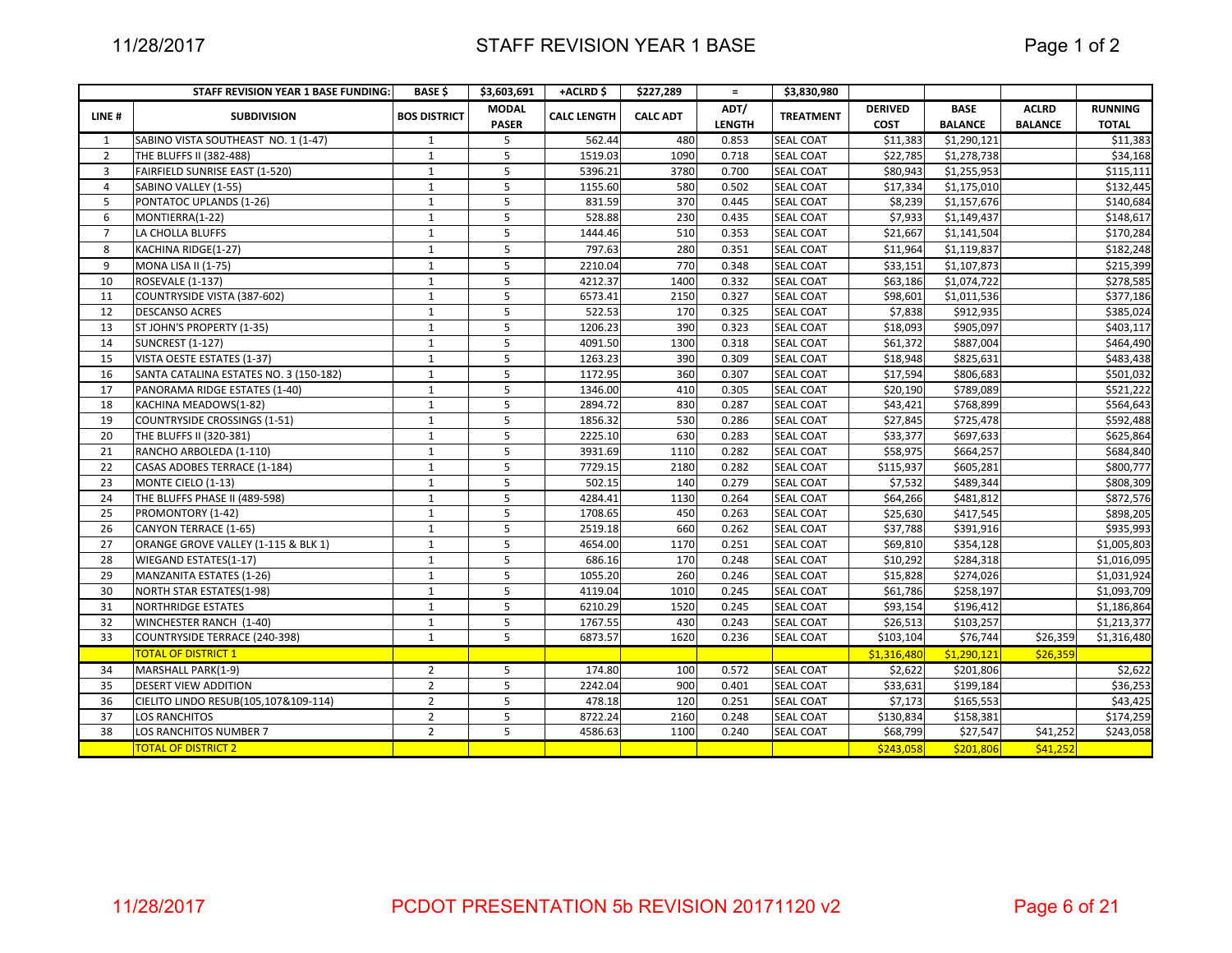|                                     | \$3,603,691                                                                                                                                   | +ACLRD \$                            | \$227,289                                            | $\equiv$               | \$3,830,980      |                                                          |                                                                                          |                                                  |                        |
|-------------------------------------|-----------------------------------------------------------------------------------------------------------------------------------------------|--------------------------------------|------------------------------------------------------|------------------------|------------------|----------------------------------------------------------|------------------------------------------------------------------------------------------|--------------------------------------------------|------------------------|
|                                     | <b>MODAL</b>                                                                                                                                  |                                      |                                                      | ADT/                   |                  | <b>DERIVED</b>                                           | <b>BASE</b>                                                                              | <b>ACLRD</b>                                     | <b>RUNNING</b>         |
|                                     | <b>PASER</b>                                                                                                                                  |                                      |                                                      | <b>LENGTH</b>          |                  | <b>COST</b>                                              | <b>BALANCE</b>                                                                           | <b>BALANCE</b>                                   | <b>TOTAL</b>           |
| 3                                   | 5                                                                                                                                             | 848.15                               | 370                                                  | 0.436                  | SEAL COAT        | \$12,722                                                 | \$911,734                                                                                |                                                  | \$12,722               |
| 3                                   | 5                                                                                                                                             | 1156.52                              | 430                                                  | 0.372                  | <b>SEAL COAT</b> | \$17,348                                                 | \$899,012                                                                                |                                                  | \$30,070               |
| $\overline{3}$                      | 5                                                                                                                                             | 978.25                               | 350                                                  | 0.358                  | <b>SEAL COAT</b> | \$14,674                                                 | \$881,664                                                                                |                                                  | \$44,744               |
| $\overline{3}$                      | 5                                                                                                                                             | 1068.44                              | 360                                                  | 0.337                  | SEAL COAT        | \$16,027                                                 | \$866,990                                                                                |                                                  | \$60,770               |
| 3                                   |                                                                                                                                               | 890.92                               | 290                                                  | 0.326                  | <b>SEAL COAT</b> | \$13,364                                                 | \$850,964                                                                                |                                                  | \$74,134               |
| 3                                   | 5                                                                                                                                             | 1676.52                              | 540                                                  | 0.322                  | <b>SEAL COAT</b> | \$25,148                                                 | \$837,600                                                                                |                                                  | \$99,282               |
| 3                                   | 5                                                                                                                                             | 2466.39                              | 770                                                  | 0.312                  | SEAL COAT        |                                                          | \$812,452                                                                                |                                                  | \$136,278              |
|                                     |                                                                                                                                               | 1973.23                              | 580                                                  | 0.294                  | SEAL COAT        | \$29,598                                                 | \$775,456                                                                                |                                                  | \$165,876              |
| 3                                   | 5                                                                                                                                             | 2871.08                              | 830                                                  | 0.289                  |                  | \$43,066                                                 | \$745,858                                                                                |                                                  | \$208,942              |
| 3                                   |                                                                                                                                               | 4320.08                              | 1210                                                 | 0.280                  | <b>SEAL COAT</b> | \$64,801                                                 |                                                                                          |                                                  | $\overline{$}273,744$  |
|                                     |                                                                                                                                               | 2872.93                              | 790                                                  | 0.275                  | <b>SEAL COAT</b> | \$43,094                                                 | \$637,990                                                                                |                                                  | \$316,838              |
|                                     |                                                                                                                                               |                                      | 400                                                  | 0.244                  | <b>SEAL COAT</b> | \$24,611                                                 | \$594,896                                                                                |                                                  | \$341,448              |
|                                     |                                                                                                                                               | 1514.83                              | 340                                                  | 0.224                  | <b>SEAL COAT</b> | \$22,722                                                 | \$570,286                                                                                |                                                  | \$364,171              |
|                                     | 5                                                                                                                                             | 3565.45                              |                                                      | 0.222                  |                  | \$53,482                                                 | \$547,563                                                                                |                                                  | \$417,652              |
|                                     |                                                                                                                                               |                                      | 410                                                  | 0.218                  | <b>SEAL COAT</b> |                                                          | \$494,082                                                                                |                                                  | \$445,821              |
|                                     |                                                                                                                                               | 3530.66                              | 730                                                  | 0.207                  | SEAL COAT        | \$52,960                                                 | \$465,913                                                                                |                                                  | \$498,781              |
| 3                                   | 5                                                                                                                                             | 14245.85                             | 2890                                                 | 0.203                  | <b>SEAL COAT</b> | \$213,688                                                | \$412,953                                                                                |                                                  | \$712,469              |
| 3                                   | 5                                                                                                                                             | 7091.22                              | 1410                                                 | 0.199                  | <b>SEAL COAT</b> | \$106,368                                                | \$199,265                                                                                |                                                  | \$818,837              |
| $\overline{3}$                      | 5                                                                                                                                             | 5200.29                              | 990                                                  | 0.190                  | <b>SEAL COAT</b> | \$87,224                                                 | \$92,897                                                                                 |                                                  | \$906,061              |
| 3                                   | 5                                                                                                                                             | 546.51                               | 100                                                  | 0.183                  | <b>SEAL COAT</b> | \$8,198                                                  | \$5,673                                                                                  | \$2,524                                          | \$914,258              |
|                                     |                                                                                                                                               |                                      |                                                      |                        |                  | \$914,258                                                | \$911,734                                                                                | \$2,524                                          |                        |
| $\overline{4}$                      | 5                                                                                                                                             | 1343.24                              | 440                                                  | 0.328                  | <b>SEAL COAT</b> | \$20,149                                                 | \$886,508                                                                                |                                                  | \$20,149               |
| $\overline{4}$                      | 5                                                                                                                                             | 3317.06                              | 1040                                                 | 0.314                  | SEAL COAT        | \$49,756                                                 | \$866,359                                                                                |                                                  | \$69,905               |
| 4                                   | 5                                                                                                                                             | 631.46                               | 150                                                  | 0.238                  | <b>SEAL COAT</b> | \$9,472                                                  | \$816,603                                                                                |                                                  | \$79,376               |
| $\overline{4}$                      | 5                                                                                                                                             | 5407.05                              | 1270                                                 | 0.235                  | <b>SEAL COAT</b> | \$81,106                                                 | \$807,132                                                                                |                                                  | \$160,482              |
| 4                                   | 5                                                                                                                                             | 972.53                               | 220                                                  | 0.226                  | <b>SEAL COAT</b> | \$14,588                                                 | \$726,026                                                                                |                                                  | \$175,070              |
| $\overline{4}$                      | 5                                                                                                                                             | 4184.20                              | 390                                                  | 0.093                  | SEAL COAT        | \$62,763                                                 | \$711,438                                                                                | \$2,644                                          | \$237,833              |
| $\overline{4}$                      | 5                                                                                                                                             | 5776.14                              | 1150                                                 | 0.199                  | <b>SEAL COAT</b> | \$86,642                                                 | \$648,675                                                                                |                                                  | \$324,475              |
| 4                                   | 5                                                                                                                                             | 7096.67                              | 1210                                                 | 0.171                  | <b>SEAL COAT</b> | \$106,450                                                | \$562,033                                                                                |                                                  | \$430,925              |
| $\overline{4}$                      | 5                                                                                                                                             | 7559.29                              | 1270                                                 | 0.168                  | <b>SEAL COAT</b> | \$113,232                                                | \$455,583                                                                                |                                                  | $\overline{$}544,157$  |
| 4                                   | 5                                                                                                                                             | 253.88                               | 40                                                   | 0.158                  | SEAL COAT        | \$3,808                                                  | \$342,351                                                                                |                                                  | \$547,965              |
| $\overline{4}$                      | 5                                                                                                                                             | 3403.44                              | 520                                                  | 0.153                  | SEAL COAT        | \$49,492                                                 | \$338,543                                                                                |                                                  | \$597,457              |
| $\overline{4}$                      | 5                                                                                                                                             | 4016.27                              | 600                                                  | 0.149                  | <b>SEAL COAT</b> | \$60,244                                                 | \$289,051                                                                                |                                                  | \$657,701              |
| 4                                   | 5                                                                                                                                             | 1581.69                              | 230                                                  | 0.145                  | <b>SEAL COAT</b> | \$23,725                                                 | \$228,807                                                                                |                                                  | \$681,426              |
| 4                                   | 5                                                                                                                                             | 7463.91                              | 1070                                                 | 0.143                  | <b>SEAL COAT</b> | \$111,959                                                | \$205,082                                                                                |                                                  | \$793,385              |
| $\overline{4}$                      | 5                                                                                                                                             | 6886.46                              | 930                                                  | 0.135                  | <b>SEAL COAT</b> | \$122,458                                                | \$93,123                                                                                 | \$29,335                                         | \$915,843              |
|                                     |                                                                                                                                               |                                      |                                                      |                        |                  | \$915,843                                                | \$886,508                                                                                | \$29,335                                         |                        |
| 5                                   | 5                                                                                                                                             | 3831.33                              | 1100                                                 | 0.287                  | <b>SEAL COAT</b> | \$57,470                                                 | \$313,522                                                                                |                                                  | \$57,470               |
| 5                                   | 5                                                                                                                                             | 6231.88                              | 1740                                                 | 0.279                  | <b>SEAL COAT</b> |                                                          | \$256,052                                                                                |                                                  | \$150,948              |
| 5                                   | 5                                                                                                                                             |                                      | 2720                                                 | 0.253                  | <b>SEAL COAT</b> | \$161,126                                                | \$162,574                                                                                |                                                  | \$312,074              |
| 5                                   | 5                                                                                                                                             | 8617.73                              | 1890                                                 | 0.219                  | <b>SEAL COAT</b> |                                                          |                                                                                          | \$127,818                                        | \$441,340              |
|                                     |                                                                                                                                               |                                      |                                                      |                        |                  |                                                          |                                                                                          |                                                  |                        |
|                                     |                                                                                                                                               |                                      |                                                      |                        |                  |                                                          |                                                                                          |                                                  |                        |
| NEW TUCSON UNIT NO. 28 BLOCKS 15-18 | <b>BOS DISTRICT</b><br>3<br>3<br>3<br>3<br>3<br>3<br>3<br>NEW TUCSON UNIT NO. 21 RESUB OF BLK 1<br>NEW TUCSON UNIT NO. 21 LOTS 1-62 & BLOCK 1 | 5<br>5<br>5<br>5<br>5<br>5<br>5<br>5 | <b>CALC LENGTH</b><br>1640.72<br>1877.89<br>10741.73 | <b>CALC ADT</b><br>790 |                  | <b>TREATMENT</b><br><b>SEAL COAT</b><br><b>SEAL COAT</b> | \$36,996<br>\$28,168<br>$\overline{$}$ \$93,478<br>\$129,266<br>\$441,340<br>\$3,830,980 | \$702,792<br>\$1,448<br>\$313,522<br>\$3,603,691 | \$127,818<br>\$227.289 |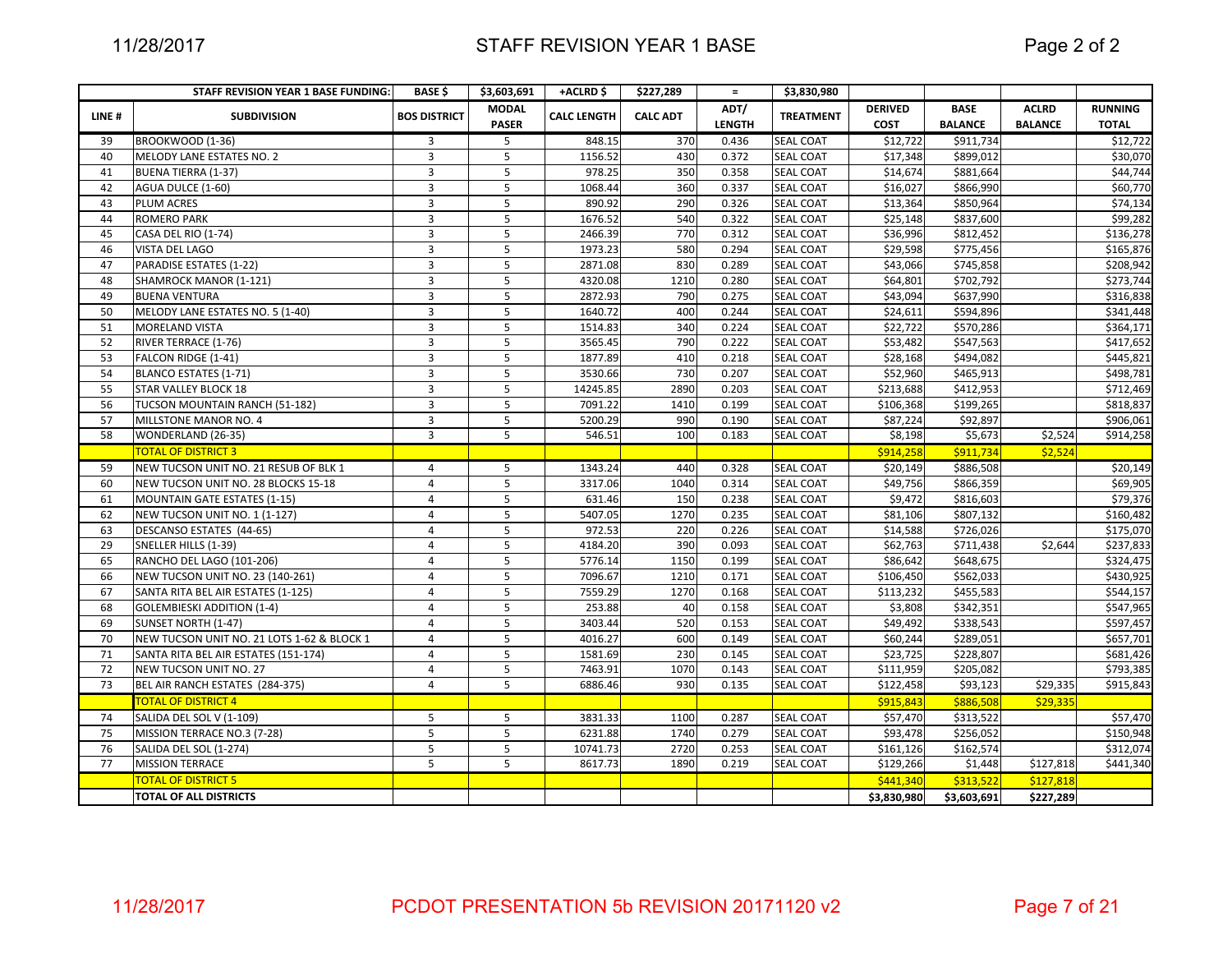## ADD ESTRELLA (143‐149 & 180) TO YEAR 1 ACCELERATED

- 1. Was initially passed over due to length and incomplete street.
- 2. Should have been added with subsequent subdivision to make complete street segment.
- 3. Remaining District 2 Accelerated funding is \$8,549.
- 4. If added, remaining Accelerated would be \$6,817.



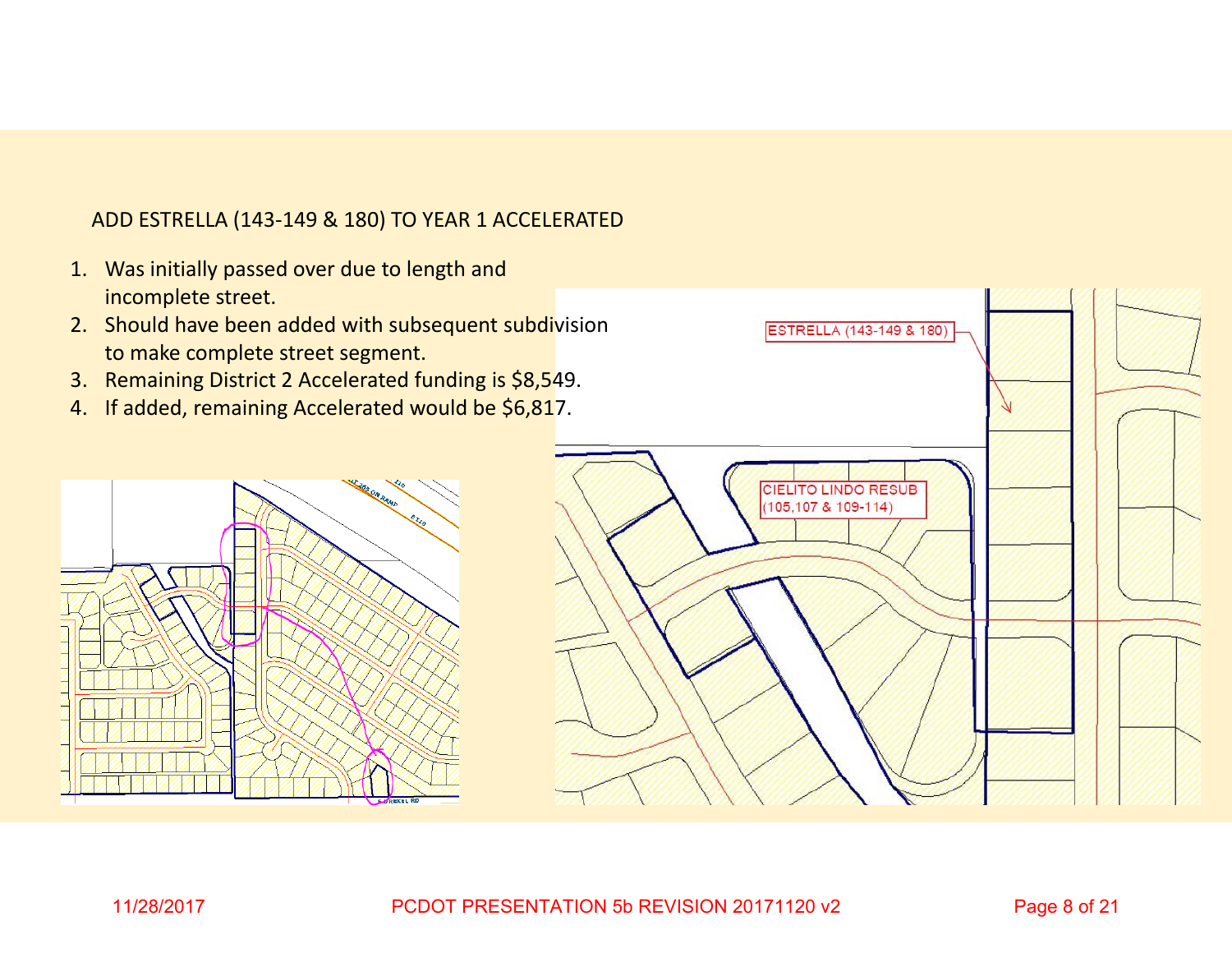|              |    |                                     |       | YEAR 1 ACCELERATED - ADT/FT |        |                                       |        |                   |
|--------------|----|-------------------------------------|-------|-----------------------------|--------|---------------------------------------|--------|-------------------|
|              |    | DISTRICT # SUBD # PARCELS   # Miles |       | <b>ACLRD \$</b>             |        | % of ACLRD Total \$ Used   % of Total |        | <b>Difference</b> |
| <b>BOS01</b> | 19 | 1,448                               | 15.16 | \$1,337,861                 | 32.5%  | \$1,335,292                           | 32.7%  | \$2,570           |
| <b>BOS02</b> | 6  | 445                                 | 4.52  | \$338,495                   | 8.2%   | \$329,946                             | 8.1%   | \$8,549           |
| <b>BOS03</b> | 13 | 845                                 | 11.17 | \$1,047,723                 | 25.5%  | \$1,044,659                           | 25.6%  | \$3,063           |
| <b>BOS04</b> | 14 | 638                                 | 10.51 | \$886,534                   | 21.6%  | \$882,353                             | 21.6%  | \$4,181           |
| <b>BOS05</b> | 3  | 670                                 | 6.21  | \$499,683                   | 12.2%  | \$492,019                             | 12.0%  | \$7,664           |
| <b>TOTAL</b> | 55 | 4,046                               | 47.57 | \$4,110,296                 | 100.0% | \$4,084,269                           | 100.0% | \$26,027          |

|                                                                                                                 |                               |                                     |                     | <b>STAFF REVISION YEAR 1 ACCELERATED - ADT/FT</b> |             |         |                                                      |       |         |
|-----------------------------------------------------------------------------------------------------------------|-------------------------------|-------------------------------------|---------------------|---------------------------------------------------|-------------|---------|------------------------------------------------------|-------|---------|
|                                                                                                                 |                               | DISTRICT # SUBD # PARCELS   # Miles |                     | <b>ACLRD \$</b>                                   | % of ACLRD  |         | Additional   Total \$ Used   % of Total   Difference |       |         |
| <b>BOS01</b>                                                                                                    | 19                            | 1,448                               | 51,337,861<br>15.16 | \$0                                               | \$1,335,292 | 32.7%   | \$2,570                                              |       |         |
| <b>BOS02</b>                                                                                                    | 7                             | 452                                 | 4.54                | \$0                                               | \$331,678   | 8.1%    | \$6,817                                              |       |         |
| <b>BOS03</b>                                                                                                    | 13                            | 845                                 | 11.17               | \$1,047,723                                       | 25.5%       | \$0     | \$1,044,659                                          | 25.6% | \$3,063 |
| <b>BOS04</b>                                                                                                    | 14                            | 638                                 | 10.51               | \$886,534                                         | 21.6%       | \$2,644 | \$884,997                                            | 21.6% | \$1,537 |
| <b>BOS05</b>                                                                                                    | \$499,683<br>6.21<br>3<br>670 |                                     |                     |                                                   |             | \$0     | \$492,019                                            | 12.0% | \$7,664 |
| \$21,651<br><b>TOTAL</b><br>\$2,644.0<br>\$4,088,645<br>56<br>\$4,110,296<br>100.0%<br>100.0%<br>47.59<br>4,053 |                               |                                     |                     |                                                   |             |         |                                                      |       |         |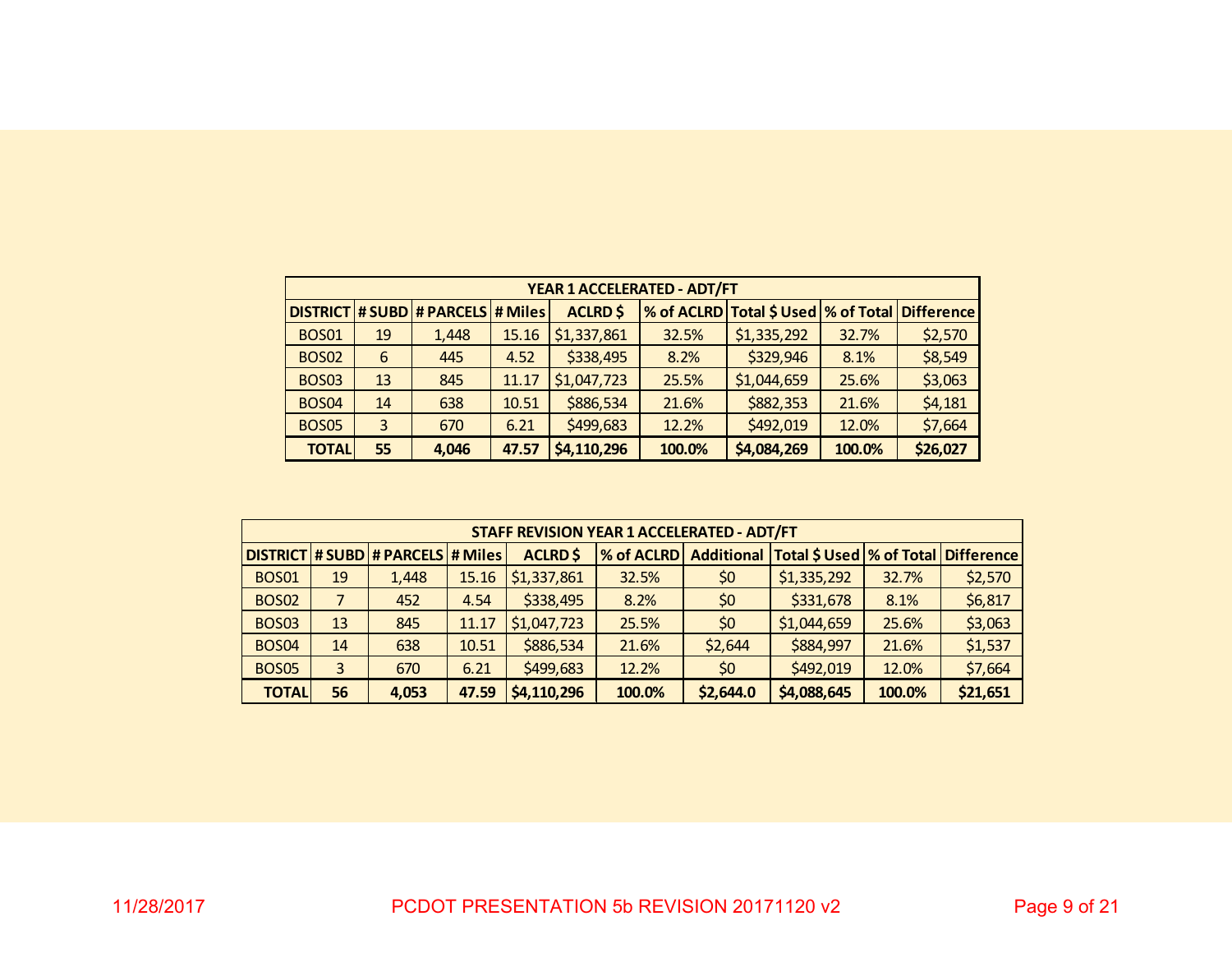|                | STAFF REVISION YEAR 1 ACCELERATED FUNDING: | <b>ACLRD</b> \$ | \$4,334,941 - TO BASE \$224,645 |               |             | $\equiv$      | \$4,110,296      |                  |                |                  |                      |
|----------------|--------------------------------------------|-----------------|---------------------------------|---------------|-------------|---------------|------------------|------------------|----------------|------------------|----------------------|
| LINE#          |                                            | <b>BOS</b>      | <b>MODAL</b>                    | <b>CALC</b>   | <b>CALC</b> | ADT/          | <b>TREATMEN</b>  | <b>DERIVED</b>   | <b>BASE</b>    | <b>ACLRD</b>     | <b>RUNNING</b>       |
|                | <b>SUBDIVISION</b>                         | <b>DISTRICT</b> | <b>PASER</b>                    | <b>LENGTH</b> | <b>ADT</b>  | <b>LENGTH</b> | т                | <b>COST</b>      | <b>BALANCE</b> | <b>BALANCE</b>   | <b>TOTAL</b>         |
| $\mathbf{1}$   | FLECHA CAIDA RANCH ESTATES NO. 2           | $\mathbf{1}$    | 5                               | 3309.09       | 720         | 0.218         | <b>SEAL COAT</b> | \$77,695         |                | \$1,260,166      | \$77,695             |
| $\overline{2}$ | SABINO CREST ESTATES (1-13)                | $\mathbf{1}$    | 5                               | 610.65        | 130         | 0.213         | <b>SEAL COAT</b> | \$9,160          |                | \$1,251,006      | \$86,855             |
| 3              | BLACK HORSE (1-411)                        | $\mathbf{1}$    | 5                               | 19938.43      | 4180        | 0.210         | <b>SEAL COAT</b> | \$274,844        |                | \$976,163        | \$361,698            |
| 4              | <b>SHADOW VIEW ESTATES (1-85)</b>          | $\mathbf 1$     | 5                               | 4350.05       | 880         | 0.202         | <b>SEAL COAT</b> | \$65,251         |                | \$910,912        | \$426,949            |
| 5              | SABINO CREEK (1-98)                        | $\mathbf{1}$    | 5                               | 5190.75       | 980         | 0.189         | <b>SEAL COAT</b> | \$77,861         |                | \$833,051        | \$504,810            |
| 6              | CATALINA FOOTHILLS ESTATES NO. 8 (1-131)   | $\mathbf{1}$    | 5                               | 7308.50       | 1330        | 0.182         | <b>SEAL COAT</b> | \$111,666        |                | \$721,384        | \$616,477            |
| $\overline{7}$ | MONTEBELLA (1-42)                          | $\mathbf{1}$    | 5                               | 2413.93       | 430         | 0.178         | <b>SEAL COAT</b> | \$36,209         |                | \$685,175        | \$652,686            |
| 8              | ALTA VISTA VILLAGE II (1-28)               | $\mathbf{1}$    | 5                               | 1635.51       | 290         | 0.177         | <b>SEAL COAT</b> | \$24,533         |                | \$660,643        | \$677,218            |
| 9              | SABINO VISTA NO. 3 (1-28)                  | $\mathbf 1$     | 5                               | 1582.80       | 280         | 0.177         | <b>SEAL COAT</b> | \$23,742         |                | \$636,901        | \$700,960            |
| 10             | TIERRA BRAVA ESTATES(1-27)                 | $\mathbf{1}$    | 5                               | 1589.41       | 280         | 0.176         | <b>SEAL COAT</b> | \$23,841         |                | \$613,059        | \$724,802            |
| 11             | SABINO VISTA NO. 5 (1-30)                  | $\mathbf{1}$    | 5                               | 1730.51       | 300         | 0.173         | <b>SEAL COAT</b> | \$25,958         |                | \$587,102        | \$750,759            |
| 12             | STONE CREEK(1-41)                          | $\mathbf 1$     | 5                               | 2569.33       | 440         | 0.171         | <b>SEAL COAT</b> | \$38,540         |                | \$548,562        | \$789,299            |
| 13             | QUAIL CANYON (100-234)                     | $\mathbf 1$     | 5                               | 8251.30       | 1370        | 0.166         | <b>SEAL COAT</b> | \$232,311        |                | \$316,250        | \$1,021,611          |
| 14             | ALTA VISTA ESTATES (1-124)                 | $\mathbf 1$     | 5                               | 7208.31       | 1100        | 0.153         | <b>SEAL COAT</b> | \$101,086        |                | \$215,164        | \$1,122,697          |
| 15             | CASAS ADOBES POMELO ESTATES (1-29)         | $\mathbf{1}$    | 5                               | 2002.66       | 300         | 0.150         | <b>SEAL COAT</b> | \$30,040         |                | \$185,124        | \$1,152,737          |
| 16             | MOUNTAIN VISTA ESTATES (1-38)              | $\mathbf{1}$    | 5                               | 2584.16       | 380         | 0.147         | <b>SEAL COAT</b> | \$65,821         |                | \$119,304        | \$1,218,557          |
| 17             | THE BLUFFS II(249-319)                     | $\mathbf 1$     | 5                               | 5058.82       | 740         | 0.146         | <b>SEAL COAT</b> | \$75,882         |                | \$43,421         | \$1,294,440          |
| 18             | ALTA VISTA VILLAGE I (1-16)                | $\mathbf{1}$    | 5                               | 1103.61       | 160         | 0.145         | <b>SEAL COAT</b> | \$16,554         |                | \$26,867         | \$1,310,994          |
| 19             | LAS VISTAS ENCANTADAS (1-19)               | $\mathbf 1$     | 5                               | 1619.85       | 190         | 0.117         | <b>SEAL COAT</b> | \$24,298         |                | \$2,569          | \$1,335,292          |
|                | <b>TOTAL OF DISTRICT 1</b>                 |                 |                                 |               |             |               |                  | \$1,335,292      |                | \$               | $2,570$ \$ 1,337,861 |
|                | ESTRELLA(143-149&180)                      | $\overline{2}$  | 5 <sub>1</sub>                  | 115.46        |             | 70 0.606      | <b>SEAL COAT</b> | $\zeta$<br>1,732 |                | \$336,763        | 1,732                |
| 20             | ANNAJO ESTATES (1-10)                      | $\overline{2}$  | 5                               | 452.69        | 100         | 0.221         | <b>SEAL COAT</b> | \$6,790          |                | \$329,973        | \$8,522              |
| 21             | <b>SKY LINE RANCHOS</b>                    | $\overline{2}$  | 5                               | 4430.05       | 970         | 0.219         | <b>SEAL COAT</b> | \$66,451         |                | \$263,522        | \$74,973             |
| 22             | HIGHLAND MANOR ADDITION (1-12)             | $\mathbf 2$     | 5                               | 552.08        | 120         | 0.217         | <b>SEAL COAT</b> | \$8,281          |                | \$255,241        | \$83,254             |
| 23             | TRILBY TERRACE (1-10)                      | $\mathbf 2$     | 5                               | 446.09        | 90          | 0.202         | <b>SEAL COAT</b> | \$6,691          |                | \$248,549        | \$89,946             |
| 24             | LOS RANCHITOS NUMBER 8                     | $\overline{2}$  | 5                               | 16897.58      | 3020        | 0.179         | <b>SEAL COAT</b> | \$225,696        |                | \$22,853         | \$315,642            |
| 25             | BUTTERFIELD BUSINESS CENTER (36-50)        | $\overline{2}$  | 5                               | 1069.07       | 150         | 0.140         | <b>SEAL COAT</b> | \$16,036         |                | \$6,817          | \$331,678            |
|                | <b>TOTAL OF DISTRICT 2</b>                 |                 |                                 |               |             |               |                  | 331,678<br>Ŝ.    |                | \$<br>$6,817$ \$ | 338,495              |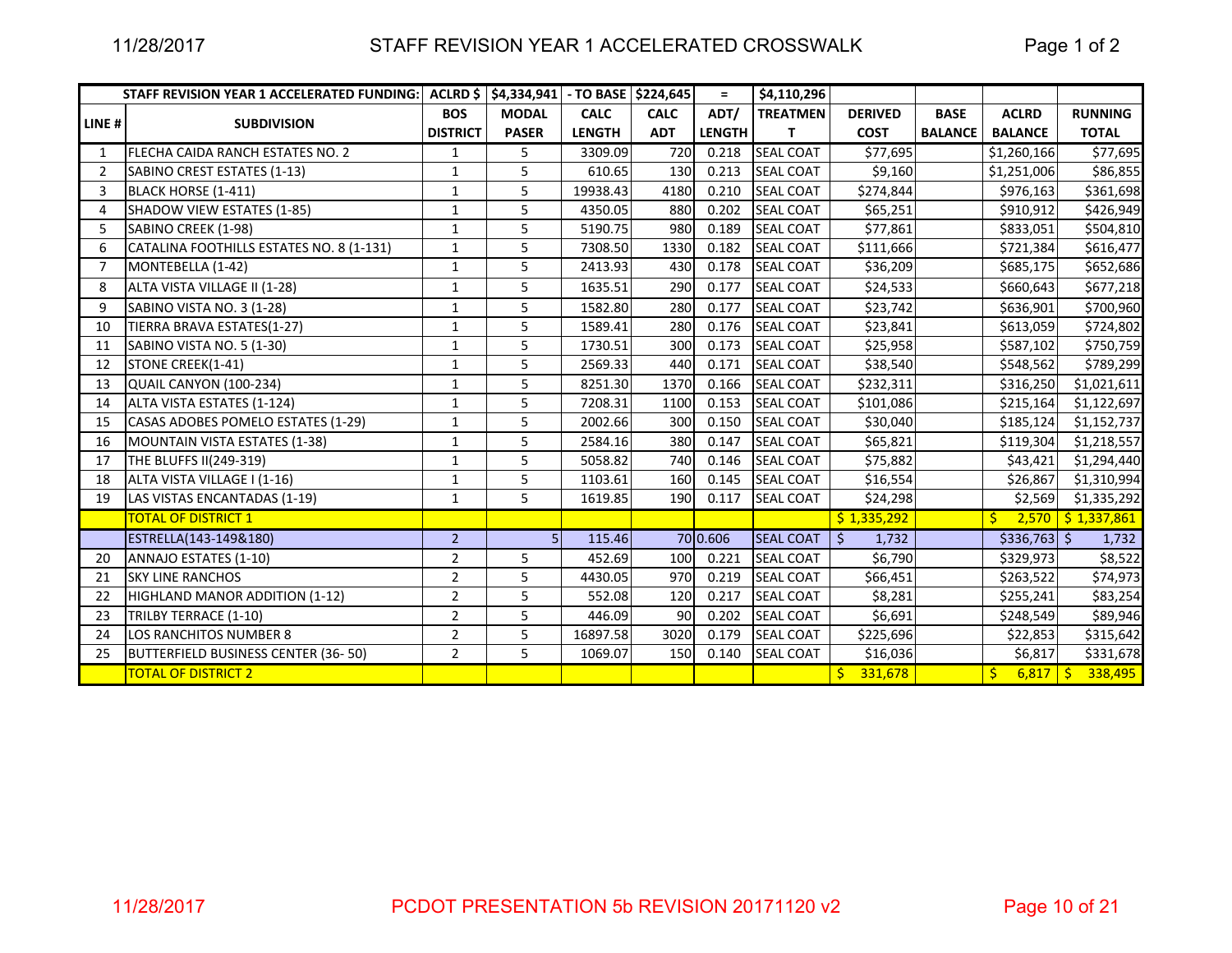|        | STAFF REVISION YEAR 1 ACCELERATED FUNDING: ACLRD \$ \$4,334,941 - TO BASE \$224,645 |                 |              |               |             | $\equiv$      | \$4,110,296      |                  |                   |                       |                |
|--------|-------------------------------------------------------------------------------------|-----------------|--------------|---------------|-------------|---------------|------------------|------------------|-------------------|-----------------------|----------------|
| LINE # | <b>SUBDIVISION</b>                                                                  | <b>BOS</b>      | <b>MODAL</b> | <b>CALC</b>   | <b>CALC</b> | ADT/          | <b>TREATMEN</b>  | <b>DERIVED</b>   | <b>BASE</b>       | <b>ACLRD</b>          | <b>RUNNING</b> |
|        |                                                                                     | <b>DISTRICT</b> | <b>PASER</b> | <b>LENGTH</b> | <b>ADT</b>  | <b>LENGTH</b> | T                | <b>COST</b>      | <b>BALANCE</b>    | <b>BALANCE</b>        | <b>TOTAL</b>   |
| 26     | CAMINO VERDE ESTATES (1-14)                                                         | 3               | 5            | 778.43        | 140         | 0.180         | <b>SEAL COAT</b> | $\sqrt{511,676}$ |                   | \$1,036,047           | \$11,676       |
| 27     | TUCSON MOUNTAIN RANCH (1-50)                                                        | 3               | 5            | 2966.55       | 510         | 0.172         | <b>SEAL COAT</b> | \$44,498         |                   | \$991,548             | \$56,175       |
| 28     | HUNTER SUBDIVISION NO. 4 (1-64)                                                     | 3               | 5            | 3857.93       | 660         | 0.171         | <b>SEAL COAT</b> | \$57,869         |                   | \$933,679             | \$114,044      |
| 29     | LA PUERTA DEL NORTE                                                                 | 3               | 5            | 5672.65       | 940         | 0.166         | <b>SEAL COAT</b> | \$85,090         |                   | \$848,590             | \$199,133      |
| 30     | <b>TUCSONITA</b>                                                                    | 3               | 5            | 4541.66       | 750         | 0.165         | <b>SEAL COAT</b> | \$131,438        |                   | \$717,152             | \$330,571      |
| 31     | BLANCO ESTATES (72-162)                                                             | 3               | 5            | 5518.13       | 910         | 0.165         | <b>SEAL COAT</b> | \$82,772         |                   | \$634,380             | \$413,343      |
| 32     | TUCSON AVRA WEST II (1-8)                                                           | 3               | 5            | 497.96        | 80          | 0.161         | <b>SEAL COAT</b> | \$7,469          |                   | \$626,911             | \$420,812      |
| 33     | <b>GIBSON TRACT</b>                                                                 | 3               | 5            | 2863.56       | 440         | 0.154         | <b>SEAL COAT</b> | \$22,339         |                   | \$604,572             | \$443,151      |
| 34     | BLANCO ESTATES (163-335)                                                            | 3               | 5            | 12840.86      | 1740        | 0.136         | <b>SEAL COAT</b> | \$310,167        |                   | \$294,405             | \$753,318      |
| 35     | <b>STAR VALLEY (153-232)</b>                                                        | 3               | 5            | 6287.91       | 810         | 0.129         | <b>SEAL COAT</b> | \$94,319         |                   | \$200,087             | \$847,636      |
| 36     | PICTURE ROCKS WEST (1-65)                                                           | 3               | 5            | 5675.43       | 650         | 0.115         | <b>SEAL COAT</b> | \$85,131         |                   | \$114,955             | \$932,768      |
| 37     | DEL CERRO ESTATES NO. 4 (1-60)                                                      | 3               | 5            | 5455.26       | 600         | 0.110         | <b>SEAL COAT</b> | \$81,829         |                   | \$33,126              | \$1,014,597    |
| 38     | SHAMROCK CENTER (1-23) BLK. 1                                                       | 3               | 5            | 2004.17       | 220         | 0.110         | <b>SEAL COAT</b> | \$30,063         |                   | \$3,064               | \$1,044,659    |
|        | <b>TOTAL OF DISTRICT 3</b>                                                          |                 |              |               |             |               |                  | \$1,044,659      |                   | Ŝ.<br>3,063           | \$1,047,723    |
| 39     | BEL AIR RANCH ESTATES (376-439)                                                     | 4               | 5            | 4787.12       | 630         | 0.132         | <b>SEAL COAT</b> | \$112,640        |                   | \$773,894             | \$112,640      |
| 40     | PANTANO RANCH ESTATES (1-35)                                                        | $\overline{4}$  | 5            | 2590.62       | 340         | 0.131         | <b>SEAL COAT</b> | \$38,859         |                   | \$735,034             | \$151,500      |
| 41     | FAST HORSE RANCH (1-114)                                                            | 4               | 5            | 8907.76       | 1160        | 0.130         | <b>SEAL COAT</b> | \$133,616        |                   | \$601,418             | \$285,116      |
| 42     | VAIL RANCH (1-61)                                                                   | 4               | 5            | 4719.63       | 610         | 0.129         | <b>SEAL COAT</b> | \$70,794         |                   | \$530,623             | \$355,911      |
| 43     | CASERIO VIEJO (1-12)                                                                | 4               | 5            | 943.53        | 120         | 0.127         | <b>SEAL COAT</b> | \$23,135         |                   | \$507,489             | \$379,045      |
| 44     | PARCEL E AT SANTA RITA SPRINGS (1-35)                                               | 4               | 5            | 2678.74       | 300         | 0.112         | <b>SEAL COAT</b> | \$40,181         |                   | \$467,308             | \$419,226      |
| 45     | <b>ANTLER CREST ESTATES (1-145)</b>                                                 | 4               | 5            | 13085.96      | 1460        | 0.112         | <b>SEAL COAT</b> | \$196,289        |                   | \$271,018             | \$615,516      |
| 46     | COUNTRY CLUB ESTATES NO. 3 (1-25)                                                   | 4               | 5            | 2412.42       | 250         | 0.104         | <b>SEAL COAT</b> | \$36,186         |                   | \$234,832             | \$651,702      |
| 47     | <b>OLD SPANISH TRAIL ESTATES</b>                                                    | 4               | 5            | 9099.39       | 940         | 0.103         | <b>SEAL COAT</b> | \$136,491        |                   | \$98,341              | \$788,193      |
| 48     | SANTA RITA SPRINGS BLOCKS 1-6                                                       | 4               | 5            | 300.01        | 30          | 0.100         | <b>SEAL COAT</b> | \$4,500          |                   | \$93,841              | \$792,693      |
| 49     | SAN DOMINGO (1-11)                                                                  | 4               | 5            | 1105.29       | 110         | 0.100         | <b>SEAL COAT</b> | \$16,579         |                   | \$77,261              | \$809,273      |
| 50     | NEW DAWN ESTATES (1-37)                                                             | 4               | 5            | 3963.86       | 370         | 0.093         | <b>SEAL COAT</b> | \$59,458         |                   | \$17,804              | \$868,730      |
| 51     | SANTA RITA SPRINGS (1-5)                                                            | 4               | 5            | 450.39        | 40          | 0.089         | <b>SEAL COAT</b> | \$6,756          |                   | \$11,048              | \$875,486      |
| 52     | RANCHO DEL LAGO BLOCKS 43-49                                                        | 4               | 5            | 457.81        | 20          | 0.044         | <b>SEAL COAT</b> | \$6,867          |                   | \$4,181               | \$882,353      |
|        | <b>TOTAL OF DISTRICT 4</b>                                                          |                 |              |               |             |               |                  | 882,353<br>S.    | $\frac{2,644}{5}$ | $1,537$ $\frac{1}{5}$ | 886,534        |
| 53     | <b>LAS PALOMAS</b>                                                                  | 5               | 5            | 11392.05      | 2490        | 0.219         | <b>SEAL COAT</b> | \$170,881        |                   | \$328,802             | \$<br>170,881  |
| 54     | MOUNTAIN GARDENS ESTATES (12-64)                                                    | 5               | 5            | 2496.70       | 510         | 0.204         | <b>SEAL COAT</b> | \$37,451         |                   | \$291,352             | Ŝ.<br>208,331  |
| 55     | MISSION WEST (1-370)                                                                | 5               | 5            | 18915.94      | 3700        | 0.196         | <b>SEAL COAT</b> | \$283,688        |                   | Ś.<br>7,664           | Ŝ.<br>492,019  |
|        | <b>TOTAL OF DISTRICT 5</b>                                                          |                 |              |               |             |               |                  | 492,019<br>S.    |                   | $\mathsf{S}$<br>7,664 | 499,683<br>Ŝ.  |
|        | <b>TOTAL FOR ALL DISTRICTS</b>                                                      |                 |              |               |             |               |                  | \$4,086,001      |                   | $\frac{1}{2}$ 21,651  | \$4,110,296    |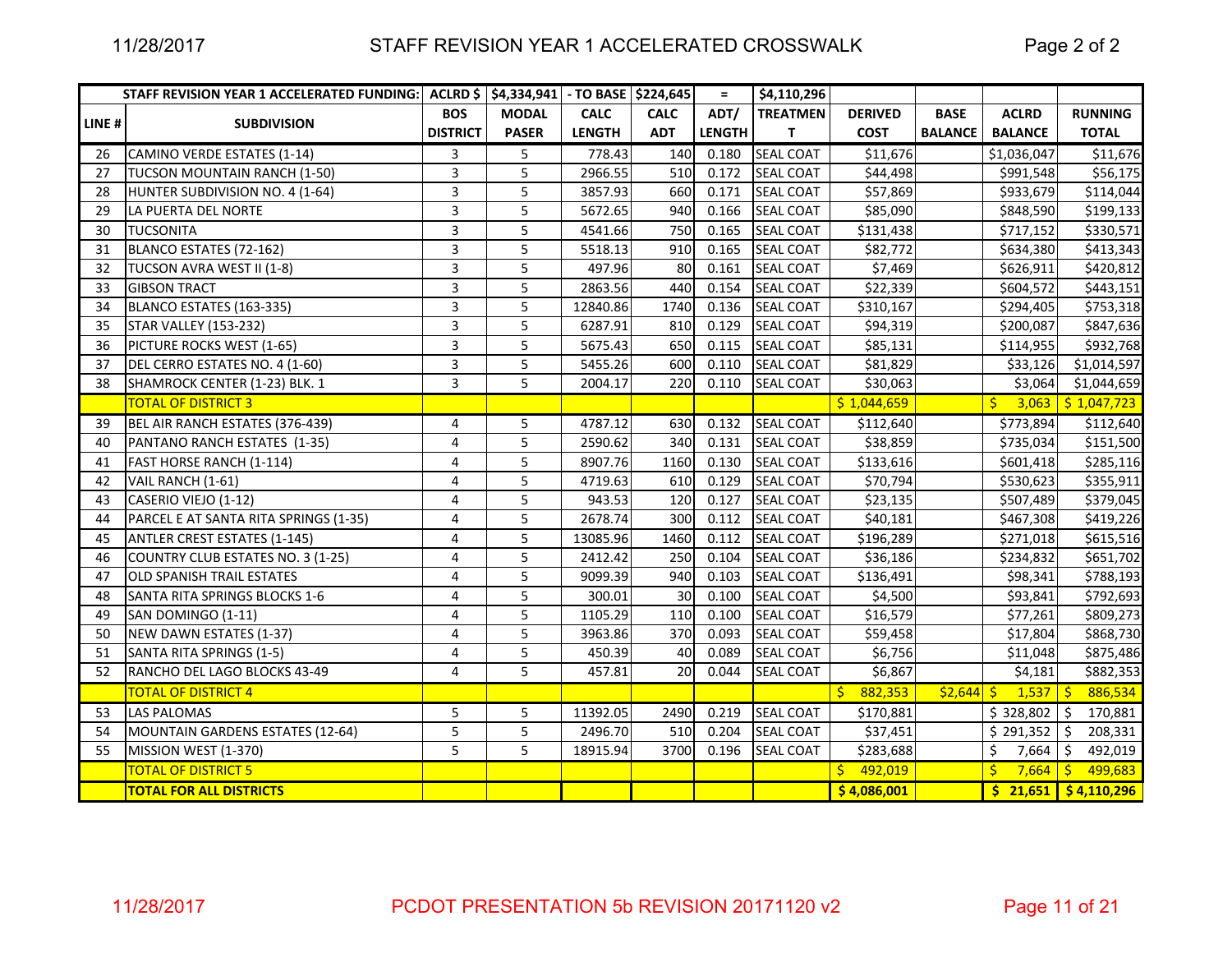|                | <b>STAFF REVISION YEAR 1 ACCELERATED FUNDING:</b> | <b>ACLRD</b> \$ | \$4,334,941  | - TO BASE     | \$224,645   | $=$           | \$4,110,296      |                |                |                |                      |
|----------------|---------------------------------------------------|-----------------|--------------|---------------|-------------|---------------|------------------|----------------|----------------|----------------|----------------------|
|                |                                                   | <b>BOS</b>      | <b>MODAL</b> | <b>CALC</b>   | <b>CALC</b> | ADT/          | <b>TREATMEN</b>  | <b>DERIVED</b> | <b>BASE</b>    | <b>ACLRD</b>   | <b>RUNNING</b>       |
| LINE#          | <b>SUBDIVISION</b>                                | <b>DISTRICT</b> | <b>PASER</b> | <b>LENGTH</b> | <b>ADT</b>  | <b>LENGTH</b> | т                | <b>COST</b>    | <b>BALANCE</b> | <b>BALANCE</b> | <b>TOTAL</b>         |
| 1              | FLECHA CAIDA RANCH ESTATES NO. 2                  | 1               | 5            | 3309.09       | 720         | 0.218         | <b>SEAL COAT</b> | \$77,695       |                | \$1,260,166    | \$77,695             |
| $\overline{2}$ | SABINO CREST ESTATES (1-13)                       | 1               | 5            | 610.65        | 130         | 0.213         | <b>SEAL COAT</b> | \$9,160        |                | \$1,251,006    | \$86,855             |
| 3              | BLACK HORSE (1-411)                               | $\mathbf 1$     | 5            | 19938.43      | 4180        | 0.210         | <b>SEAL COAT</b> | \$274,844      |                | \$976,163      | \$361,698            |
| 4              | SHADOW VIEW ESTATES (1-85)                        | $\mathbf 1$     | 5            | 4350.05       | 880         | 0.202         | <b>SEAL COAT</b> | \$65,251       |                | \$910,912      | \$426,949            |
| 5              | SABINO CREEK (1-98)                               | $\mathbf 1$     | 5            | 5190.75       | 980         | 0.189         | SEAL COAT        | \$77,861       |                | \$833,051      | \$504,810            |
| 6              | CATALINA FOOTHILLS ESTATES NO. 8 (1-131)          | $\mathbf{1}$    | 5            | 7308.50       | 1330        | 0.182         | <b>SEAL COAT</b> | \$111,666      |                | \$721,384      | \$616,477            |
| 7              | MONTEBELLA (1-42)                                 | $\mathbf 1$     | 5            | 2413.93       | 430         | 0.178         | <b>SEAL COAT</b> | \$36,209       |                | \$685,175      | \$652,686            |
| 8              | ALTA VISTA VILLAGE II (1-28)                      | $\mathbf 1$     | 5            | 1635.51       | 290         | 0.177         | <b>SEAL COAT</b> | \$24,533       |                | \$660,643      | \$677,218            |
| 9              | SABINO VISTA NO. 3 (1-28)                         | $\mathbf 1$     | 5            | 1582.80       | 280         | 0.177         | <b>SEAL COAT</b> | \$23,742       |                | \$636,901      | \$700,960            |
| 10             | TIERRA BRAVA ESTATES(1-27)                        | $\mathbf 1$     | 5            | 1589.41       | 280         | 0.176         | <b>SEAL COAT</b> | \$23,841       |                | \$613,059      | \$724,802            |
| 11             | SABINO VISTA NO. 5 (1-30)                         | $\mathbf{1}$    | 5            | 1730.51       | 300         | 0.173         | <b>SEAL COAT</b> | \$25,958       |                | \$587,102      | \$750,759            |
| 12             | STONE CREEK(1-41)                                 | $\mathbf 1$     | 5            | 2569.33       | 440         | 0.171         | <b>SEAL COAT</b> | \$38,540       |                | \$548,562      | \$789,299            |
| 13             | QUAIL CANYON (100-234)                            | $\mathbf 1$     | 5            | 8251.30       | 1370        | 0.166         | SEAL COAT        | \$232,311      |                | \$316,250      | \$1,021,611          |
| 14             | ALTA VISTA ESTATES (1-124)                        | 1               | 5            | 7208.31       | 1100        | 0.153         | <b>SEAL COAT</b> | \$101,086      |                | \$215,164      | \$1,122,697          |
| 15             | CASAS ADOBES POMELO ESTATES (1-29)                | 1               | 5            | 2002.66       | 300         | 0.150         | <b>SEAL COAT</b> | \$30,040       |                | \$185,124      | \$1,152,737          |
| 16             | MOUNTAIN VISTA ESTATES (1-38)                     | $\mathbf{1}$    | 5            | 2584.16       | 380         | 0.147         | <b>SEAL COAT</b> | \$65,821       |                | \$119,304      | \$1,218,557          |
| 17             | THE BLUFFS II(249-319)                            | $\mathbf 1$     | 5            | 5058.82       | 740         | 0.146         | <b>SEAL COAT</b> | \$75,882       |                | \$43,421       | \$1,294,440          |
| 18             | ALTA VISTA VILLAGE I (1-16)                       | 1               | 5            | 1103.61       | 160         | 0.145         | <b>SEAL COAT</b> | \$16,554       |                | \$26,867       | \$1,310,994          |
| 19             | LAS VISTAS ENCANTADAS (1-19)                      | $\mathbf{1}$    | 5            | 1619.85       | 190         | 0.117         | <b>SEAL COAT</b> | \$24,298       |                | \$2,569        | \$1,335,292          |
|                | <b>TOTAL OF DISTRICT 1</b>                        |                 |              |               |             |               |                  | \$1,335,292    |                | Ŝ.             | $2,570$ \$ 1,337,861 |
| 20             | ESTRELLA(143-149&180)                             | $\overline{2}$  | 5            | 115.46        |             | 70 0.606      | <b>SEAL COAT</b> | Ŝ.<br>1,732    |                | \$336,763      | 1,732                |
| 21             | ANNAJO ESTATES (1-10)                             | $\overline{2}$  | 5            | 452.69        | 100         | 0.221         | <b>SEAL COAT</b> | \$6,790        |                | \$329,973      | \$8,522              |
| 22             | <b>SKY LINE RANCHOS</b>                           | $\overline{2}$  | 5            | 4430.05       | 970         | 0.219         | <b>SEAL COAT</b> | \$66,451       |                | \$263,522      | \$74,973             |
| 23             | HIGHLAND MANOR ADDITION (1-12)                    | $\overline{2}$  | 5            | 552.08        | 120         | 0.217         | <b>SEAL COAT</b> | \$8,281        |                | \$255,241      | \$83,254             |
| 24             | TRILBY TERRACE (1-10)                             | $\overline{2}$  | 5            | 446.09        | 90          | 0.202         | <b>SEAL COAT</b> | \$6,691        |                | \$248,549      | \$89,946             |
| 25             | LOS RANCHITOS NUMBER 8                            | $\overline{2}$  | 5            | 16897.58      | 3020        | 0.179         | <b>SEAL COAT</b> | \$225,696      |                | \$22,853       | \$315,642            |
| 26             | <b>BUTTERFIELD BUSINESS CENTER (36-50)</b>        | $\overline{2}$  | 5            | 1069.07       | 150         | 0.140         | <b>SEAL COAT</b> | \$16,036       |                | \$6,817        | \$331,678            |
|                | <b>TOTAL OF DISTRICT 2</b>                        |                 |              |               |             |               |                  | 331,678<br>S.  |                | Ś<br>6,817     | 338,495<br>\$.       |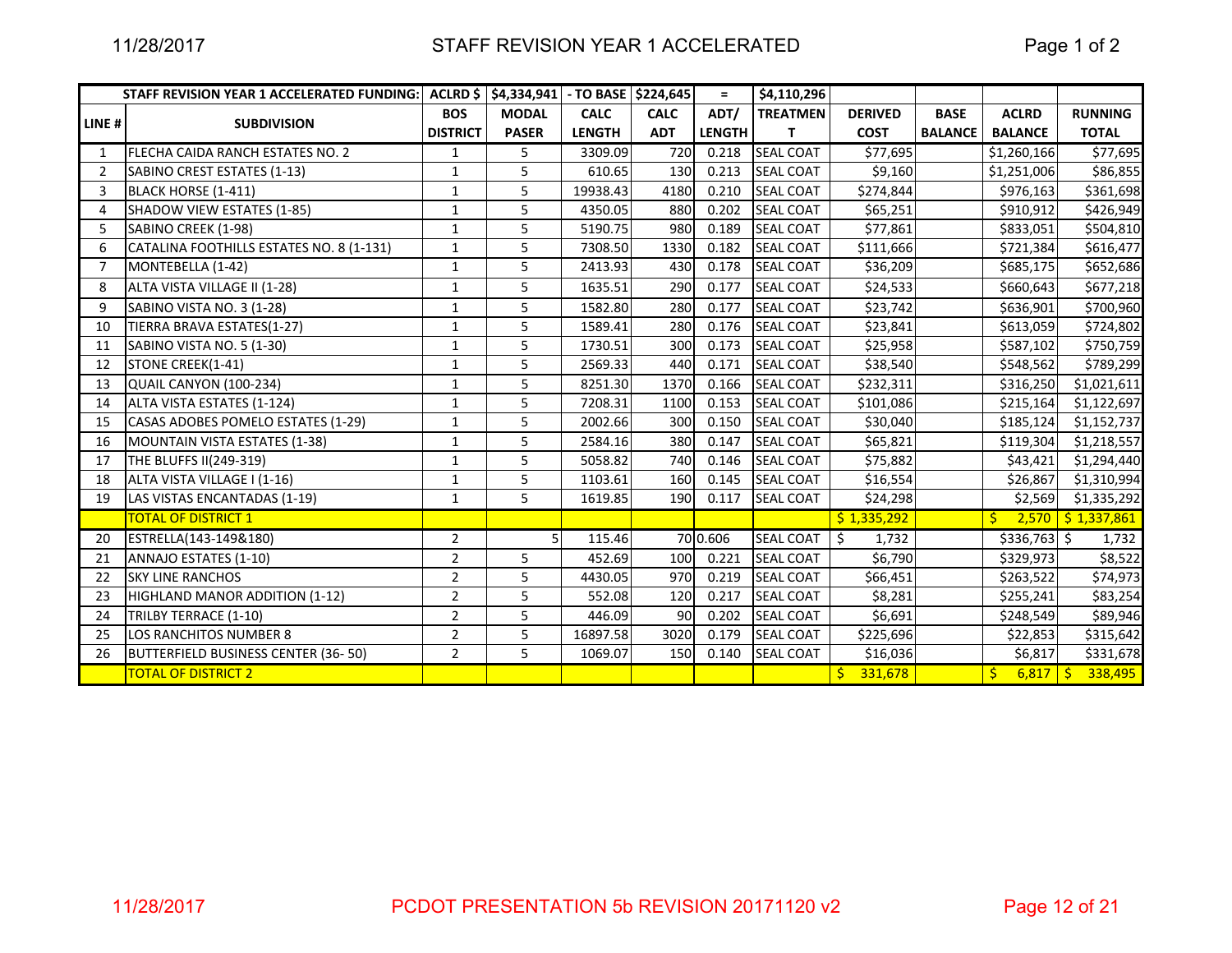|       | STAFF REVISION YEAR 1 ACCELERATED FUNDING: ACLRD \$ \$4,334,941 - TO BASE \$224,645 |                 |              |               |                 | $\equiv$      | \$4,110,296      |                |                |                |                                  |
|-------|-------------------------------------------------------------------------------------|-----------------|--------------|---------------|-----------------|---------------|------------------|----------------|----------------|----------------|----------------------------------|
| LINE# | <b>SUBDIVISION</b>                                                                  | <b>BOS</b>      | <b>MODAL</b> | <b>CALC</b>   | <b>CALC</b>     | ADT/          | <b>TREATMEN</b>  | <b>DERIVED</b> | <b>BASE</b>    | <b>ACLRD</b>   | <b>RUNNING</b>                   |
|       |                                                                                     | <b>DISTRICT</b> | <b>PASER</b> | <b>LENGTH</b> | <b>ADT</b>      | <b>LENGTH</b> | T                | <b>COST</b>    | <b>BALANCE</b> | <b>BALANCE</b> | <b>TOTAL</b>                     |
| 27    | CAMINO VERDE ESTATES (1-14)                                                         | 3               | 5            | 778.43        | 140             | 0.180         | <b>SEAL COAT</b> | \$11,676       |                | \$1,036,047    | \$11,676                         |
| 28    | TUCSON MOUNTAIN RANCH (1-50)                                                        | 3               | 5            | 2966.55       | 510             | 0.172         | <b>SEAL COAT</b> | \$44,498       |                | \$991,548      | \$56,175                         |
| 29    | HUNTER SUBDIVISION NO. 4 (1-64)                                                     | 3               | 5            | 3857.93       | 660             | 0.171         | <b>SEAL COAT</b> | \$57,869       |                | \$933,679      | \$114,044                        |
| 30    | LA PUERTA DEL NORTE                                                                 | 3               | 5            | 5672.65       | 940             | 0.166         | <b>SEAL COAT</b> | \$85,090       |                | \$848,590      | \$199,133                        |
| 31    | <b>TUCSONITA</b>                                                                    | 3               | 5            | 4541.66       | 750             | 0.165         | <b>SEAL COAT</b> | \$131,438      |                | \$717,152      | \$330,571                        |
| 32    | BLANCO ESTATES (72-162)                                                             | 3               | 5            | 5518.13       | 910             | 0.165         | <b>SEAL COAT</b> | \$82,772       |                | \$634,380      | \$413,343                        |
| 33    | TUCSON AVRA WEST II (1-8)                                                           | $\overline{3}$  | 5            | 497.96        | 80              | 0.161         | <b>SEAL COAT</b> | \$7,469        |                | \$626,911      | \$420,812                        |
| 34    | <b>GIBSON TRACT</b>                                                                 | 3               | 5            | 2863.56       | 440             | 0.154         | <b>SEAL COAT</b> | \$22,339       |                | \$604,572      | \$443,151                        |
| 35    | BLANCO ESTATES (163-335)                                                            | 3               | 5            | 12840.86      | 1740            | 0.136         | <b>SEAL COAT</b> | \$310,167      |                | \$294,405      | \$753,318                        |
| 36    | <b>STAR VALLEY (153-232)</b>                                                        | 3               | 5            | 6287.91       | 810             | 0.129         | <b>SEAL COAT</b> | \$94,319       |                | \$200,087      | \$847,636                        |
| 37    | PICTURE ROCKS WEST (1-65)                                                           | 3               | 5            | 5675.43       | 650             | 0.115         | <b>SEAL COAT</b> | \$85,131       |                | \$114,955      | \$932,768                        |
| 38    | DEL CERRO ESTATES NO. 4 (1-60)                                                      | 3               | 5            | 5455.26       | 600             | 0.110         | <b>SEAL COAT</b> | \$81,829       |                | \$33,126       | \$1,014,597                      |
| 39    | SHAMROCK CENTER (1-23) BLK. 1                                                       | 3               | 5            | 2004.17       | 220             | 0.110         | <b>SEAL COAT</b> | \$30,063       |                | \$3,064        | \$1,044,659                      |
|       | <b>TOTAL OF DISTRICT 3</b>                                                          |                 |              |               |                 |               |                  | \$1,044,659    |                | 3,063<br>S.    | $\frac{1}{2}$ \$ 1,047,723       |
| 40    | BEL AIR RANCH ESTATES (376-439)                                                     | 4               | 5            | 4787.12       | 630             | 0.132         | <b>SEAL COAT</b> | \$112,640      |                | \$773,894      | \$112,640                        |
| 41    | PANTANO RANCH ESTATES (1-35)                                                        | $\overline{4}$  | 5            | 2590.62       | 340             | 0.131         | <b>SEAL COAT</b> | \$38,859       |                | \$735,034      | \$151,500                        |
| 42    | FAST HORSE RANCH (1-114)                                                            | 4               | 5            | 8907.76       | 1160            | 0.130         | <b>SEAL COAT</b> | \$133,616      |                | \$601,418      | \$285,116                        |
| 43    | VAIL RANCH (1-61)                                                                   | $\overline{4}$  | 5            | 4719.63       | 610             | 0.129         | <b>SEAL COAT</b> | \$70,794       |                | \$530,623      | \$355,911                        |
| 44    | CASERIO VIEJO (1-12)                                                                | $\overline{4}$  | 5            | 943.53        | 120             | 0.127         | <b>SEAL COAT</b> | \$23,135       |                | \$507,489      | \$379,045                        |
| 45    | PARCEL E AT SANTA RITA SPRINGS (1-35)                                               | $\overline{4}$  | 5            | 2678.74       | 300             | 0.112         | <b>SEAL COAT</b> | \$40,181       |                | \$467,308      | \$419,226                        |
| 46    | <b>ANTLER CREST ESTATES (1-145)</b>                                                 | 4               | 5            | 13085.96      | 1460            | 0.112         | <b>SEAL COAT</b> | \$196,289      |                | \$271,018      | \$615,516                        |
| 47    | COUNTRY CLUB ESTATES NO. 3 (1-25)                                                   | 4               | 5            | 2412.42       | 250             | 0.104         | <b>SEAL COAT</b> | \$36,186       |                | \$234,832      | \$651,702                        |
| 48    | <b>OLD SPANISH TRAIL ESTATES</b>                                                    | 4               | 5            | 9099.39       | 940             | 0.103         | <b>SEAL COAT</b> | \$136,491      |                | \$98,341       | \$788,193                        |
| 49    | SANTA RITA SPRINGS BLOCKS 1-6                                                       | 4               | 5            | 300.01        | 30 <sup>1</sup> | 0.100         | <b>SEAL COAT</b> | \$4,500        |                | \$93,841       | \$792,693                        |
| 50    | SAN DOMINGO (1-11)                                                                  | 4               | 5            | 1105.29       | 110             | 0.100         | <b>SEAL COAT</b> | \$16,579       |                | \$77,261       | \$809,273                        |
| 51    | NEW DAWN ESTATES (1-37)                                                             | 4               | 5            | 3963.86       | 370             | 0.093         | <b>SEAL COAT</b> | \$59,458       |                | \$17,804       | \$868,730                        |
| 52    | SANTA RITA SPRINGS (1-5)                                                            | 4               | 5            | 450.39        | 40              | 0.089         | <b>SEAL COAT</b> | \$6,756        |                | \$11,048       | \$875,486                        |
| 53    | RANCHO DEL LAGO BLOCKS 43-49                                                        | 4               | 5            | 457.81        | 20              | 0.044         | <b>SEAL COAT</b> | \$6,867        |                | \$4,181        | \$882,353                        |
|       | <b>TOTAL OF DISTRICT 4</b>                                                          |                 |              |               |                 |               |                  | Ŝ.<br>882,353  | $52,644$ \$    | $1,537$ \$     | 886,534                          |
| 54    | <b>LAS PALOMAS</b>                                                                  | 5               | 5            | 11392.05      | 2490            | 0.219         | <b>SEAL COAT</b> | \$170,881      |                | \$328,802      | \$<br>170,881                    |
| 55    | MOUNTAIN GARDENS ESTATES (12-64)                                                    | 5               | 5            | 2496.70       | 510             | 0.204         | <b>SEAL COAT</b> | \$37,451       |                | \$291,352      | Ŝ.<br>208,331                    |
| 56    | MISSION WEST (1-370)                                                                | 5               | 5            | 18915.94      | 3700            | 0.196         | <b>SEAL COAT</b> | \$283,688      |                | Ś.<br>7,664    | \$<br>492,019                    |
|       | <b>TOTAL OF DISTRICT 5</b>                                                          |                 |              |               |                 |               |                  | 492,019<br>S.  |                | Ŝ.             | $7,664$ \$ 499,683               |
|       | <b>TOTAL FOR ALL DISTRICTS</b>                                                      |                 |              |               |                 |               |                  | \$4,086,001    |                |                | $\frac{1}{2}$ 21,651 \$4,110,296 |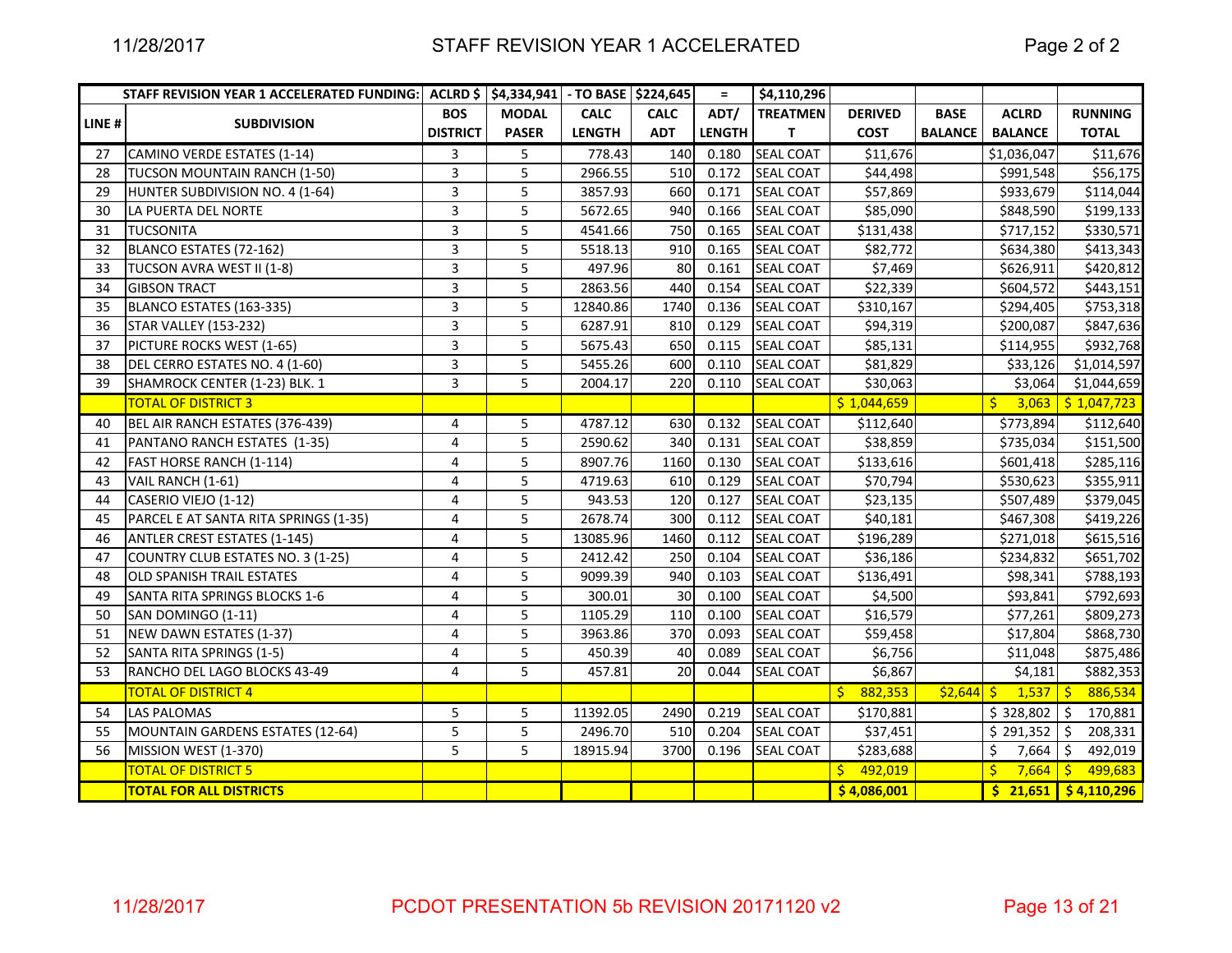|                   |    |                       |         | <b>YEAR 2 BASE - ADT/Length</b> |            |                 |             |            |
|-------------------|----|-----------------------|---------|---------------------------------|------------|-----------------|-------------|------------|
| <b>DISTRICT</b>   |    | <b>#SUBD #PARCELS</b> | # Miles | <b>BASE \$</b>                  | % of Total | <b>ACLRD \$</b> | Total \$    | % of Total |
| <b>BOS01</b>      | 13 | 988                   | 14.38   | \$1,290,121                     | 35.8%      | \$67,630        | \$1,357,751 | 33.7%      |
| <b>BOS02</b>      | 5  | 127                   | 2.51    | \$201,806                       | 5.6%       | \$12,007        | \$213,813   | 5.3%       |
| BOS <sub>03</sub> |    | 639                   | 11.66   | \$911,734                       | 25.3%      | \$277,569       | \$1,189,303 | 29.5%      |
| <b>BOS04</b>      | 10 | 512                   | 11.56   | \$886,508                       | 24.6%      | \$28,783        | \$915,291   | 22.7%      |
| <b>BOS05</b>      | 4  | 472                   | 5.28    | \$313,522                       | 8.7%       | \$36,704        | \$350,226   | 8.7%       |
| <b>TOTAL</b>      | 39 | 2.738                 | 45.39   | \$3,603,691                     | 100.0%     | \$422,693       | \$4,026,384 | 100.0%     |

|                 |                           |       |       |             |                      | <b>STAFF REVISION YEAR 2 BASE - ADT/Length</b> |                   |          |             |        |
|-----------------|---------------------------|-------|-------|-------------|----------------------|------------------------------------------------|-------------------|----------|-------------|--------|
| <b>DISTRICT</b> | <b>BASE \$</b><br># Miles |       |       | % of Total  | <b>ORIG ACLRD \$</b> | <b>REV ACLRD \$</b>                            | <b>ADDITIONAL</b> | Total \$ | % of Total  |        |
| <b>BOS01</b>    | 13                        | 988   | 14.38 | \$1,290,121 | 35.8%                | \$67,630                                       | \$67,630          | \$0      | \$1,357,751 | 33.7%  |
| <b>BOS02</b>    |                           | 127   | 2.51  | \$201,806   | 5.6%                 | \$12,007                                       | \$12,007          | \$0      | \$213,813   | 5.3%   |
| <b>BOS03</b>    |                           | 639   | 11.66 | \$911,734   | 25.3%                | \$277,569                                      | \$277,569         | \$0      | \$1,189,303 | 29.5%  |
| <b>BOS04</b>    | 10                        | 707   | 11.02 | \$886,508   | 24.6%                | \$28,783                                       | \$30,143          | \$1,360  | \$916,651   | 22.8%  |
| <b>BOS05</b>    | 4                         | 472   | 5.28  | \$313,522   | 8.7%                 | \$36,704                                       | \$36,704          | \$0      | \$350,226   | 8.7%   |
| <b>TOTAL</b>    | 39                        | 2,933 | 44.86 | \$3,603,691 | 100.0%               | \$422,693                                      | \$424,053         | \$1,360  | \$4,027,744 | 100.0% |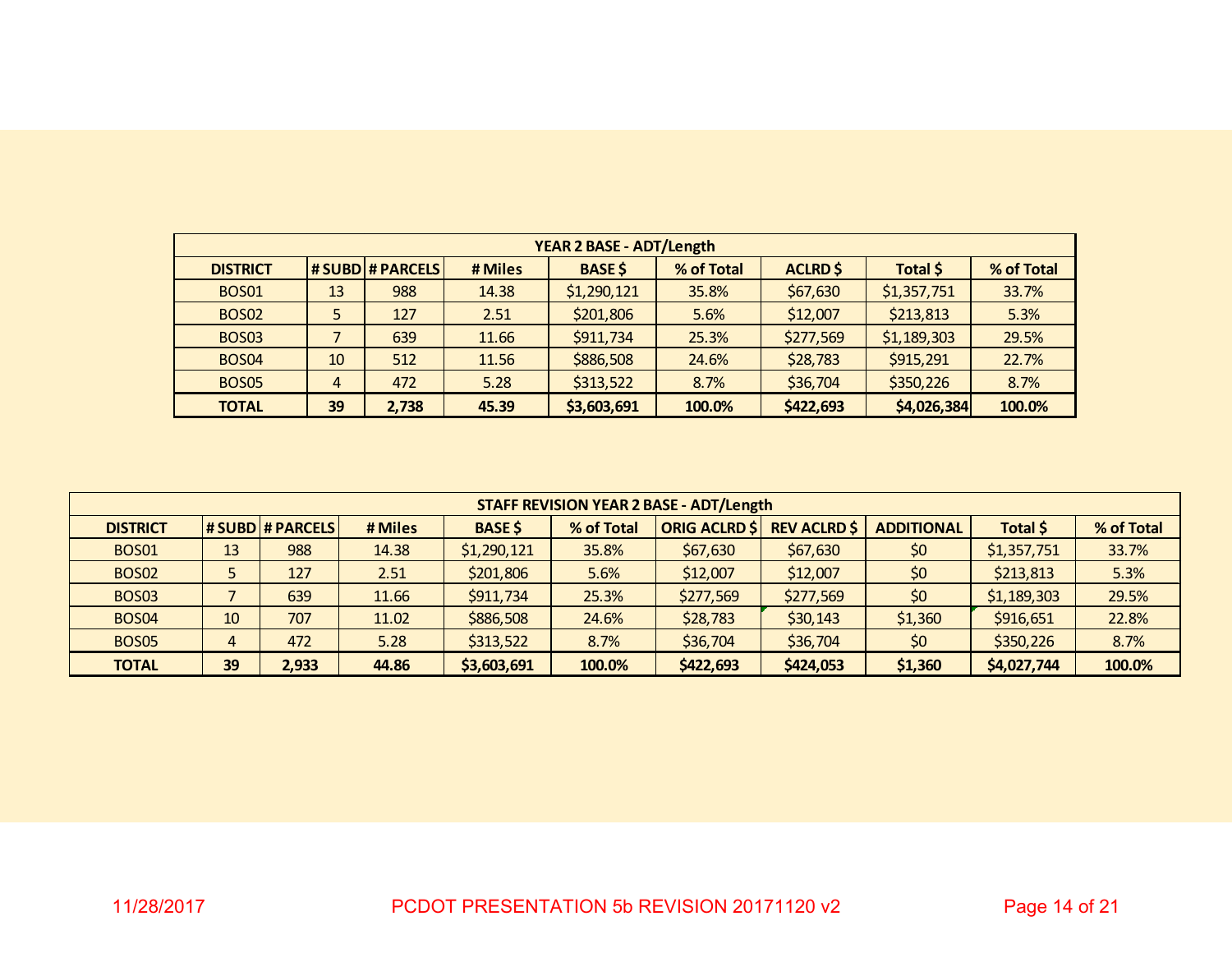## STAFF REVISION YEAR 2 BASE CROSSWALK

Page 1 of 1

|                | STAFF REVISION YEAR 2 BASE FUNDING:        | BASE \$         | \$3,603,691 +ACLRD \$ \$422,693 |               |                 | $\equiv$      | \$4,026,384      |                           |                 |                |                |
|----------------|--------------------------------------------|-----------------|---------------------------------|---------------|-----------------|---------------|------------------|---------------------------|-----------------|----------------|----------------|
| LINE#          | <b>SUBDIVISION</b>                         | <b>BOS</b>      | <b>MODAL PASER</b>              | <b>CALC</b>   | <b>CALC ADT</b> | ADT/          | <b>TREATMENT</b> | <b>DERIVED</b>            | <b>BASE</b>     | <b>ACLRD</b>   | <b>RUNNING</b> |
|                |                                            | <b>DISTRICT</b> |                                 | <b>LENGTH</b> |                 | <b>LENGTH</b> |                  | <b>COST</b>               | <b>BALANCE</b>  | <b>BALANCE</b> | <b>TOTAL</b>   |
| $\mathbf{1}$   | ORACLE FOOTHILLS ESTATES NO. 7 (301-383)   | $\mathbf{1}$    | 5                               | 8923.32       | 1290            | 0.145         | <b>SEAL COAT</b> | \$133,850                 | \$1,290,121     |                | \$133,850      |
| $\overline{2}$ | SABINO VISTA NO. 4 (1-31)                  | $\mathbf{1}$    | 5                               | 2081.09       | 300             | 0.144         | <b>SEAL COAT</b> | \$31,216                  | \$1,156,271     |                | \$165,066      |
| 3              | CATALINA FOOTHILLS ESTATES NO. 2           | $\mathbf{1}$    | 5                               | 13523.98      | 1920            | 0.142         | <b>SEAL COAT</b> | \$370,724                 | \$1,125,055     |                | \$535,791      |
| $\overline{4}$ | VENTANA OVERLOOK (1-36)                    | $\mathbf{1}$    | 5                               | 2661.31       | 370             | 0.139         | SEAL COAT        | \$39,920                  | \$754,330       |                | \$575,710      |
| 5              | CATALINA FOOTHILLS ESTATES NO.7 (121-186)  | $\mathbf{1}$    | 5                               | 4877.14       | 660             | 0.135         | <b>SEAL COAT</b> | \$73,157                  | \$714,411       |                | \$648,867      |
| 6              | ALTA VISTA (1-98)                          | 1               | 5                               | 8231.06       | 1050            | 0.128         | SEAL COAT        | \$119,053                 | \$641,254       |                | \$767,920      |
| $\overline{7}$ | RIVER HILLS ESTATES (1-47)                 | $\mathbf{1}$    | 5                               | 3691.89       | 470             | 0.127         | SEAL COAT        | \$113,139                 | \$522,201       |                | \$881,060      |
| 8              | SHADOW RIDGE NORTH NO.2 (7-46)             | $\mathbf{1}$    | 5                               | 2154.67       | 270             | 0.125         | SEAL COAT        | \$32,320                  | \$409,061       |                | \$913,380      |
| 9              | ORACLE FOOTHILLS ESTATES NO. 8 (1-30)      | $\mathbf{1}$    | 5                               | 2495.74       | 310             | 0.124         | <b>SEAL COAT</b> | \$37,436                  | \$376,741       |                | \$950,816      |
| 10             | CATALINA FOOTHILLS ESTATES NO. 7 (187-249) | $\mathbf{1}$    | 5                               | 5435.17       | 650             | 0.120         | <b>SEAL COAT</b> | \$81,528                  | \$339,305       |                | \$1,032,343    |
| 11             | CATALINA FOOTHILLS ESTATES NO. 7 (44-120)  | $\mathbf{1}$    | 5                               | 6369.35       | 760             | 0.119         | SEAL COAT        | \$93,114                  | \$257,778       |                | \$1,125,458    |
| 12             | SHADOW HILLS (484-595)                     | 1               | 5                               | 9619.70       | 1140            | 0.119         | SEAL COAT        | \$144,296                 | \$164,663       |                | \$1,269,753    |
| 13             | CATALINA FOOTHILLS ESTATES NO. 7 (250-314) | $\mathbf{1}$    | 5                               | 5866.51       | 690             | 0.118         | <b>SEAL COAT</b> | \$87,998                  | \$20,368        | \$67,630       | \$1,357,751    |
|                | <b>TOTAL OF DISTRICT 1</b>                 |                 |                                 |               |                 |               |                  | \$1,357,751               | $$1,290,121$ \$ | 67,630         |                |
| 14             | <b>FRAZIER ROAD ESTATES (1-39)</b>         | $\overline{2}$  | 5                               | 3252.58       | 390             | 0.120         | <b>SEAL COAT</b> | \$48,789                  | \$201,806       |                | \$48,789       |
| 15             | CASITAS DEL VALLE II (1-34)                | $\overline{2}$  | 5                               | 2990.21       | 350             | 0.117         | SEAL COAT        | \$44,853                  | \$153,017       |                | \$93,642       |
| 16             | SAN PEDRO ESTATES (1-23)                   | $\overline{2}$  | 5                               | 2266.40       | 230             | 0.101         | <b>SEAL COAT</b> | \$33,996                  | \$108,164       |                | \$127,638      |
| 17             | <b>BANDES ADDITION</b>                     | $\overline{2}$  | 5                               | 2424.62       | 160             | 0.066         | SEAL COAT        | \$36,369                  | \$74,168        |                | \$164,007      |
| 18             | TUCSON BROADBENT BUSINESS PARK (1-5)       | $\overline{2}$  | 5                               | 2343.36       | 140             | 0.060         | SEAL COAT        | \$49,806                  | \$37,799        | \$12,007       | \$213,813      |
|                | <b>TOTAL OF DISTRICT 2</b>                 |                 |                                 |               |                 |               |                  | Ŝ.<br>213,813             | $$201,806$ \$   | 12,007         |                |
| 19             | HUNTER SUBDIVISION NO. 3 (1-112)           | 3               | 5                               | 9763.82       | 1120            | 0.115         | <b>SEAL COAT</b> | \$220,601                 | \$911,734       |                | \$220,601      |
| 20             | CRITTERLAND II (1-148)                     | 3               | 5                               | 13331.43      | 1460            | 0.110         | SEAL COAT        | \$199,971                 | \$691,133       |                | \$420,573      |
| 21             | NORTH STAR RANCH REPLAT (1-37)             | 3               | 5                               | 3295.24       | 360             | 0.109         | SEAL COAT        | \$49,429                  | \$491,161       |                | \$470,001      |
| 22             | WONDERLAND (36-123)                        | 3               | 5                               | 8247.03       | 880             | 0.107         | <b>SEAL COAT</b> | \$123,705                 | \$441,733       |                | \$593,707      |
| 23             | TUCSON AVRA WEST III BLK A (1-71)          | 3               | 5                               | 7064.52       | 720             | 0.102         | <b>SEAL COAT</b> | \$105,968                 | \$318,027       |                | \$699,675      |
| 24             | WONDERLAND (1-25)                          | 3               | 5                               | 2547.54       | 250             | 0.098         | SEAL COAT        | \$38,213                  | \$212,059       |                | \$737,888      |
| 25             | TUCSON AVRA WEST (1-168)                   | 3               | 5                               | 17310.58      | 1600            | 0.092         | SEAL COAT        | \$451,415                 | \$173,846       | \$277,569      | \$1,189,303    |
|                | <b>TOTAL OF DISTRICT 3</b>                 |                 |                                 |               |                 |               |                  | \$1,189,303               | $$911,734$ \$   | 277,569        |                |
| 26             | <b>WHETSTONE RANCH (1-63)</b>              | 4               | 5                               | 6572.86       | 630             | 0.096         | <b>SEAL COAT</b> | \$98,593                  | \$886,508       |                | \$98,593       |
| 27             | ROCKING K RANCH ESTATES IV (1-118)         | 4               | 5                               | 12562.33      | 1190            | 0.095         | <b>SEAL COAT</b> | \$188,435                 | \$787,915       |                | \$287,028      |
| 28             | THUNDERHEAD RANCH (1-56)                   | 4               | 5                               | 6335.74       | 600             | 0.095         | <b>SEAL COAT</b> | \$95,036                  | \$599,480       |                | \$382,064      |
| 29             | SNELLER HILLS (1-39)                       | $\overline{4}$  | 5                               | 4184.20       | 390             | 0.093         | <b>SEAL COAT</b> | \$62,763                  |                 |                | \$444,827      |
| 36             | GREEN VALLEY DESERT HILLS NO.3(1-753)      | $\overline{4}$  | $\overline{4}$                  | 1374.07       | 2340            | 1.703         | REPAIR/REPLAC    | \$64,123                  | \$504,444       | \$1,360        |                |
| 30             | DESCANSO ESTATES (1-43)                    | 4               | 5                               | 4666.78       | 430             | 0.092         | <b>SEAL COAT</b> | \$70,002                  | \$440,321       |                | \$514,829      |
| 31             | OLD VAIL VILLAGE (1-37)                    | 4               | 5                               | 4886.27       | 410             | 0.084         | SEAL COAT        | \$<br>73,294              | \$370,319       |                | \$588,123      |
| 32             | HOHOKAM ESTATES (1-21)                     | 4               | 5                               | 2661.80       | 210             | 0.079         | SEAL COAT        | \$39,927                  | \$297,025       |                | \$628,050      |
| 33             | ROCKING K RANCH ESTATES III (1-20, 23-90)  | 4               | 5                               | 12451.21      | 880             | 0.071         | <b>SEAL COAT</b> | \$186,768                 | \$257,098       |                | \$814,818      |
| 34             | THE ELIN RANCH (1-18)                      | 4               | 5                               | 2345.38       | 160             | 0.068         | <b>SEAL COAT</b> | \$35,181                  | \$70,330        |                | \$849,998      |
| 35             | RANCHOS PEQUENOS (1-20)                    | 4               | 5                               | 4352.83       | 220             | 0.051         | <b>SEAL COAT</b> | \$65,292                  | \$35,149        | \$30,143       | \$915,291      |
|                | <b>TOTAL OF DISTRICT 4</b>                 |                 |                                 |               |                 |               |                  | 916,651<br>\$             | $$886,508$ \$   | 30,143         |                |
| 36             | MISSION RIDGE (1-305)                      | 5               | 5                               | 16783.99      | 3080            | 0.184         | <b>SEAL COAT</b> | $212,742$ \$<br>\$        | 313,522         |                | 212,742<br>\$  |
| 37             | LAS PALOMAS (1-284)                        | 5               | 5                               | 4958.98       | 740             | 0.149         | SEAL COAT        | \$45,252                  | \$100,780       |                | \$257,994      |
| 38             | <b>MISSION TERRACE NO.2</b>                | 5               | 5                               | 2866.82       | 420             | 0.147         | SEAL COAT        | \$43,002                  | \$55,528        |                | \$300,996      |
| 39             | SAN XAVIER ESTATES (77-122)                | 5               | 5                               | 3281.98       | 480             | 0.146         | <b>SEAL COAT</b> | \$49,230                  | \$12,526        | \$36,704       | \$350,226      |
|                | <b>TOTAL OF DISTRICT 5</b>                 |                 |                                 |               |                 |               |                  | 350,226<br>S.             | $$313,522$ \$   | 36,704         |                |
|                | <b>TOTAL FOR ALL DISTRICTS</b>             |                 |                                 |               |                 |               |                  | $$4,027,744 \t$3,603,691$ |                 | -\$<br>424,053 |                |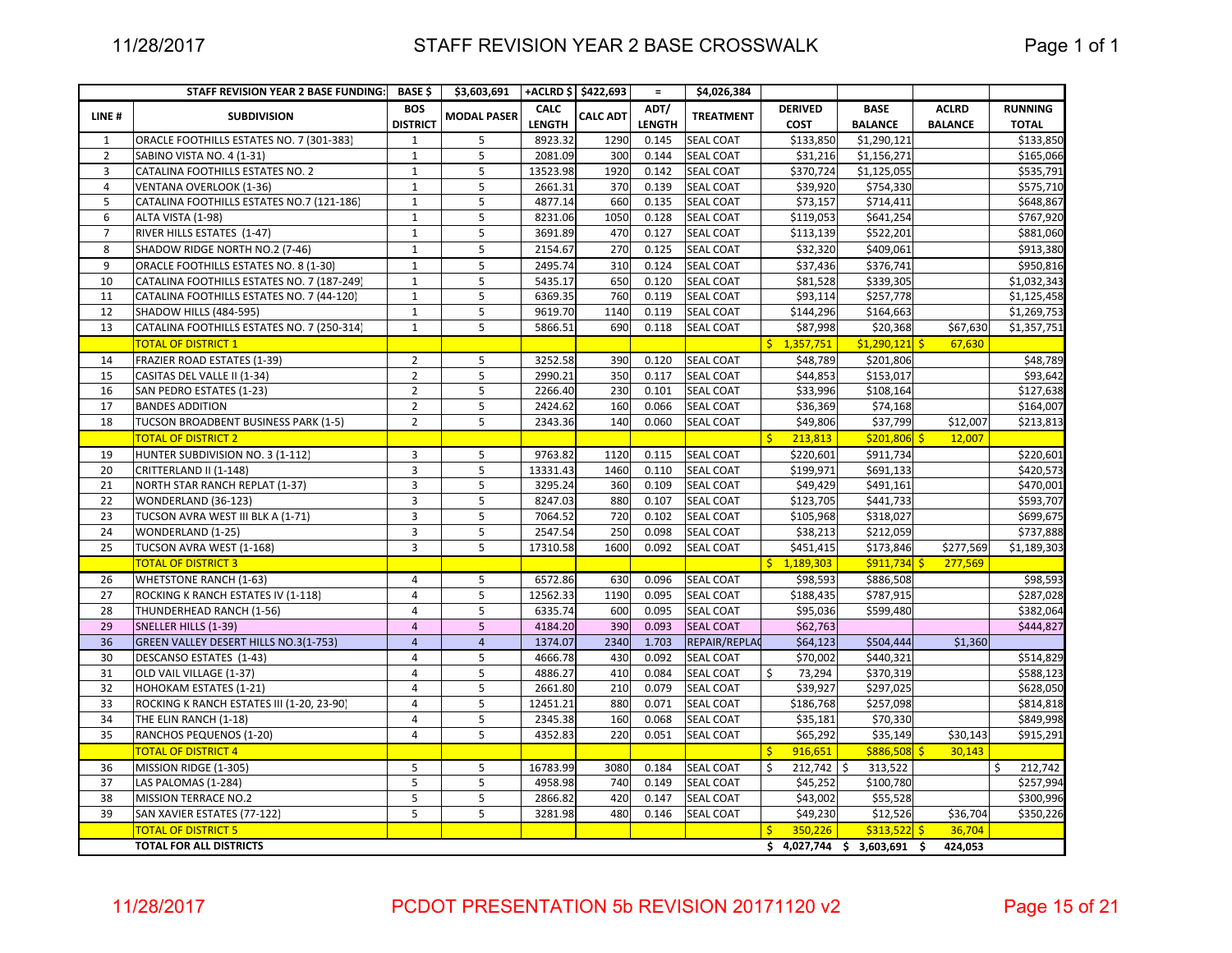| <b>CALC</b><br>ADT/<br><b>DERIVED</b><br><b>BASE</b><br><b>ACLRD</b><br><b>BOS</b><br><b>MODAL PASER</b><br><b>CALC ADT</b><br><b>TREATMENT</b><br>LINE#<br><b>SUBDIVISION</b><br><b>DISTRICT</b><br><b>LENGTH</b><br><b>LENGTH</b><br><b>COST</b><br><b>BALANCE</b><br><b>BALANCE</b><br><b>SEAL COAT</b><br>\$1,290,121<br>ORACLE FOOTHILLS ESTATES NO. 7 (301-383)<br>5<br>8923.32<br>1290<br>0.145<br>\$133,850<br>$\mathbf{1}$<br>$\mathbf{1}$<br>$\mathbf{1}$<br>5<br>$\overline{2}$<br>SABINO VISTA NO. 4 (1-31)<br>2081.09<br>300<br>0.144<br><b>SEAL COAT</b><br>\$31,216<br>\$1,156,271<br>$\mathbf{1}$<br>5<br>3<br>CATALINA FOOTHILLS ESTATES NO. 2<br>13523.98<br>1920<br>0.142<br><b>SEAL COAT</b><br>\$370,724<br>\$1,125,055<br>4<br><b>VENTANA OVERLOOK (1-36)</b><br>$\mathbf{1}$<br>5<br>2661.31<br>370<br>0.139<br><b>SEAL COAT</b><br>\$39,920<br>\$754,330<br>5<br>5<br>CATALINA FOOTHILLS ESTATES NO.7 (121-186)<br>$\mathbf{1}$<br>4877.14<br>660<br><b>SEAL COAT</b><br>\$73,157<br>\$714,411<br>0.135<br>$\mathbf{1}$<br>5<br>8231.06<br>1050<br>6<br>ALTA VISTA (1-98)<br>0.128<br><b>SEAL COAT</b><br>\$119,053<br>\$641,254 | <b>RUNNING</b><br><b>TOTAL</b><br>\$133,850<br>\$165,066<br>\$535,791<br>\$575,710<br>\$648,867<br>\$767,920<br>\$881,060<br>\$913,380<br>\$950,816<br>\$1,032,343 |
|----------------------------------------------------------------------------------------------------------------------------------------------------------------------------------------------------------------------------------------------------------------------------------------------------------------------------------------------------------------------------------------------------------------------------------------------------------------------------------------------------------------------------------------------------------------------------------------------------------------------------------------------------------------------------------------------------------------------------------------------------------------------------------------------------------------------------------------------------------------------------------------------------------------------------------------------------------------------------------------------------------------------------------------------------------------------------------------------------------------------------------------------------------|--------------------------------------------------------------------------------------------------------------------------------------------------------------------|
|                                                                                                                                                                                                                                                                                                                                                                                                                                                                                                                                                                                                                                                                                                                                                                                                                                                                                                                                                                                                                                                                                                                                                          |                                                                                                                                                                    |
|                                                                                                                                                                                                                                                                                                                                                                                                                                                                                                                                                                                                                                                                                                                                                                                                                                                                                                                                                                                                                                                                                                                                                          |                                                                                                                                                                    |
|                                                                                                                                                                                                                                                                                                                                                                                                                                                                                                                                                                                                                                                                                                                                                                                                                                                                                                                                                                                                                                                                                                                                                          |                                                                                                                                                                    |
|                                                                                                                                                                                                                                                                                                                                                                                                                                                                                                                                                                                                                                                                                                                                                                                                                                                                                                                                                                                                                                                                                                                                                          |                                                                                                                                                                    |
|                                                                                                                                                                                                                                                                                                                                                                                                                                                                                                                                                                                                                                                                                                                                                                                                                                                                                                                                                                                                                                                                                                                                                          |                                                                                                                                                                    |
|                                                                                                                                                                                                                                                                                                                                                                                                                                                                                                                                                                                                                                                                                                                                                                                                                                                                                                                                                                                                                                                                                                                                                          |                                                                                                                                                                    |
|                                                                                                                                                                                                                                                                                                                                                                                                                                                                                                                                                                                                                                                                                                                                                                                                                                                                                                                                                                                                                                                                                                                                                          |                                                                                                                                                                    |
|                                                                                                                                                                                                                                                                                                                                                                                                                                                                                                                                                                                                                                                                                                                                                                                                                                                                                                                                                                                                                                                                                                                                                          |                                                                                                                                                                    |
| 5<br>$\overline{7}$<br>$\mathbf{1}$<br>3691.89<br>470<br>\$522,201<br>RIVER HILLS ESTATES (1-47)<br>0.127<br><b>SEAL COAT</b><br>\$113,139                                                                                                                                                                                                                                                                                                                                                                                                                                                                                                                                                                                                                                                                                                                                                                                                                                                                                                                                                                                                               |                                                                                                                                                                    |
| 5<br>8<br>$\mathbf{1}$<br>270<br>SHADOW RIDGE NORTH NO.2 (7-46)<br>2154.67<br>0.125<br><b>SEAL COAT</b><br>\$32,320<br>\$409,061                                                                                                                                                                                                                                                                                                                                                                                                                                                                                                                                                                                                                                                                                                                                                                                                                                                                                                                                                                                                                         |                                                                                                                                                                    |
| \$376,741<br>9<br>ORACLE FOOTHILLS ESTATES NO. 8 (1-30)<br>$\mathbf{1}$<br>5<br>2495.74<br>310<br>0.124<br><b>SEAL COAT</b><br>\$37,436                                                                                                                                                                                                                                                                                                                                                                                                                                                                                                                                                                                                                                                                                                                                                                                                                                                                                                                                                                                                                  |                                                                                                                                                                    |
| 5<br>10<br>CATALINA FOOTHILLS ESTATES NO. 7 (187-249)<br>$\mathbf{1}$<br>5435.17<br>650<br>0.120<br><b>SEAL COAT</b><br>\$81,528<br>\$339,305                                                                                                                                                                                                                                                                                                                                                                                                                                                                                                                                                                                                                                                                                                                                                                                                                                                                                                                                                                                                            |                                                                                                                                                                    |
| 11<br>CATALINA FOOTHILLS ESTATES NO. 7 (44-120)<br>$\mathbf{1}$<br>5<br>6369.35<br>760<br>0.119<br><b>SEAL COAT</b><br>\$93,114<br>\$257,778                                                                                                                                                                                                                                                                                                                                                                                                                                                                                                                                                                                                                                                                                                                                                                                                                                                                                                                                                                                                             | \$1,125,458                                                                                                                                                        |
| $\mathbf{1}$<br>5<br>9619.70<br>1140<br>0.119<br><b>SEAL COAT</b><br>\$164,663<br>12<br>SHADOW HILLS (484-595)<br>\$144,296                                                                                                                                                                                                                                                                                                                                                                                                                                                                                                                                                                                                                                                                                                                                                                                                                                                                                                                                                                                                                              | \$1,269,753                                                                                                                                                        |
| 5<br>690<br>13<br>CATALINA FOOTHILLS ESTATES NO. 7 (250-314)<br>$\mathbf{1}$<br>5866.51<br>0.118<br><b>SEAL COAT</b><br>\$87,998<br>\$20,368                                                                                                                                                                                                                                                                                                                                                                                                                                                                                                                                                                                                                                                                                                                                                                                                                                                                                                                                                                                                             | \$67,630<br>\$1,357,751                                                                                                                                            |
| <b>TOTAL OF DISTRICT 1</b><br>$\frac{1}{2}$ , 1,357,751<br>$$1,290,121$ \$                                                                                                                                                                                                                                                                                                                                                                                                                                                                                                                                                                                                                                                                                                                                                                                                                                                                                                                                                                                                                                                                               | 67,630                                                                                                                                                             |
| 3252.58<br><b>SEAL COAT</b><br>14<br>FRAZIER ROAD ESTATES (1-39)<br>$\overline{2}$<br>5<br>390<br>0.120<br>\$48,789<br>\$201,806                                                                                                                                                                                                                                                                                                                                                                                                                                                                                                                                                                                                                                                                                                                                                                                                                                                                                                                                                                                                                         | \$48,789                                                                                                                                                           |
| $\overline{2}$<br>5<br>350<br><b>SEAL COAT</b><br>15<br>CASITAS DEL VALLE II (1-34)<br>2990.21<br>0.117<br>\$44,853<br>\$153,017                                                                                                                                                                                                                                                                                                                                                                                                                                                                                                                                                                                                                                                                                                                                                                                                                                                                                                                                                                                                                         | \$93,642                                                                                                                                                           |
| $\overline{2}$<br>16<br>SAN PEDRO ESTATES (1-23)<br>5<br>2266.40<br>230<br>0.101<br><b>SEAL COAT</b><br>\$33,996<br>\$108,164                                                                                                                                                                                                                                                                                                                                                                                                                                                                                                                                                                                                                                                                                                                                                                                                                                                                                                                                                                                                                            | \$127,638                                                                                                                                                          |
| $\overline{2}$<br>5<br>2424.62<br>160<br>0.066<br><b>SEAL COAT</b><br>\$74,168<br>17<br><b>BANDES ADDITION</b><br>\$36,369                                                                                                                                                                                                                                                                                                                                                                                                                                                                                                                                                                                                                                                                                                                                                                                                                                                                                                                                                                                                                               | \$164,007                                                                                                                                                          |
| $\overline{2}$<br>5<br>SEAL COAT<br>\$49,806<br>\$37,799<br>18<br>TUCSON BROADBENT BUSINESS PARK (1-5)<br>2343.36<br>140<br>0.060                                                                                                                                                                                                                                                                                                                                                                                                                                                                                                                                                                                                                                                                                                                                                                                                                                                                                                                                                                                                                        | \$12,007<br>\$213,813                                                                                                                                              |
| <b>TOTAL OF DISTRICT 2</b><br>$\mathsf{S}$<br>213,813<br>$$201,806$ \$                                                                                                                                                                                                                                                                                                                                                                                                                                                                                                                                                                                                                                                                                                                                                                                                                                                                                                                                                                                                                                                                                   | 12,007                                                                                                                                                             |
| HUNTER SUBDIVISION NO. 3 (1-112)<br>$\overline{3}$<br>5<br>9763.82<br>1120<br><b>SEAL COAT</b><br>\$220,601<br>\$911,734<br>19<br>0.115                                                                                                                                                                                                                                                                                                                                                                                                                                                                                                                                                                                                                                                                                                                                                                                                                                                                                                                                                                                                                  | \$220,601                                                                                                                                                          |
| 3<br>CRITTERLAND II (1-148)<br>5<br>13331.43<br>1460<br>0.110<br><b>SEAL COAT</b><br>\$199,971<br>\$691,133<br>20                                                                                                                                                                                                                                                                                                                                                                                                                                                                                                                                                                                                                                                                                                                                                                                                                                                                                                                                                                                                                                        | \$420,573                                                                                                                                                          |
| 5<br>$\overline{3}$<br>3295.24<br>21<br>NORTH STAR RANCH REPLAT (1-37)<br>360<br>0.109<br><b>SEAL COAT</b><br>\$49,429<br>\$491,161                                                                                                                                                                                                                                                                                                                                                                                                                                                                                                                                                                                                                                                                                                                                                                                                                                                                                                                                                                                                                      | \$470,001                                                                                                                                                          |
| 22<br>WONDERLAND (36-123)<br>3<br>5<br>8247.03<br>880<br><b>SEAL COAT</b><br>\$123,705<br>\$441,733<br>0.107                                                                                                                                                                                                                                                                                                                                                                                                                                                                                                                                                                                                                                                                                                                                                                                                                                                                                                                                                                                                                                             | \$593,707                                                                                                                                                          |
| $\overline{3}$<br>5<br>7064.52<br>720<br><b>SEAL COAT</b><br>\$318,027<br>23<br>TUCSON AVRA WEST III BLK A (1-71)<br>0.102<br>\$105,968                                                                                                                                                                                                                                                                                                                                                                                                                                                                                                                                                                                                                                                                                                                                                                                                                                                                                                                                                                                                                  | \$699,675                                                                                                                                                          |
| 24<br>$\overline{3}$<br>5<br>WONDERLAND (1-25)<br>2547.54<br>250<br>0.098<br><b>SEAL COAT</b><br>\$38,213<br>\$212,059                                                                                                                                                                                                                                                                                                                                                                                                                                                                                                                                                                                                                                                                                                                                                                                                                                                                                                                                                                                                                                   | \$737,888                                                                                                                                                          |
| $\overline{3}$<br>5<br>1600<br>25<br>TUCSON AVRA WEST (1-168)<br>17310.58<br>0.092<br><b>SEAL COAT</b><br>\$451,415<br>\$173,846                                                                                                                                                                                                                                                                                                                                                                                                                                                                                                                                                                                                                                                                                                                                                                                                                                                                                                                                                                                                                         | \$277,569<br>\$1,189,303                                                                                                                                           |
| <b>TOTAL OF DISTRICT 3</b><br>$\frac{1,189,303}{2}$<br>\$911,734                                                                                                                                                                                                                                                                                                                                                                                                                                                                                                                                                                                                                                                                                                                                                                                                                                                                                                                                                                                                                                                                                         | 277,569                                                                                                                                                            |
| \$98,593<br>\$886,508<br><b>WHETSTONE RANCH (1-63)</b><br>4<br>5<br>6572.86<br>630<br>0.096<br><b>SEAL COAT</b><br>26                                                                                                                                                                                                                                                                                                                                                                                                                                                                                                                                                                                                                                                                                                                                                                                                                                                                                                                                                                                                                                    | \$98,593                                                                                                                                                           |
| $\overline{4}$<br>5<br>1190<br>27<br>12562.33<br>0.095<br><b>SEAL COAT</b><br>\$188,435<br>\$787,915<br>ROCKING K RANCH ESTATES IV (1-118)                                                                                                                                                                                                                                                                                                                                                                                                                                                                                                                                                                                                                                                                                                                                                                                                                                                                                                                                                                                                               | \$287,028                                                                                                                                                          |
| 28<br>$\overline{4}$<br>5<br>6335.74<br>600<br><b>SEAL COAT</b><br>\$95,036<br>\$599,480<br>THUNDERHEAD RANCH (1-56)<br>0.095                                                                                                                                                                                                                                                                                                                                                                                                                                                                                                                                                                                                                                                                                                                                                                                                                                                                                                                                                                                                                            | \$382,064                                                                                                                                                          |
| $\overline{4}$<br>$\overline{4}$<br>1374.07<br>REPAIR/REPLACE<br>29<br>GREEN VALLEY DESERT HILLS NO.3(1-753)<br>2340<br>1.703<br>\$64,123<br>\$504,444                                                                                                                                                                                                                                                                                                                                                                                                                                                                                                                                                                                                                                                                                                                                                                                                                                                                                                                                                                                                   | \$1,360<br>\$446,187                                                                                                                                               |
| $\overline{4}$<br>30<br>DESCANSO ESTATES (1-43)<br>5<br>4666.78<br>430<br>0.092<br><b>SEAL COAT</b><br>\$70,002<br>\$440,321                                                                                                                                                                                                                                                                                                                                                                                                                                                                                                                                                                                                                                                                                                                                                                                                                                                                                                                                                                                                                             | \$516,189                                                                                                                                                          |
| $\overline{4}$<br>5<br>\$<br>31<br>OLD VAIL VILLAGE (1-37)<br>4886.27<br>410<br>0.084<br><b>SEAL COAT</b><br>73,294<br>\$370,319                                                                                                                                                                                                                                                                                                                                                                                                                                                                                                                                                                                                                                                                                                                                                                                                                                                                                                                                                                                                                         | \$589,483                                                                                                                                                          |
| 32<br>$\overline{4}$<br>5<br>2661.80<br>210<br>0.079<br><b>SEAL COAT</b><br>\$39,927<br>\$297,025<br>HOHOKAM ESTATES (1-21)                                                                                                                                                                                                                                                                                                                                                                                                                                                                                                                                                                                                                                                                                                                                                                                                                                                                                                                                                                                                                              | \$629,410                                                                                                                                                          |
| 5<br>33<br>4<br>12451.21<br>880<br>0.071<br><b>SEAL COAT</b><br>\$186,768<br>\$257,098<br>ROCKING K RANCH ESTATES III (1-20, 23-90)                                                                                                                                                                                                                                                                                                                                                                                                                                                                                                                                                                                                                                                                                                                                                                                                                                                                                                                                                                                                                      | \$816,178                                                                                                                                                          |
| 4<br>5<br>2345.38<br>160<br>\$70,330<br>34<br>THE ELIN RANCH (1-18)<br>0.068<br><b>SEAL COAT</b><br>\$35,181                                                                                                                                                                                                                                                                                                                                                                                                                                                                                                                                                                                                                                                                                                                                                                                                                                                                                                                                                                                                                                             | \$851,359                                                                                                                                                          |
| $\overline{4}$<br>5<br>220<br>35<br>RANCHOS PEQUENOS (1-20)<br>4352.83<br>0.051<br><b>SEAL COAT</b><br>\$65,292<br>\$35,149                                                                                                                                                                                                                                                                                                                                                                                                                                                                                                                                                                                                                                                                                                                                                                                                                                                                                                                                                                                                                              | \$30,143<br>\$916,651                                                                                                                                              |
| <b>TOTAL OF DISTRICT 4</b><br>916,651<br>\$886,508<br>\$                                                                                                                                                                                                                                                                                                                                                                                                                                                                                                                                                                                                                                                                                                                                                                                                                                                                                                                                                                                                                                                                                                 | 30,143                                                                                                                                                             |
| MISSION RIDGE (1-305)<br>5<br>16783.99<br>3080<br><b>SEAL COAT</b><br>\$<br>212,742<br>\$<br>313,522<br>36<br>5<br>0.184                                                                                                                                                                                                                                                                                                                                                                                                                                                                                                                                                                                                                                                                                                                                                                                                                                                                                                                                                                                                                                 | \$<br>212,742                                                                                                                                                      |
| 5<br>LAS PALOMAS (1-284)<br>5<br>4958.98<br>740<br><b>SEAL COAT</b><br>\$45,252<br>\$100,780<br>37<br>0.149                                                                                                                                                                                                                                                                                                                                                                                                                                                                                                                                                                                                                                                                                                                                                                                                                                                                                                                                                                                                                                              | \$257,994                                                                                                                                                          |
| 5<br>5<br>2866.82<br>420<br><b>SEAL COAT</b><br>\$43,002<br>\$55,528<br>38<br>MISSION TERRACE NO.2<br>0.147                                                                                                                                                                                                                                                                                                                                                                                                                                                                                                                                                                                                                                                                                                                                                                                                                                                                                                                                                                                                                                              | \$300,996                                                                                                                                                          |
| 5<br>5<br><b>SEAL COAT</b><br>\$12,526<br>39<br>SAN XAVIER ESTATES (77-122)<br>3281.98<br>480<br>0.146<br>\$49,230                                                                                                                                                                                                                                                                                                                                                                                                                                                                                                                                                                                                                                                                                                                                                                                                                                                                                                                                                                                                                                       | \$36,704<br>\$350,226                                                                                                                                              |
| <b>TOTAL OF DISTRICT 5</b><br>$\mathsf{S}$<br>350,226<br>$$313,522$ \$                                                                                                                                                                                                                                                                                                                                                                                                                                                                                                                                                                                                                                                                                                                                                                                                                                                                                                                                                                                                                                                                                   | 36,704                                                                                                                                                             |
| \$4,027,744 \$3,603,691<br><b>TOTAL FOR ALL DISTRICTS</b><br>S.                                                                                                                                                                                                                                                                                                                                                                                                                                                                                                                                                                                                                                                                                                                                                                                                                                                                                                                                                                                                                                                                                          | 424,053                                                                                                                                                            |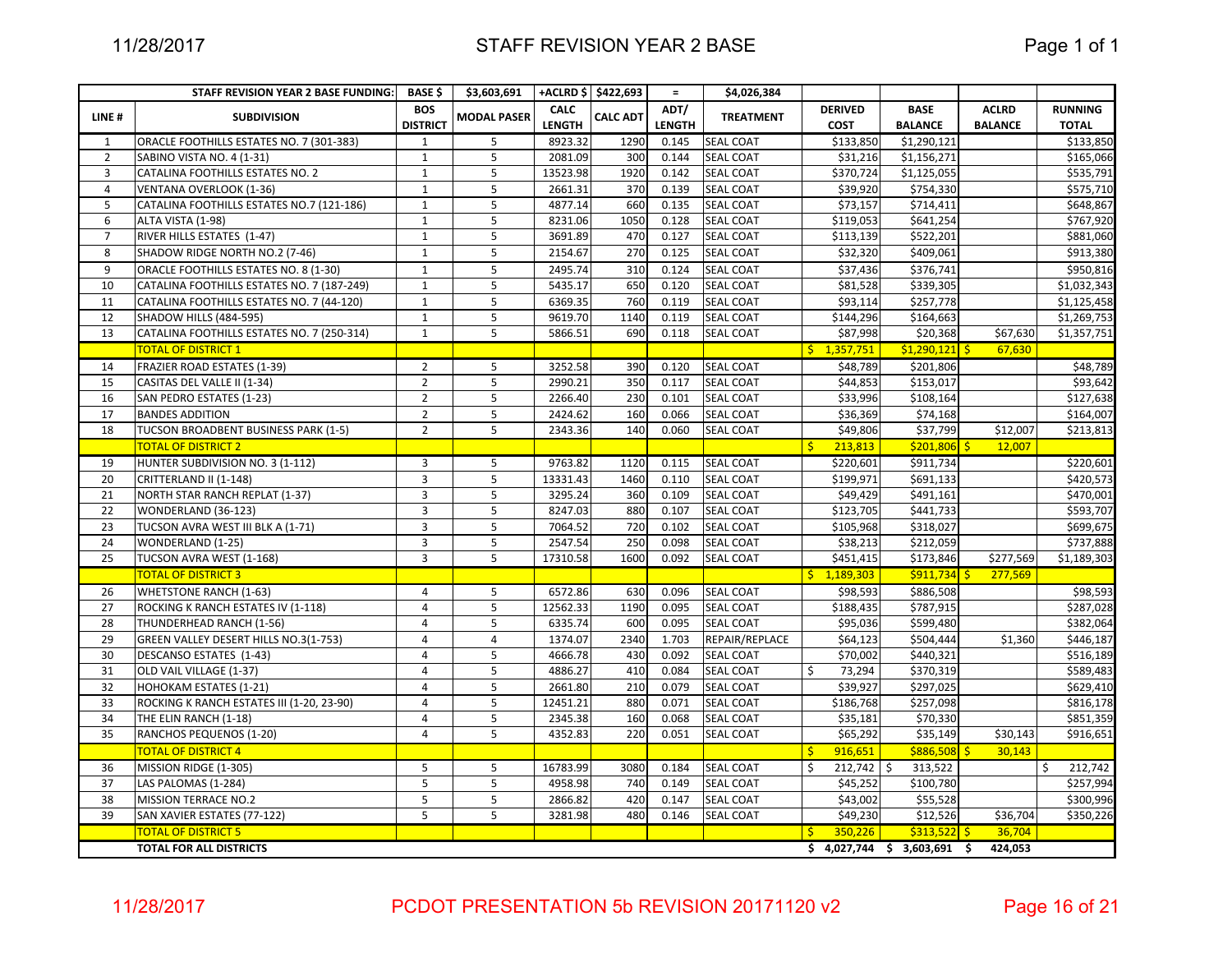|              | YEAR 2 ACCELERATED - ADT/FT |                                     |       |                 |        |                                      |        |                   |  |  |  |  |  |
|--------------|-----------------------------|-------------------------------------|-------|-----------------|--------|--------------------------------------|--------|-------------------|--|--|--|--|--|
|              |                             | DISTRICT # SUBD # PARCELS   # Miles |       | <b>ACLRD \$</b> |        | % of ACLRD Total \$ Used  % of Total |        | <b>Difference</b> |  |  |  |  |  |
| <b>BOS01</b> | 12                          | 948                                 | 15.13 | \$1,273,398     | 32.5%  | \$1,265,923                          | 33.1%  | \$7,476           |  |  |  |  |  |
| <b>BOS02</b> |                             | 176                                 | 1.21  | \$322,185       | 8.2%   | \$298,051                            | 7.8%   | \$24,134          |  |  |  |  |  |
| <b>BOS03</b> | 13                          | 1,323                               | 6.44  | \$997,240       | 25.5%  | \$976,672                            | 25.5%  | \$20,568          |  |  |  |  |  |
| <b>BOS04</b> | 12                          | 1,346                               | 5.41  | \$843,818       | 21.6%  | \$820,822                            | 21.4%  | \$22,996          |  |  |  |  |  |
| <b>BOS05</b> | 9                           | 342                                 | 5.88  | \$475,607       | 12.2%  | \$468,577                            | 12.2%  | \$7,030           |  |  |  |  |  |
| <b>TOTAL</b> | 53                          | 4,135                               | 34.07 | \$3,912,248     | 100.0% | \$3,830,045                          | 100.0% | \$82,203          |  |  |  |  |  |

|              |    |                                         |       |                 |        | <b>STAFF REVISION YEAR 2 ACCELERATED - ADT/FT</b>                        |             |        |          |
|--------------|----|-----------------------------------------|-------|-----------------|--------|--------------------------------------------------------------------------|-------------|--------|----------|
|              |    | DISTRICT   # SUBD   # PARCELS   # Miles |       | <b>ACLRD \$</b> |        | % of ACLRD  ADDITIONAL TO BASE   Total \$ Used   % of Total   Difference |             |        |          |
| <b>BOS01</b> | 12 | 948                                     | 15.13 | \$1,273,398     | 32.5%  | \$0                                                                      | \$1,265,923 | 32.9%  | \$7,476  |
| <b>BOS02</b> |    | 176                                     | 1.21  | \$322,185       | 8.2%   | \$0                                                                      | \$298,051   | 7.8%   | \$24,134 |
| <b>BOS03</b> | 13 | 1,323                                   | 6.44  | \$997,240       | 25.5%  | \$0                                                                      | \$976,672   | 25.4%  | \$20,568 |
| <b>BOS04</b> | 12 | 1,155                                   | 5.46  | \$843,818       | 21.6%  | \$1,360                                                                  | \$835,101   | 21.7%  | \$7,357  |
| <b>BOS05</b> | 9  | 342                                     | 5.88  | \$475,607       | 12.2%  | \$0                                                                      | \$468,577   | 12.2%  | \$7,030  |
| <b>TOTAL</b> | 53 | 3.944                                   | 34.13 | \$3,912,248     | 100.0% | \$1,360                                                                  | \$3,844,323 | 100.0% | \$66,565 |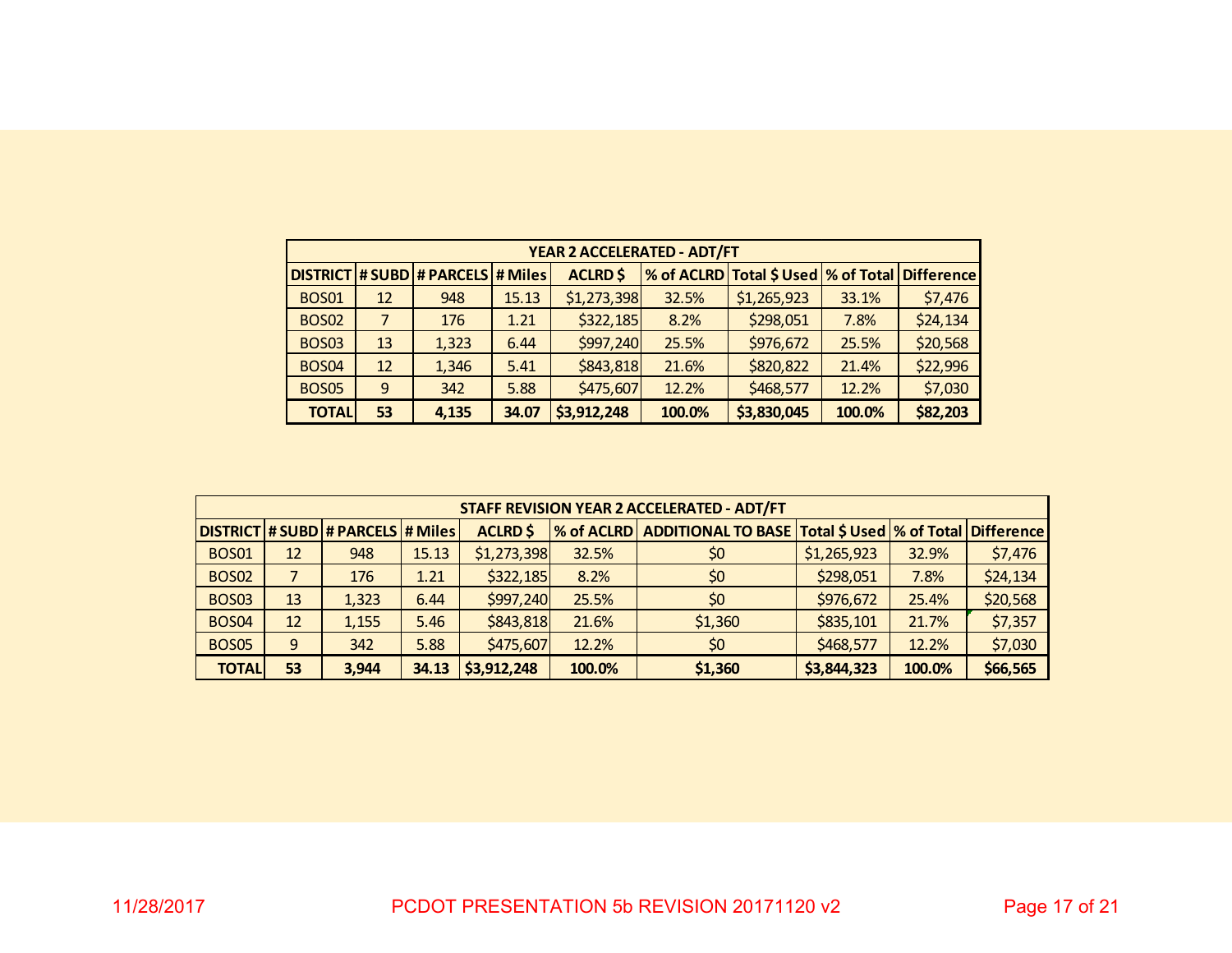#### STAFF REVISION YEAR 2 ACCELERATED CROSSWALK

Page 1 of 2

|                | STAFF REVISION YEAR 2 ACCELERATED FUNDING:       |                               | ACLRD \$ \$4,334,941 - TO BASE \$224,645 |                              |                           | $\equiv$              | \$4,110,296      |                               |                               |                                |                                |
|----------------|--------------------------------------------------|-------------------------------|------------------------------------------|------------------------------|---------------------------|-----------------------|------------------|-------------------------------|-------------------------------|--------------------------------|--------------------------------|
| LINE#          | <b>SUBDIVISION</b>                               | <b>BOS</b><br><b>DISTRICT</b> | <b>MODAL</b><br><b>PASER</b>             | <b>CALC</b><br><b>LENGTH</b> | <b>CALC</b><br><b>ADT</b> | ADT/<br><b>LENGTH</b> | <b>TREATMENT</b> | <b>DERIVED</b><br><b>COST</b> | <b>BASE</b><br><b>BALANCE</b> | <b>ACLRD</b><br><b>BALANCE</b> | <b>RUNNING</b><br><b>TOTAL</b> |
| 1              | ORACLE FOOTHILLS ESTATES NO. 2                   | $\mathbf{1}$                  | 5                                        | 11582.33                     | 1360                      | 0.117                 | <b>SEAL COAT</b> | \$173,735                     |                               | \$1,099,663                    | \$173,735                      |
| $\overline{2}$ | HACIENDA DEL JOVEN ESTATES (1-40)                | $\mathbf{1}$                  | 5                                        | 3518.43                      | 410                       | 0.117                 | <b>SEAL COAT</b> | \$52,776                      |                               | \$1,046,887                    | \$226,511                      |
| 3              | SKYLINE FOOTHILLS ESTATES                        | $\mathbf{1}$                  | 5                                        | 6452.70                      | 750                       | 0.116                 | <b>SEAL COAT</b> | \$93,326                      |                               | \$953,561                      | \$319,837                      |
| $\overline{4}$ | SHADOW HILLS (1-483)                             | $\mathbf{1}$                  | 5                                        | 47540.66                     | 4880                      | 0.103                 | <b>SEAL COAT</b> | \$713,110                     |                               |                                | \$240,451 \$1,032,947          |
| 5              | COLONIA DE KINO (1-29)                           | $\mathbf{1}$                  | 5                                        | 2997.93                      | 300                       | 0.100                 | <b>SEAL COAT</b> | \$44,969                      |                               |                                | \$195,482 \$1,077,916          |
| 6              | CATALINA FOOTHILLS ESTATES NO. 7 (1-43)          | $\mathbf{1}$                  | 5                                        | 4306.27                      | 420                       | 0.098                 | <b>SEAL COAT</b> | \$64,594                      |                               |                                | \$130,888 \$1,142,510          |
| 7              | <b>CATALINA VILLAGE NO.2</b>                     | $\mathbf{1}$                  | 5                                        | 1263.49                      | 110                       | 0.087                 | <b>SEAL COAT</b> | \$18,952                      |                               |                                | \$111,936 \$1,161,462          |
| 8              | JUNIPER RIDGE(1-12)                              | $\mathbf{1}$                  | 4                                        | 184.54                       | 130                       | 0.704                 | REPAIR/REPLACE   | \$8,612                       |                               |                                | \$103,324 \$1,170,074          |
| 9              | CASAS DEL OESTE(209-232)                         | $\mathbf{1}$                  | 4                                        | 431.86                       | 240                       | 0.556                 | REPAIR/REPLACE   | \$20,154                      |                               |                                | \$83,171 \$1,190,228           |
| 10             | JUPITER FOOTHILLS ESTATES(1-59)                  | $\mathbf{1}$                  | 3                                        | 1081.03                      | 600                       | 0.555                 | REPAIR/REPLACE   | \$50,448                      |                               |                                | \$32,723 \$1,240,676           |
| 11             | <b>BONITA ACRES(1-17)</b>                        | $\mathbf{1}$                  | 4                                        | 334.67                       | 180                       | 0.538                 | REPAIR/REPLACE   | \$15,618                      |                               |                                | \$17,105 \$1,256,294           |
| 12             | RIVERSIDE TERRACE RESUB. (1-10)                  | $\mathbf{1}$                  | 4                                        | 206.34                       | 100                       | 0.485                 | REPAIR/REPLACE   | \$9,629                       |                               |                                | \$7,476 \$1,265,923            |
|                | <b>TOTAL OF DISTRICT 1</b>                       |                               |                                          |                              |                           |                       |                  | \$1,265,923                   |                               |                                | \$7,476 \$1,273,398            |
| 13             | McCRAY ADDITION (1-25)                           | $\overline{2}$                | 4                                        | 605.66                       | 250                       | 0.413                 | REPAIR/REPLACE   | \$28,264                      |                               | \$293,921                      | \$28,264                       |
| 14             | MICHIANA ADDITION                                | $\overline{2}$                | $\overline{4}$                           | 1028.95                      | 420                       | 0.408                 | REPAIR/REPLACE   | \$48,018                      |                               | \$245,903                      | \$76,282                       |
| 15             | <b>CONTRACTORS' INDUSTRIAL PARK (1-18)</b>       | $\overline{2}$                | $\overline{4}$                           | 413.81                       | 160                       | 0.387                 | REPAIR/REPLACE   | \$19,311                      |                               | \$226,592                      | \$95,593                       |
| 16             | ST. KATHERINE COURT                              | $\overline{2}$                | $\overline{2}$                           | 499.00                       | 140                       | 0.281                 | REPAIR/REPLACE   | \$23,287                      |                               | \$203,306                      | \$118,879                      |
| 17             | <b>SALLY'S ALLEY</b>                             | $\overline{2}$                | $\overline{2}$                           | 517.83                       | 140                       | 0.270                 | REPAIR/REPLACE   | \$24,165                      |                               | \$179,140                      | \$143,045                      |
| 18             | FORESITE INDUSTRIAL SITES                        | $\overline{2}$                | $\overline{2}$                           | 1778.80                      | 430                       | 0.242                 | REPAIR/REPLACE   | \$83,011                      |                               | \$96,129                       | \$226,056                      |
| 19             | <b>L-S ACRES</b>                                 | $\overline{2}$                | 3                                        | 1542.76                      | 220                       | 0.143                 | REPAIR/REPLACE   | \$71,995                      |                               | \$24,134                       | \$298,051                      |
|                | <b>TOTAL OF DISTRICT 2</b>                       |                               |                                          |                              |                           |                       |                  | \$298,051                     |                               | \$24,134                       | \$322,185                      |
| 20             | AVRA RANCHETTES (132-169)                        | 3                             | 5                                        | 4383.36                      | 390                       | 0.089                 | <b>SEAL COAT</b> | \$76,750                      |                               | \$920,490                      | \$76,750                       |
| 21             | <b>DESERT VIEW ESTATES (1-14)</b>                | 3                             | 5                                        | 1714.30                      | 140                       | 0.082                 | <b>SEAL COAT</b> | \$25,714                      |                               | \$894,776                      | \$102,464                      |
| 22             | MILLIGAN'S ACRES (1-19)                          | 3                             | 5                                        | 3199.05                      | 200                       | 0.063                 | <b>SEAL COAT</b> | \$47,986                      |                               | \$846,790                      | \$150,450                      |
| 23             | OLD WEST RANCHETTES (42-104)                     | 3                             | 5                                        | 9634.32                      | 600                       | 0.062                 | <b>SEAL COAT</b> | \$139,286                     |                               | \$707,504                      | \$289,736                      |
| 24             | DIABLO VILLAGE ESTATES (1-511)                   | 3                             | 4                                        | 2548.86                      | 5130                      | 2.013                 | REPAIR/REPLACE   | \$118,947                     |                               | \$588,557                      | \$408,683                      |
| 25             | DIAMOND BELL RANCH - TUCSON UNIT 9 (LOTS 58-375) | 3                             | 4                                        | 2333.57                      | 2920                      | 1.251                 | REPAIR/REPLACE   | \$92,111                      |                               | \$496,446                      | \$500,794                      |
| 26             | <b>WEGNER ADDITION (1-25)</b>                    | 3                             | 3                                        | 346.32                       | 250                       | 0.722                 | REPAIR/REPLACE   | \$16,161                      |                               | \$480,284                      | \$516,955                      |
| 27             | IRAS ADDITION (1-35)                             | 3                             | 3                                        | 740.29                       | 340                       | 0.459                 | REPAIR/REPLACE   | \$34,547                      |                               | \$445,737                      | \$551,502                      |
| 28             | SUNRISE ADDITION NO. 2                           | 3                             | $\overline{4}$                           | 1210.55                      | 490                       | 0.405                 | REPAIR/REPLACE   | \$56,492                      |                               | \$389,245                      | \$607,994                      |
| 29             | SUNRISE ADD. NO. 3                               | 3                             | 4                                        | 1354.11                      | 510                       | 0.377                 | REPAIR/REPLACE   | \$63,192                      |                               | \$326,054                      | \$671,186                      |
| 30             | <b>KESSLER MANOR (1-90)</b>                      | 3                             | $\overline{4}$                           | 2494.35                      | 890                       | 0.357                 | REPAIR/REPLACE   | \$116,403                     |                               | \$209,651                      | \$787,589                      |
| 31             | OLD WEST RANCHETTES (1-41)                       | 3                             | 4                                        | 1208.82                      | 410                       | 0.339                 | REPAIR/REPLACE   | \$56,412                      |                               | \$153,239                      | \$844,001                      |
| 32             | PALMDALE NO. 2 (1-97)                            | 3                             | 4                                        | 2842.95                      | 960                       | 0.338                 | REPAIR/REPLACE   | \$132,671                     |                               | \$20,568                       | \$976,672                      |
|                | <b>TOTAL OF DISTRICT 3</b>                       |                               |                                          |                              |                           |                       |                  | \$976,672                     |                               | \$20,568                       | \$997,240                      |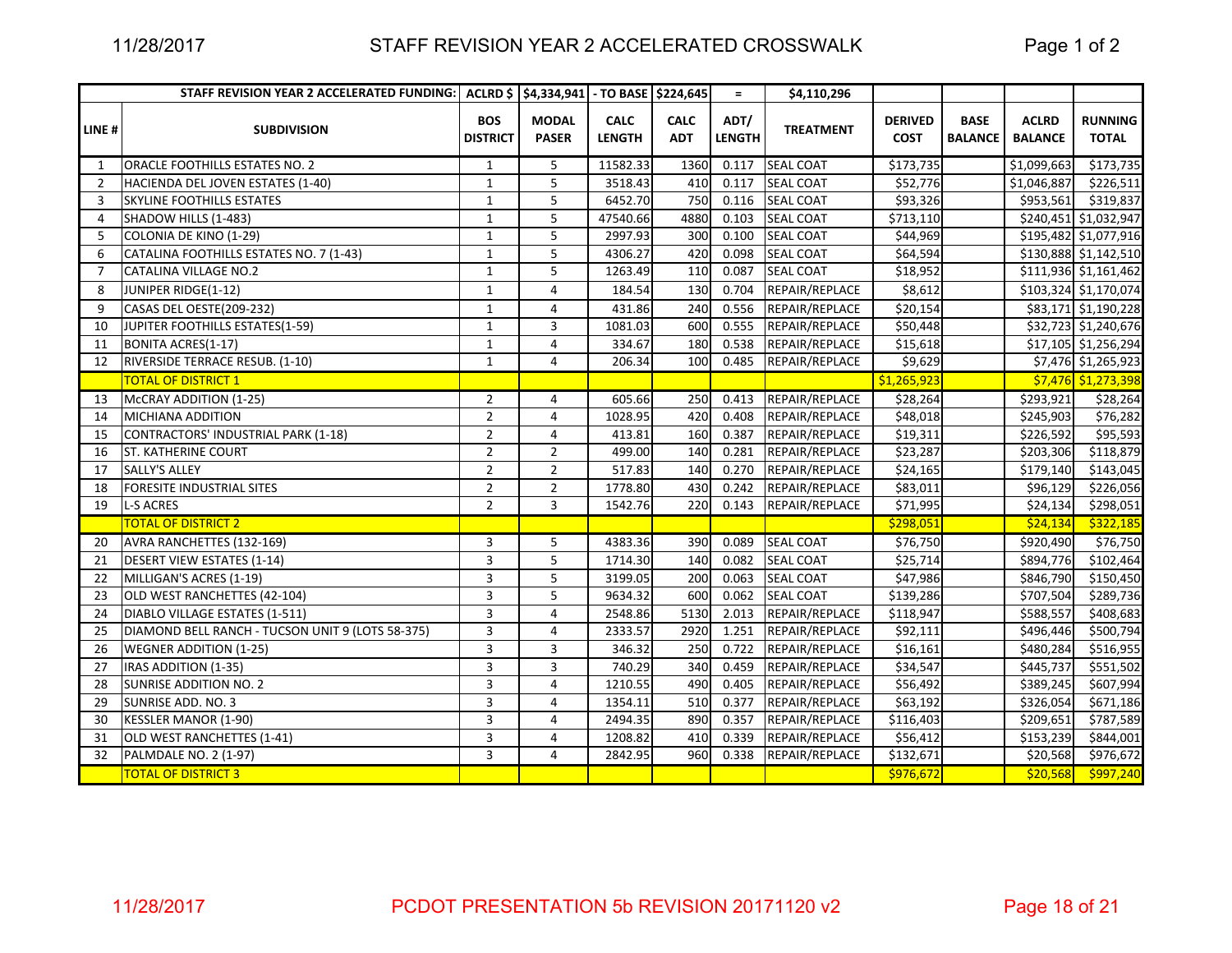#### STAFF REVISION YEAR 2 ACCELERATED CROSSWALK

Page 2 of 2

|       | STAFF REVISION YEAR 2 ACCELERATED FUNDING:     |                               | ACLRD \$ \$4,334,941 - TO BASE \$224,645 |                              |                           | $=$                   | \$4,110,296           |                               |                               |                                |                                |
|-------|------------------------------------------------|-------------------------------|------------------------------------------|------------------------------|---------------------------|-----------------------|-----------------------|-------------------------------|-------------------------------|--------------------------------|--------------------------------|
| LINE# | <b>SUBDIVISION</b>                             | <b>BOS</b><br><b>DISTRICT</b> | <b>MODAL</b><br><b>PASER</b>             | <b>CALC</b><br><b>LENGTH</b> | <b>CALC</b><br><b>ADT</b> | ADT/<br><b>LENGTH</b> | <b>TREATMENT</b>      | <b>DERIVED</b><br><b>COST</b> | <b>BASE</b><br><b>BALANCE</b> | <b>ACLRD</b><br><b>BALANCE</b> | <b>RUNNING</b><br><b>TOTAL</b> |
| 33    | RANCHITOS DE LOS SAGUAROS (1-21)               | 4                             | 5                                        | 4955.21                      | 210                       | 0.042                 | <b>SEAL COAT</b>      | \$74,328                      |                               | \$769,490                      | \$74,328                       |
| 34    | ROCKING K RANCH ESTATES II (21-50)             | 4                             | 5                                        | 9243.13                      | 310                       | 0.034                 | <b>SEAL COAT</b>      | \$138,647                     |                               | \$630,843                      | \$212,975                      |
| 35    | <b>TUCSON PARK NO. 2</b>                       | 4                             | 5                                        | 1705.12                      | 50                        | 0.029                 | <b>SEAL COAT</b>      | \$25,577                      |                               | \$605,266                      | \$238,552                      |
| 36    | GREEN VALLEY DESERT HILLS NO.3(1-753)          | 4                             | $\overline{a}$                           | 1374.07                      | 2340                      | 1.703                 | REPAIR/REPLACE        | \$64,123                      |                               |                                |                                |
| 20    | <b>CRESTA VERDE (1-43)</b>                     | $\overline{4}$                | 3                                        | 1680.04                      | 430                       | 0.256                 | <b>REPAIR/REPLACE</b> | \$78,402                      |                               | \$526,864                      | \$316,954                      |
| 37    | GREEN VALLEY DESERT HILLS NO.4 (1-224)         | 4                             | 4                                        | 1582.70                      | 2070                      | 1.308                 | REPAIR/REPLACE        | \$73,860                      |                               | \$453,005                      | \$390,813                      |
| 38    | GREEN VALLEY DESERT HILLS NO. 2(1-613)         | 4                             | 4                                        | 3495.38                      | 4570                      | 1.307                 | REPAIR/REPLACE        | \$155,567                     |                               | \$297,438                      | \$546,380                      |
| 39    | GREEN VALLEY DESERT HILLS NO.5 (1-196)         | Δ                             | 4                                        | 1925.45                      | 1970                      | 1.023                 | REPAIR/REPLACE        | \$89,854                      |                               | \$207,584                      | \$636,235                      |
| 40    | NEW TUCSON UNIT NO. 22 RESUB OF BLKS 2-3       | 4                             | 4                                        | 640.10                       | 350                       | 0.547                 | REPAIR/REPLACE        | \$29,871                      |                               | \$177,712                      | \$666,106                      |
| 41    | MADERA VISTA(1-85)                             | 4                             | 4                                        | 1936.87                      | 910                       | 0.470                 | REPAIR/REPLACE        | \$90,387                      |                               | \$87,325                       | \$756,493                      |
| 42    | <b>GREEN VALLEY COUNTRY CLUB ESTATES RESUB</b> | 4                             | 4                                        | 816.01                       | 380                       | 0.466                 | REPAIR/REPLACE        | \$38,080                      |                               | \$49,245                       | \$794,573                      |
| 43    | MAGI ESTATE(1-20)                              | 4                             | 4                                        | 528.75                       | 200                       | 0.378                 | REPAIR/REPLACE        | \$24,675                      |                               | \$24,570                       | \$819,248                      |
| 44    | JACS MEADOWS (1-10)                            | 4                             | 3                                        | 339.70                       | 100                       | 0.294                 | REPAIR/REPLACE        | \$15,853                      |                               | \$8,717                        | \$835,101                      |
|       | <b>TOTAL OF DISTRICT 4</b>                     |                               |                                          |                              |                           |                       |                       | \$835,101                     | \$1,360                       | \$7,357                        | \$843,818                      |
| 45    | VISTA DE LA SIERRA DE DIOS (1-21)              | 5                             | 5                                        | 1632.60                      | 210                       | 0.129                 | <b>SEAL COAT</b>      | \$24,489                      |                               | \$451,118                      | \$24,489                       |
| 46    | CAMINO VERDE ESTATES(1-79)                     | 5                             | 5                                        | 6526.80                      | 810                       | 0.124                 | <b>SEAL COAT</b>      | \$97,902                      |                               | \$353,216                      | \$122,391                      |
| 47    | PASEO MONTANA (1-25)                           | 5                             | 5                                        | 2081.09                      | 250                       | 0.120                 | <b>SEAL COAT</b>      | \$31,216                      |                               | \$321,999                      | \$153,607                      |
| 48    | SAN XAVIER ESTATES (1-31)                      | 5                             | 5                                        | 2723.74                      | 310                       | 0.114                 | <b>SEAL COAT</b>      | \$40,856                      |                               | \$281,143                      | \$194,463                      |
| 49    | VISTA DE LA SIERRA DE DIOS (22-83)             | 5                             | 5                                        | 5563.36                      | 600                       | 0.108                 | <b>SEAL COAT</b>      | \$83,450                      |                               | \$197,693                      | \$277,914                      |
| 50    | MISSION RIDGE (306-788)                        | 5                             | 5                                        | 5482.68                      | 560                       | 0.102                 | <b>SEAL COAT</b>      | \$76,035                      |                               | \$121,658                      | \$353,948                      |
| 51    | SAN XAVIER ESTATES (32-76)                     | 5                             | 5                                        | 5421.74                      | 450                       | 0.083                 | <b>SEAL COAT</b>      | \$81,326                      |                               | \$40,332                       | \$435,275                      |
| 52    | LAZY C RANCH ESTATES NO. 1                     | 5                             | 5                                        | 1347.16                      | 60                        | 0.045                 | <b>SEAL COAT</b>      | \$20,207                      |                               | \$20,125                       | \$455,482                      |
| 53    | PAINTED HILLS ESTATES (1-18)                   | 5                             | 4                                        | 280.61                       | 170                       | 0.606                 | REPAIR/REPLACE        | \$13,095                      |                               | \$7,030                        | \$468,577                      |
|       | <b>TOTAL OF DISTRICT 5</b>                     |                               |                                          |                              |                           |                       |                       | \$468,577                     |                               | \$7,030                        | \$475,607                      |
|       | <b>TOTAL OF ALL DISTRICTS</b>                  |                               |                                          |                              |                           |                       |                       | \$3,844,323                   |                               |                                | $$66,565$ \$3,912,248          |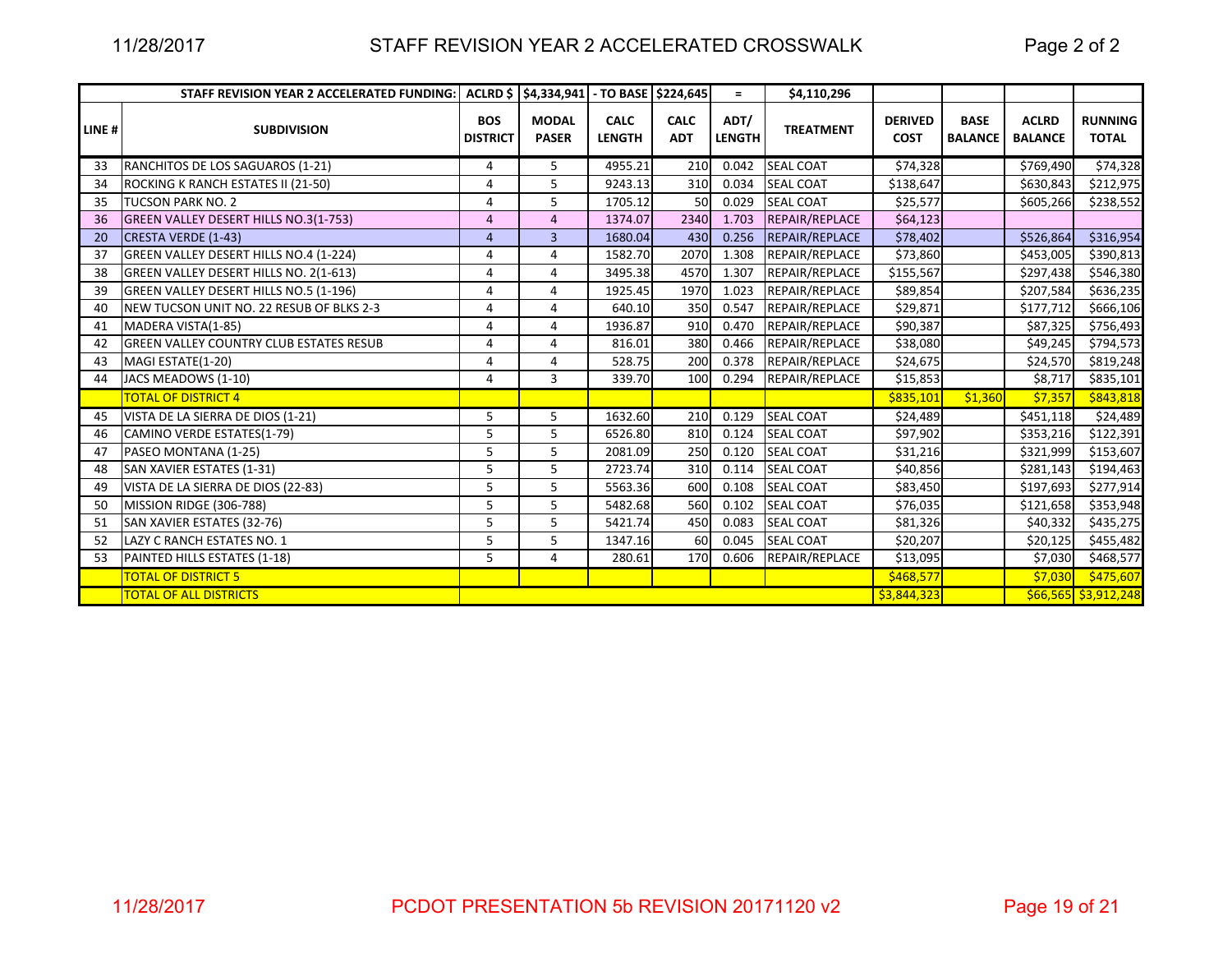## STAFF REVISION YEAR 2 ACCELERATED

|                | STAFF REVISION YEAR 2 ACCELERATED FUNDING:       |                               | ACLRD \$ \$4,334,941 - TO BASE \$224,645 |                              |                           | $\equiv$              | \$4,110,296      |                               |                               |                                |                                |
|----------------|--------------------------------------------------|-------------------------------|------------------------------------------|------------------------------|---------------------------|-----------------------|------------------|-------------------------------|-------------------------------|--------------------------------|--------------------------------|
| LINE #         | <b>SUBDIVISION</b>                               | <b>BOS</b><br><b>DISTRICT</b> | <b>MODAL</b><br><b>PASER</b>             | <b>CALC</b><br><b>LENGTH</b> | <b>CALC</b><br><b>ADT</b> | ADT/<br><b>LENGTH</b> | <b>TREATMENT</b> | <b>DERIVED</b><br><b>COST</b> | <b>BASE</b><br><b>BALANCE</b> | <b>ACLRD</b><br><b>BALANCE</b> | <b>RUNNING</b><br><b>TOTAL</b> |
| 1              | ORACLE FOOTHILLS ESTATES NO. 2                   | $\mathbf{1}$                  | 5                                        | 11582.33                     | 1360                      | 0.117                 | <b>SEAL COAT</b> | \$173,735                     |                               | \$1,099,663                    | \$173,735                      |
| $\overline{2}$ | HACIENDA DEL JOVEN ESTATES (1-40)                | $\mathbf{1}$                  | 5                                        | 3518.43                      | 410                       | 0.117                 | <b>SEAL COAT</b> | \$52,776                      |                               | \$1,046,887                    | \$226,511                      |
| 3              | <b>SKYLINE FOOTHILLS ESTATES</b>                 | $\mathbf{1}$                  | 5                                        | 6452.70                      | 750                       | 0.116                 | <b>SEAL COAT</b> | \$93,326                      |                               | \$953,561                      | \$319,837                      |
| 4              | SHADOW HILLS (1-483)                             | $\mathbf{1}$                  | 5                                        | 47540.66                     | 4880                      | 0.103                 | <b>SEAL COAT</b> | \$713,110                     |                               |                                | \$240,451 \$1,032,947          |
| 5              | COLONIA DE KINO (1-29)                           | $\mathbf{1}$                  | 5                                        | 2997.93                      | 300                       | 0.100                 | <b>SEAL COAT</b> | \$44,969                      |                               |                                | \$195,482 \$1,077,916          |
| 6              | CATALINA FOOTHILLS ESTATES NO. 7 (1-43)          | $\mathbf{1}$                  | 5                                        | 4306.27                      | 420                       | 0.098                 | <b>SEAL COAT</b> | \$64,594                      |                               |                                | \$130,888 \$1,142,510          |
| $\overline{7}$ | <b>CATALINA VILLAGE NO.2</b>                     | $\mathbf{1}$                  | 5                                        | 1263.49                      | 110                       | 0.087                 | <b>SEAL COAT</b> | \$18,952                      |                               |                                | \$111,936 \$1,161,462          |
| 8              | JUNIPER RIDGE(1-12)                              | $\mathbf{1}$                  | 4                                        | 184.54                       | 130                       | 0.704                 | REPAIR/REPLACE   | \$8,612                       |                               |                                | \$103,324 \$1,170,074          |
| q              | CASAS DEL OESTE(209-232)                         | $\mathbf{1}$                  | 4                                        | 431.86                       | 240                       | 0.556                 | REPAIR/REPLACE   | \$20,154                      |                               |                                | \$83,171 \$1,190,228           |
| 10             | JUPITER FOOTHILLS ESTATES(1-59)                  | $\mathbf{1}$                  | 3                                        | 1081.03                      | 600                       | 0.555                 | REPAIR/REPLACE   | \$50,448                      |                               |                                | \$32,723 \$1,240,676           |
| 11             | <b>BONITA ACRES(1-17)</b>                        | $\mathbf{1}$                  | $\overline{4}$                           | 334.67                       | 180                       | 0.538                 | REPAIR/REPLACE   | \$15,618                      |                               |                                | \$17,105 \$1,256,294           |
| 12             | RIVERSIDE TERRACE RESUB. (1-10)                  | $\mathbf{1}$                  | 4                                        | 206.34                       | 100                       | 0.485                 | REPAIR/REPLACE   | \$9,629                       |                               |                                | \$7,476 \$1,265,923            |
|                | <b>TOTAL OF DISTRICT 1</b>                       |                               |                                          |                              |                           |                       |                  | \$1,265,923                   |                               |                                | \$7,476 \$1,273,398            |
| 13             | McCRAY ADDITION (1-25)                           | $\overline{2}$                | 4                                        | 605.66                       | 250                       | 0.413                 | REPAIR/REPLACE   | \$28,264                      |                               | \$293,921                      | \$28,264                       |
| 14             | <b>MICHIANA ADDITION</b>                         | $\overline{2}$                | $\overline{4}$                           | 1028.95                      | 420                       | 0.408                 | REPAIR/REPLACE   | \$48,018                      |                               | \$245,903                      | \$76,282                       |
| 15             | <b>CONTRACTORS' INDUSTRIAL PARK (1-18)</b>       | $\overline{2}$                | $\overline{4}$                           | 413.81                       | 160                       | 0.387                 | REPAIR/REPLACE   | \$19,311                      |                               | \$226,592                      | \$95,593                       |
| 16             | <b>ST. KATHERINE COURT</b>                       | $\overline{2}$                | $\overline{2}$                           | 499.00                       | 140                       | 0.281                 | REPAIR/REPLACE   | \$23,287                      |                               | \$203,306                      | \$118,879                      |
| 17             | <b>SALLY'S ALLEY</b>                             | $\overline{2}$                | $\overline{2}$                           | 517.83                       | 140                       | 0.270                 | REPAIR/REPLACE   | \$24,165                      |                               | \$179,140                      | \$143,045                      |
| 18             | FORESITE INDUSTRIAL SITES                        | $\overline{2}$                | $\overline{2}$                           | 1778.80                      | 430                       | 0.242                 | REPAIR/REPLACE   | \$83,011                      |                               | \$96,129                       | \$226,056                      |
| 19             | <b>L-S ACRES</b>                                 | $\overline{2}$                | 3                                        | 1542.76                      | 220                       | 0.143                 | REPAIR/REPLACE   | \$71,995                      |                               | \$24,134                       | \$298,051                      |
|                | <b>TOTAL OF DISTRICT 2</b>                       |                               |                                          |                              |                           |                       |                  | \$298,051                     |                               | \$24,134                       | \$322,185                      |
| 20             | AVRA RANCHETTES (132-169)                        | 3                             | 5                                        | 4383.36                      | 390                       | 0.089                 | <b>SEAL COAT</b> | \$76,750                      |                               | \$920,490                      | \$76,750                       |
| 21             | DESERT VIEW ESTATES (1-14)                       | 3                             | 5                                        | 1714.30                      | 140                       | 0.082                 | <b>SEAL COAT</b> | \$25,714                      |                               | \$894,776                      | \$102,464                      |
| 22             | MILLIGAN'S ACRES (1-19)                          | 3                             | 5                                        | 3199.05                      | 200                       | 0.063                 | <b>SEAL COAT</b> | \$47,986                      |                               | \$846,790                      | \$150,450                      |
| 23             | OLD WEST RANCHETTES (42-104)                     | 3                             | 5                                        | 9634.32                      | 600                       | 0.062                 | <b>SEAL COAT</b> | \$139,286                     |                               | \$707,504                      | \$289,736                      |
| 24             | <b>DIABLO VILLAGE ESTATES (1-511)</b>            | 3                             | 4                                        | 2548.86                      | 5130                      | 2.013                 | REPAIR/REPLACE   | \$118,947                     |                               | \$588,557                      | \$408,683                      |
| 25             | DIAMOND BELL RANCH - TUCSON UNIT 9 (LOTS 58-375) | 3                             | 4                                        | 2333.57                      | 2920                      | 1.251                 | REPAIR/REPLACE   | \$92,111                      |                               | \$496,446                      | \$500,794                      |
| 26             | <b>WEGNER ADDITION (1-25)</b>                    | 3                             | 3                                        | 346.32                       | 250                       | 0.722                 | REPAIR/REPLACE   | \$16,161                      |                               | \$480,284                      | \$516,955                      |
| 27             | IRAS ADDITION (1-35)                             | 3                             | 3                                        | 740.29                       | 340                       | 0.459                 | REPAIR/REPLACE   | \$34,547                      |                               | \$445,737                      | \$551,502                      |
| 28             | <b>SUNRISE ADDITION NO. 2</b>                    | 3                             | 4                                        | 1210.55                      | 490                       | 0.405                 | REPAIR/REPLACE   | \$56,492                      |                               | \$389,245                      | \$607,994                      |
| 29             | SUNRISE ADD. NO. 3                               | 3                             | 4                                        | 1354.11                      | 510                       | 0.377                 | REPAIR/REPLACE   | \$63,192                      |                               | \$326,054                      | \$671,186                      |
| 30             | <b>KESSLER MANOR (1-90)</b>                      | 3                             | 4                                        | 2494.35                      | 890                       | 0.357                 | REPAIR/REPLACE   | \$116,403                     |                               | \$209,651                      | \$787,589                      |
| 31             | OLD WEST RANCHETTES (1-41)                       | 3                             | 4                                        | 1208.82                      | 410                       | 0.339                 | REPAIR/REPLACE   | \$56,412                      |                               | \$153,239                      | \$844,001                      |
| 32             | PALMDALE NO. 2 (1-97)                            | 3                             | 4                                        | 2842.95                      | 960                       | 0.338                 | REPAIR/REPLACE   | \$132,671                     |                               | \$20,568                       | \$976,672                      |
|                | <b>TOTAL OF DISTRICT 3</b>                       |                               |                                          |                              |                           |                       |                  | \$976,672                     |                               | \$20,568                       | \$997,240                      |